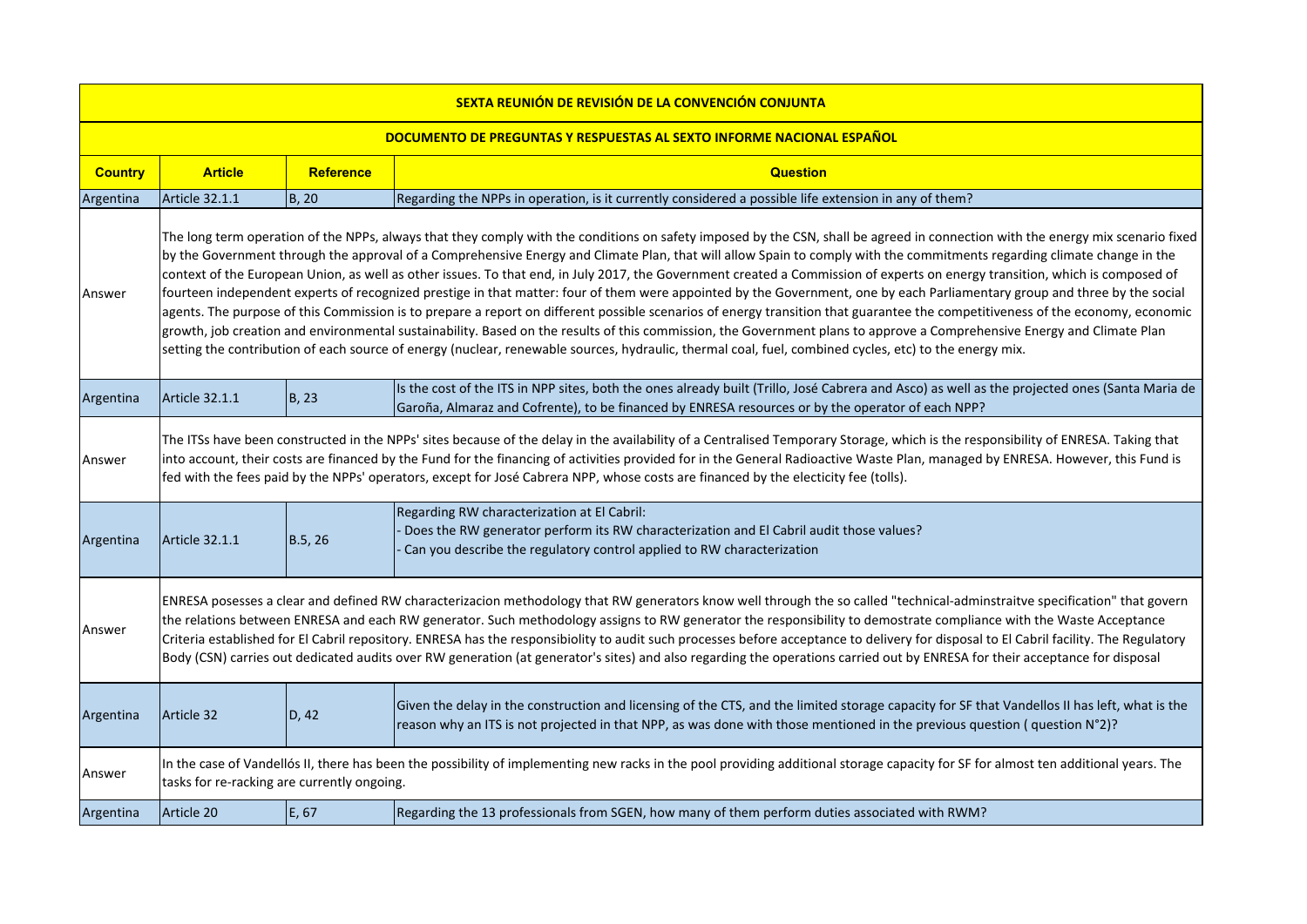| Answer              | Two members of the staff, with a university degree, carry out their tasks and duties in relation to RWM.                                                                                                                                                                                                                                                                                                                                                                                                                                                                                                                                                                                                                                                                                                                                                                                                                             |                       |                                                                                                                                                                                                                                                                                                                                                                                                                                                                                                                                                                                                                                                                                                                                                                                                                                                                                                                                                                                                                                                                                                                                                                                                                                                                                                                                                                                                                                                                                                                                                                                                                                                                                                                                                                                                                                                                                                                                                                                                                                                                                                                                                                                                                                                                                                                                                                                                                                                                                                                                                           |  |
|---------------------|--------------------------------------------------------------------------------------------------------------------------------------------------------------------------------------------------------------------------------------------------------------------------------------------------------------------------------------------------------------------------------------------------------------------------------------------------------------------------------------------------------------------------------------------------------------------------------------------------------------------------------------------------------------------------------------------------------------------------------------------------------------------------------------------------------------------------------------------------------------------------------------------------------------------------------------|-----------------------|-----------------------------------------------------------------------------------------------------------------------------------------------------------------------------------------------------------------------------------------------------------------------------------------------------------------------------------------------------------------------------------------------------------------------------------------------------------------------------------------------------------------------------------------------------------------------------------------------------------------------------------------------------------------------------------------------------------------------------------------------------------------------------------------------------------------------------------------------------------------------------------------------------------------------------------------------------------------------------------------------------------------------------------------------------------------------------------------------------------------------------------------------------------------------------------------------------------------------------------------------------------------------------------------------------------------------------------------------------------------------------------------------------------------------------------------------------------------------------------------------------------------------------------------------------------------------------------------------------------------------------------------------------------------------------------------------------------------------------------------------------------------------------------------------------------------------------------------------------------------------------------------------------------------------------------------------------------------------------------------------------------------------------------------------------------------------------------------------------------------------------------------------------------------------------------------------------------------------------------------------------------------------------------------------------------------------------------------------------------------------------------------------------------------------------------------------------------------------------------------------------------------------------------------------------------|--|
| Argentina           | Article 20                                                                                                                                                                                                                                                                                                                                                                                                                                                                                                                                                                                                                                                                                                                                                                                                                                                                                                                           | E, 71                 | Regarding the 459 employees from CSN, how many of them perform duties associated with RWM?                                                                                                                                                                                                                                                                                                                                                                                                                                                                                                                                                                                                                                                                                                                                                                                                                                                                                                                                                                                                                                                                                                                                                                                                                                                                                                                                                                                                                                                                                                                                                                                                                                                                                                                                                                                                                                                                                                                                                                                                                                                                                                                                                                                                                                                                                                                                                                                                                                                                |  |
| Answer              | The CSN is organized in two different technical directorates one for Nuclear Safety and another for Radiological Protection (Health Physics). According to this organization a<br>project manager for each facility is in charge of managing the documentation and coordinating the communications and, in general, the interaction between the CSN and the<br>licensee. The technical expertise remains in another part of the organization with experts dedicated to analyze the technical information included by the licensee in support of<br>their applications. There are 10 full-time experts dedicated to oversighting the high, medium and low radioactive level wastes, managing the licensing process of the projected<br>Centralized Storage Facility, and the intermediate and low level disposal facility (El Cabril) as well as the licensing process of ISFSF at the NPP sites and the respective storage<br>casks. |                       |                                                                                                                                                                                                                                                                                                                                                                                                                                                                                                                                                                                                                                                                                                                                                                                                                                                                                                                                                                                                                                                                                                                                                                                                                                                                                                                                                                                                                                                                                                                                                                                                                                                                                                                                                                                                                                                                                                                                                                                                                                                                                                                                                                                                                                                                                                                                                                                                                                                                                                                                                           |  |
| Argentina           | Article 11                                                                                                                                                                                                                                                                                                                                                                                                                                                                                                                                                                                                                                                                                                                                                                                                                                                                                                                           | H, 133,145 and<br>159 | Could you clarify if the operational levels approved in the operational license for El Cabril include the VLLW or only LILW is considered?                                                                                                                                                                                                                                                                                                                                                                                                                                                                                                                                                                                                                                                                                                                                                                                                                                                                                                                                                                                                                                                                                                                                                                                                                                                                                                                                                                                                                                                                                                                                                                                                                                                                                                                                                                                                                                                                                                                                                                                                                                                                                                                                                                                                                                                                                                                                                                                                                |  |
| Answer              |                                                                                                                                                                                                                                                                                                                                                                                                                                                                                                                                                                                                                                                                                                                                                                                                                                                                                                                                      |                       | Operational levels approved in the operational license apply to both installations as they are part of a single facility. However, specific conditions may be set up for one or another<br>component (i.e. Waste package typology and specifications)                                                                                                                                                                                                                                                                                                                                                                                                                                                                                                                                                                                                                                                                                                                                                                                                                                                                                                                                                                                                                                                                                                                                                                                                                                                                                                                                                                                                                                                                                                                                                                                                                                                                                                                                                                                                                                                                                                                                                                                                                                                                                                                                                                                                                                                                                                     |  |
| Argentina           | Article 11                                                                                                                                                                                                                                                                                                                                                                                                                                                                                                                                                                                                                                                                                                                                                                                                                                                                                                                           | H, 134-136            | Could you provide more information about the methodology (developed by UNESA and CSN) applied to clearance of spent resins from<br>NPP <sub>s</sub> ?                                                                                                                                                                                                                                                                                                                                                                                                                                                                                                                                                                                                                                                                                                                                                                                                                                                                                                                                                                                                                                                                                                                                                                                                                                                                                                                                                                                                                                                                                                                                                                                                                                                                                                                                                                                                                                                                                                                                                                                                                                                                                                                                                                                                                                                                                                                                                                                                     |  |
| Answer<br>Argentina | following aspects:<br>favourable CSN report is compulsory.<br>authorisation.<br>Article 11.2                                                                                                                                                                                                                                                                                                                                                                                                                                                                                                                                                                                                                                                                                                                                                                                                                                         | H, 134                | Nuclide specific clearance levels were derived for certain slightly contaminated waste streams produced during the operation of nuclear plants: used oils, hazardous wastes (used<br>active charcoal and spent resins) and wood. The derivation of conditional clearance levels for these specific waste streams was conducted by the CSN with the participation of the<br>Spanish Association of Electricity (UNESA) through a process called Common Project (CP) for all nuclear power plants (NPP). For each of the selected waste streams a CP<br>applicable to all the Spanish NPP was elaborated by UNESA and submitted to the CSN for its appreciation. The content of the documentation included in a CP refers to the<br>Origin, annual production in nuclear plants, physic, chemical and radiological characteristics of the waste stream.<br>Classification of the waste from the conventional point of view and description of the management routes on the basis of the regulatory (non radiological) standards in force.<br>Detailed radiological impact analysis, taking into account the annual production of wastes and the possible scenarios of exposure to radiation associated with existing<br>conventional management routes and the proposal of clearance levels.<br>- Methodology and criteria for radiological characterisation of the wastes and for the verification of compliance with the clearance levels.<br>As result of the mentioned CP and the subsequent favourable appreciation of the CSN the technical and administrative basis for the conditional clearance of each waste stream<br>were established in terms of clearance values, characterisation procedures, possible restrictions on the destination of the residual materials and the documentation that would be<br>necessary in support of the licensee application for a clearance authorisation.<br>Once the spent resins CP has been approved by the CSN, each licensee interested in the clearance of this waste stream would apply for a clearance authorisation to the MINETAD,<br>demonstrating compliance with the technical conditions established by the CSN in the spent resins CP approval statement. Before granting the clearance authorisation a<br>In specific cases related to specific wastes of a particular facility or with specific management route proposals, a licensee can also apply for a specific conditional clearance<br>What are the volume reduction projects implemented between ENRESA and the nuclear power plants? |  |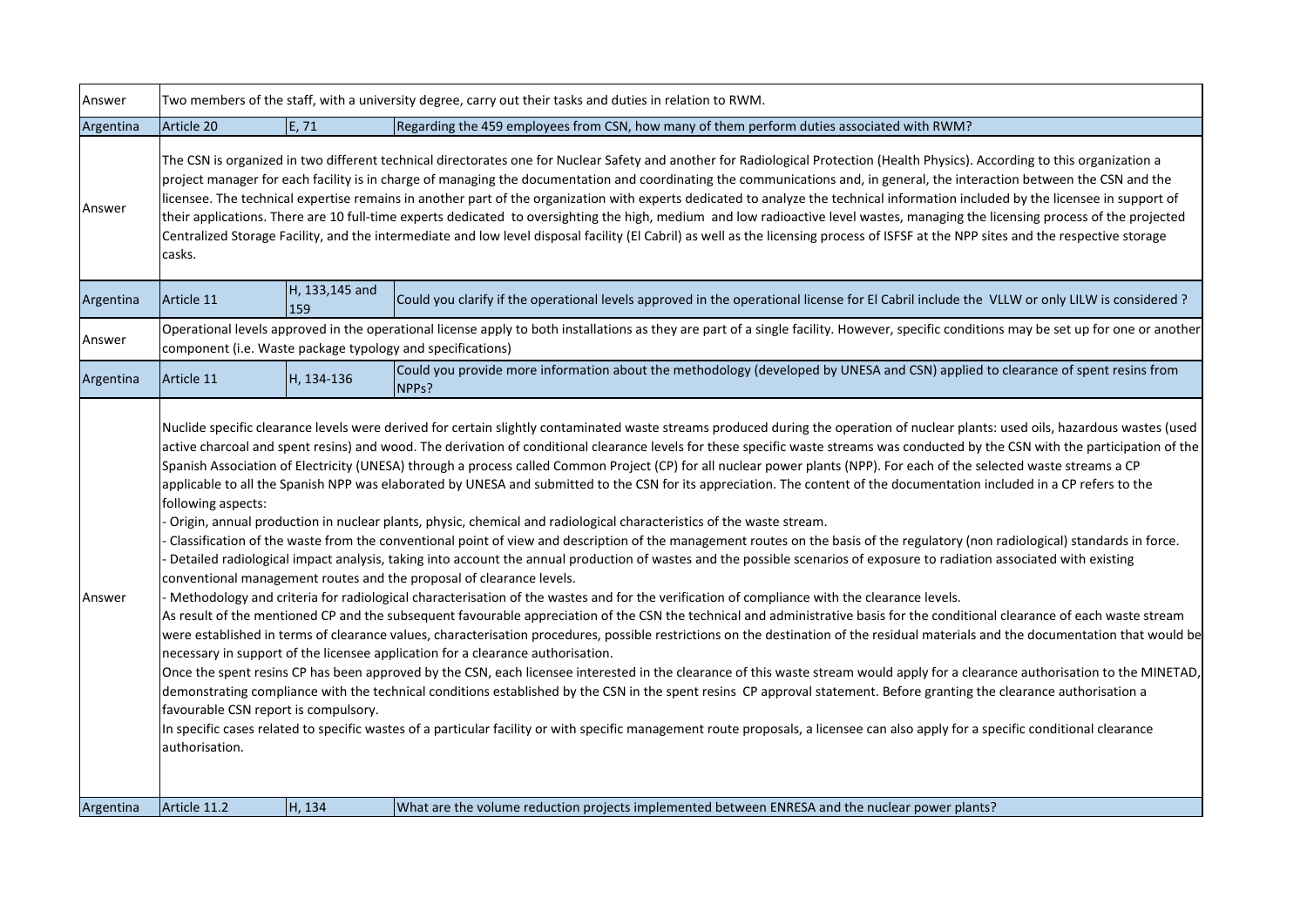| Answer    |                                                                                                                                                                                                                                                                                                                                                                                                                                                                                                                                                                | Main activities in this area are related to: 1) improve current practices for sorting of operational RW, 2) improvement of tecniques for characterization of large components with<br>the aim to be able to properly divide such component into pieces that may pertain to different waste classes and 3) consideration of new technologies that may reduce the<br>volume of RW to be managed for disposal |                                                                                                                                                                                                                                                                                                                                                                                                                                                                                                                                           |  |
|-----------|----------------------------------------------------------------------------------------------------------------------------------------------------------------------------------------------------------------------------------------------------------------------------------------------------------------------------------------------------------------------------------------------------------------------------------------------------------------------------------------------------------------------------------------------------------------|------------------------------------------------------------------------------------------------------------------------------------------------------------------------------------------------------------------------------------------------------------------------------------------------------------------------------------------------------------------------------------------------------------|-------------------------------------------------------------------------------------------------------------------------------------------------------------------------------------------------------------------------------------------------------------------------------------------------------------------------------------------------------------------------------------------------------------------------------------------------------------------------------------------------------------------------------------------|--|
| Argentina | Article 11.2                                                                                                                                                                                                                                                                                                                                                                                                                                                                                                                                                   | H, 135                                                                                                                                                                                                                                                                                                                                                                                                     | What is the methodology that has been applied to declassify the four currents of materials mentioned?                                                                                                                                                                                                                                                                                                                                                                                                                                     |  |
| Answer    | Desclasificacion plans must be approved by the authorities (Ministry and Regulatory Body). Basically the methodology include the following: a) Origin, description and physical<br>and chemical characteristics of RW b) Waste classification from a conventional point of view and description of pathway management based on current regulations c) Quantities<br>candidate to be declasssified d) Definition of clearance levels. Bases and justification e) Radiological characterization methodology d) Quality assurance applied in the whole<br>process |                                                                                                                                                                                                                                                                                                                                                                                                            |                                                                                                                                                                                                                                                                                                                                                                                                                                                                                                                                           |  |
| Argentina | Article 17                                                                                                                                                                                                                                                                                                                                                                                                                                                                                                                                                     | H, 160                                                                                                                                                                                                                                                                                                                                                                                                     | Is there any assessment under consideration for any new RW storage facility when the remaining 26% capacity of El Cabril is completed,<br>taking into account that there are still seven NPP in operation and its future decommission?                                                                                                                                                                                                                                                                                                    |  |
| Answer    | Yes, although there is enough capacity in El Cabril to deal with all VLLW coming from the operation and decommissioning of the existing NPPs, future generation of LILW could<br>compromise current capacity. As part of the tasks for the drafting of a new General Plan for Radioactive Waste Management, ENRESA is assessing the needs of additional future<br>disposal capacity. Currently, it is estimated that new LILW disposal capacity will be needed by the end of the coming decade.                                                                |                                                                                                                                                                                                                                                                                                                                                                                                            |                                                                                                                                                                                                                                                                                                                                                                                                                                                                                                                                           |  |
| Argentina | Article 28                                                                                                                                                                                                                                                                                                                                                                                                                                                                                                                                                     | J, 158                                                                                                                                                                                                                                                                                                                                                                                                     | Prior to the year 2013, the CSN issued an instruction to all licensees of sealed radioactive sources to require actions from those with<br>problems pertaining to viability and, in the case of being in capable of maintaining ad equate control of the sources, the requirement to<br>transfer the same to a reliable entity: another authorized licensee, the supplier or the National Radioactive Waste Management Agency<br>(ENRESA).<br>Does CSN require the written acceptance from the receiver prior granting the authorization? |  |
| Answer    |                                                                                                                                                                                                                                                                                                                                                                                                                                                                                                                                                                |                                                                                                                                                                                                                                                                                                                                                                                                            | Yes, CSN does. There is no way that the CSN may force to any licensee to accept radioactive material if the licensee is not willing to do it.                                                                                                                                                                                                                                                                                                                                                                                             |  |
| Argentina | Article 28                                                                                                                                                                                                                                                                                                                                                                                                                                                                                                                                                     |                                                                                                                                                                                                                                                                                                                                                                                                            | Could you provide more information about the actions foreseen in case of detection of illicit material in transit or entering Spain with<br><b>final destination USA?</b>                                                                                                                                                                                                                                                                                                                                                                 |  |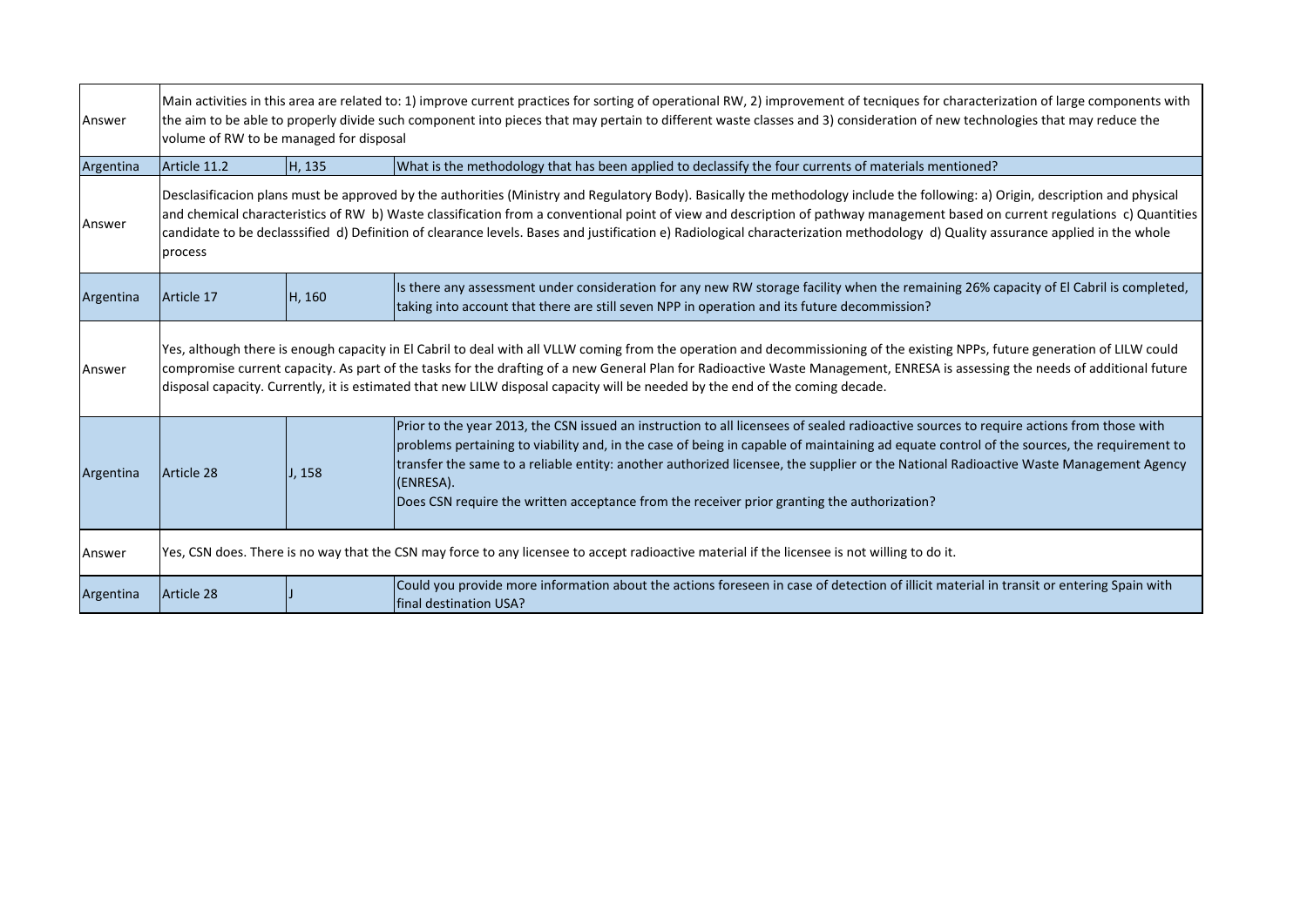| Answer              | In the framework of "MEGAPORT" initiative, launched by U.S. Government, interested parties started to work to develop an Action Protocol in case of detection of inadvertent or<br>illicit traffic of radioactive materials through Spanish Sea Ports of general interest. Four Spanish ministries (MINETAD, Finances, Infrastructures and Home Affairs), plus ENRESA<br>and the CSN, signed in 2010 this action protocol best known as the MEGAPORT Protocol. The objective of this Protocol is to define the actions to be taken in case of detection of<br>inadvertent or illicit traffic of radioactive materials in order to manage them in sound radiation protection and security conditions, according with national regulations and<br>international conventions, as well as to facilitate the adoption of subsequent control and/or enforcement actions by the different authorities taking part in the Protocol.<br>Functions to be carried out by all actors involved in application of the protocol, as well as specific actions to be taken in case of detection are defined. Provisions for special<br>situations, training of people, protocol follow up and development of detailed procedures for actions in case of detection, communications and financing are also included.<br>Specifically, in case of detection of illicit material in Spain the next actions are foreseen:<br>. The Ministry of Finances, through the Spanish Tax Agency, shall notify immediately all other actors involved in the Protocol, as well as making a first valuation of the detection.<br>. The Ministry of Home Affairs, through the State security forces, shall initiate the investigation while guarding the shipment. The use of NRBQ units, under the supervision in<br>terms of radiation protection, of the CSN.<br>. The Ministry of Infrastructures, through the National Ports Authority, shall coordinate the operations while the shipment is still in port and notify other administrations outside<br>the protocol as cities or regional governments.<br>. The Nuclear Safety Council, as the Spanish independent regulatory body, shall asses all other actors involved in the protocol regarding radiation protection and collaborate in<br>the withdrawal of the radioactive material. Furthermore, CSN is the official representative (contact point) from Spain for implementation of IAEA Code of Conduct on the Safety<br>and Security of Radioactive Sources and the Supplementary Guidance on the Import and Export of Radioactive Sources. In this role, CSN is receiving detailed information related<br>category 1 and 2 radioactive sources arriving or leaving our country. Furthermore, CSN in the course of its functions of licensing and inspection of facilities, activities and<br>radioactive transport receives detailed information on movement of sources and radioactive materials.<br>. ENRESA shall withdraw the radioactive material once it has been radiologically classified. |        |                                                                                                                                                                     |  |
|---------------------|-----------------------------------------------------------------------------------------------------------------------------------------------------------------------------------------------------------------------------------------------------------------------------------------------------------------------------------------------------------------------------------------------------------------------------------------------------------------------------------------------------------------------------------------------------------------------------------------------------------------------------------------------------------------------------------------------------------------------------------------------------------------------------------------------------------------------------------------------------------------------------------------------------------------------------------------------------------------------------------------------------------------------------------------------------------------------------------------------------------------------------------------------------------------------------------------------------------------------------------------------------------------------------------------------------------------------------------------------------------------------------------------------------------------------------------------------------------------------------------------------------------------------------------------------------------------------------------------------------------------------------------------------------------------------------------------------------------------------------------------------------------------------------------------------------------------------------------------------------------------------------------------------------------------------------------------------------------------------------------------------------------------------------------------------------------------------------------------------------------------------------------------------------------------------------------------------------------------------------------------------------------------------------------------------------------------------------------------------------------------------------------------------------------------------------------------------------------------------------------------------------------------------------------------------------------------------------------------------------------------------------------------------------------------------------------------------------------------------------------------------------------------------------------------------------------------------------------------------------------------------------------------------------------------------------------------------------------------------------------------------------------------------------------|--------|---------------------------------------------------------------------------------------------------------------------------------------------------------------------|--|
| Argentina           | <b>Planned Activities</b>                                                                                                                                                                                                                                                                                                                                                                                                                                                                                                                                                                                                                                                                                                                                                                                                                                                                                                                                                                                                                                                                                                                                                                                                                                                                                                                                                                                                                                                                                                                                                                                                                                                                                                                                                                                                                                                                                                                                                                                                                                                                                                                                                                                                                                                                                                                                                                                                                                                                                                                                                                                                                                                                                                                                                                                                                                                                                                                                                                                                         | K, 180 | Regarding the sealed sources in disuse that must be stored in the CTS, has any action aimed at volume reduction been planned; for<br>examples remove certain parts? |  |
| Answer<br>Australia | Regarding the management of sealed sources in disuse, as it is stated in Section J, if possible, they are returned to the supplier, but in the scenario of no longer existence of the<br>supplier or orphan sources, they shall be managed by ENRESA.<br>Spain is already implementing some volume-reducing measures, such as those regarding ionisation smoke detectors. Ionisation smoke detectors must be managed in accordance<br>with the provisions of Royal Decree 110/2015, on electrical and electronic equipment and the management of its waste. This Royal Decree sets out a series of obligations for<br>producers and distributors of these devices to ensure that, at the end of their useful life, they are managed by means of systems compliant with the objectives of this regulation.<br>These obligations include the establishment of systems enabling their collection and removal for recovery, reuse or recycling, depending on the type of device. Processing<br>facilities, which are regulated for this purpose under the Royal Decree above mentioned, separate the radioactive material from the rest of the components of the ionisation<br>smoke detectors. ENRESA removes these radioactive waste from the processing facilities once they have been separated, optimizing the space required for their management.<br>Article 32<br>page 26<br>how does the provision of new management resources increase operational capacity?                                                                                                                                                                                                                                                                                                                                                                                                                                                                                                                                                                                                                                                                                                                                                                                                                                                                                                                                                                                                                                                                                                                                                                                                                                                                                                                                                                                                                                                                                                                                                                |        |                                                                                                                                                                     |  |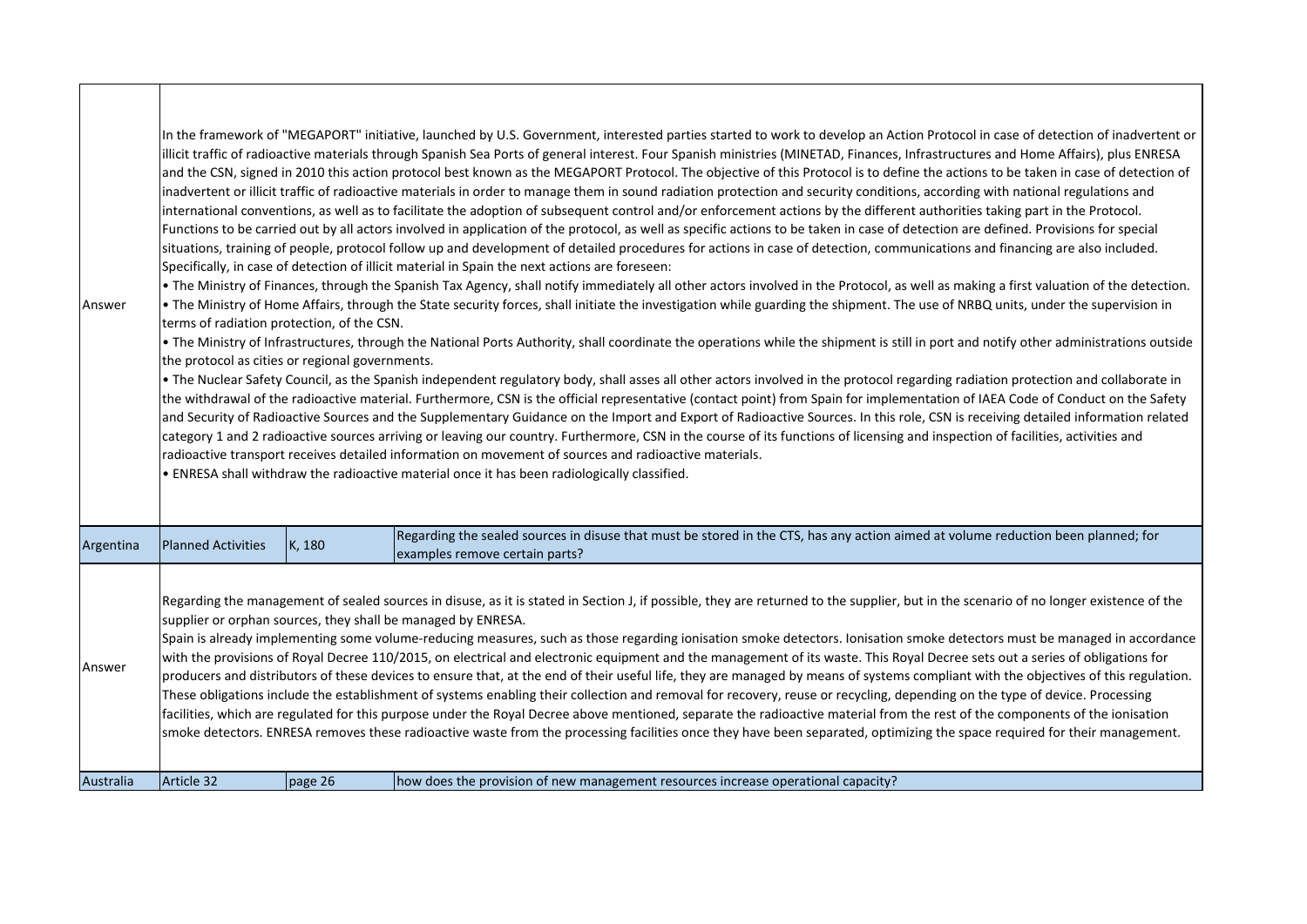| Answer              |                                                                                                                                                                                                                                                                                                                                                                                                                                 | The increase in the operational capacity of the VLLW storage is a consequence of the start of the operation of cell 30 in 2016, the second one to be dedicated to VLLW disposal.<br>The new installation has taken advantage of the experience developed in managing cell 29 since 2008. The main novelty has been the implementation of a single-body tent to<br>cover the waste while they are being disposed of. The new configuration allows a more flexible work of the cranes and disposing equipment thus achieving a better use of<br>available room in the cell. |                                                                                                                                                                 |  |  |
|---------------------|---------------------------------------------------------------------------------------------------------------------------------------------------------------------------------------------------------------------------------------------------------------------------------------------------------------------------------------------------------------------------------------------------------------------------------|---------------------------------------------------------------------------------------------------------------------------------------------------------------------------------------------------------------------------------------------------------------------------------------------------------------------------------------------------------------------------------------------------------------------------------------------------------------------------------------------------------------------------------------------------------------------------|-----------------------------------------------------------------------------------------------------------------------------------------------------------------|--|--|
| Australia           | Article 3                                                                                                                                                                                                                                                                                                                                                                                                                       | page 29                                                                                                                                                                                                                                                                                                                                                                                                                                                                                                                                                                   | Is there likely to be waste from defence which will go to civilian disposal sites?                                                                              |  |  |
| Answer              |                                                                                                                                                                                                                                                                                                                                                                                                                                 |                                                                                                                                                                                                                                                                                                                                                                                                                                                                                                                                                                           | No, Spain has no nuclear weapons and there is not waste specifically associated to defence purposes to go to the civilian disposal site.                        |  |  |
| Australia           | Article 20.1                                                                                                                                                                                                                                                                                                                                                                                                                    | page 60                                                                                                                                                                                                                                                                                                                                                                                                                                                                                                                                                                   | Is the selective training in the nuclear or radiation protection field?                                                                                         |  |  |
| Answer              | No, the selective training course is intended to educate future staff for the different duties and tasks under the competences of the MINETAD, while the only Authority competent<br>for nuclear safety and radiation protection is the CSN. However, a basic training in the radiation protection field is provided to some workers of the SGEN, when considered<br>needed.                                                    |                                                                                                                                                                                                                                                                                                                                                                                                                                                                                                                                                                           |                                                                                                                                                                 |  |  |
| Australia           | Article 20                                                                                                                                                                                                                                                                                                                                                                                                                      | page 66                                                                                                                                                                                                                                                                                                                                                                                                                                                                                                                                                                   | Will CSN move to the ISO 9001:2015 standard?                                                                                                                    |  |  |
| Answer              | The management system manual is being revised it in accordance with the requirements of GSR part.2. As the management system manual is also based on ISO 9001: 2008 it will<br>also be updated to ISO 9001-2015 standard.                                                                                                                                                                                                       |                                                                                                                                                                                                                                                                                                                                                                                                                                                                                                                                                                           |                                                                                                                                                                 |  |  |
| Australia           | Article 20                                                                                                                                                                                                                                                                                                                                                                                                                      | page 66                                                                                                                                                                                                                                                                                                                                                                                                                                                                                                                                                                   | as part of the integrated management system is CSN also accredited with ISO 14001 (environment) or ISO 45001 (safety)?                                          |  |  |
| Answer              | The CSN isn't accredited with any ISO standard                                                                                                                                                                                                                                                                                                                                                                                  |                                                                                                                                                                                                                                                                                                                                                                                                                                                                                                                                                                           |                                                                                                                                                                 |  |  |
| Australia           | Article 22.1                                                                                                                                                                                                                                                                                                                                                                                                                    | page 75                                                                                                                                                                                                                                                                                                                                                                                                                                                                                                                                                                   | Are licences required at nuclear power plants for the management of radioactive waste (before going to ENRESA)?                                                 |  |  |
| Answer              | According to the conditions set for the collection of waste packages at nuclear power plants, the plants' operators must deliver them conditioned, usually in 220 I drums in the<br>case of LILW, and complying with the Waste Acceptance Criteria for the disposal facility (El Cabril). For the moment being, ENRESA is not accepting spent fuel or ILW from<br>operational NPPs. This kind of waste is stored at the plants. |                                                                                                                                                                                                                                                                                                                                                                                                                                                                                                                                                                           |                                                                                                                                                                 |  |  |
| Australia           | Article 22.1                                                                                                                                                                                                                                                                                                                                                                                                                    | page 75                                                                                                                                                                                                                                                                                                                                                                                                                                                                                                                                                                   | At what point is the transfer of ownership of the SF from the power plant to ENRESA? Is it in the pool, in the dry cask storage, or when it<br>goes to the CTS? |  |  |
| Answer              | Ownership of the SF will be transferred at the moment of its disposal in a deep geological repository. In the future, before this facility is ready, ENRESA will centralised the storage<br>of SF in a CTS where the responsibility will rest on her but the fuel's owners will be the owners of the NPPs.                                                                                                                      |                                                                                                                                                                                                                                                                                                                                                                                                                                                                                                                                                                           |                                                                                                                                                                 |  |  |
| Australia           | Article 22.1                                                                                                                                                                                                                                                                                                                                                                                                                    | page 76                                                                                                                                                                                                                                                                                                                                                                                                                                                                                                                                                                   | Are staff at ENRESA licenced by CSN?                                                                                                                            |  |  |
| Answer<br>Australia | According to existing regulations the people with the following responsibilities at the Enresa's nuclear facilities must be licensed by the CSN:<br>Supervisors,<br>Operators,<br>Head of PR Departments,<br>Technical Unit for Radiological Protection.<br>Article 22.1<br>What sort of training is required of ENRESA staff                                                                                                   |                                                                                                                                                                                                                                                                                                                                                                                                                                                                                                                                                                           |                                                                                                                                                                 |  |  |
|                     |                                                                                                                                                                                                                                                                                                                                                                                                                                 | page 76                                                                                                                                                                                                                                                                                                                                                                                                                                                                                                                                                                   |                                                                                                                                                                 |  |  |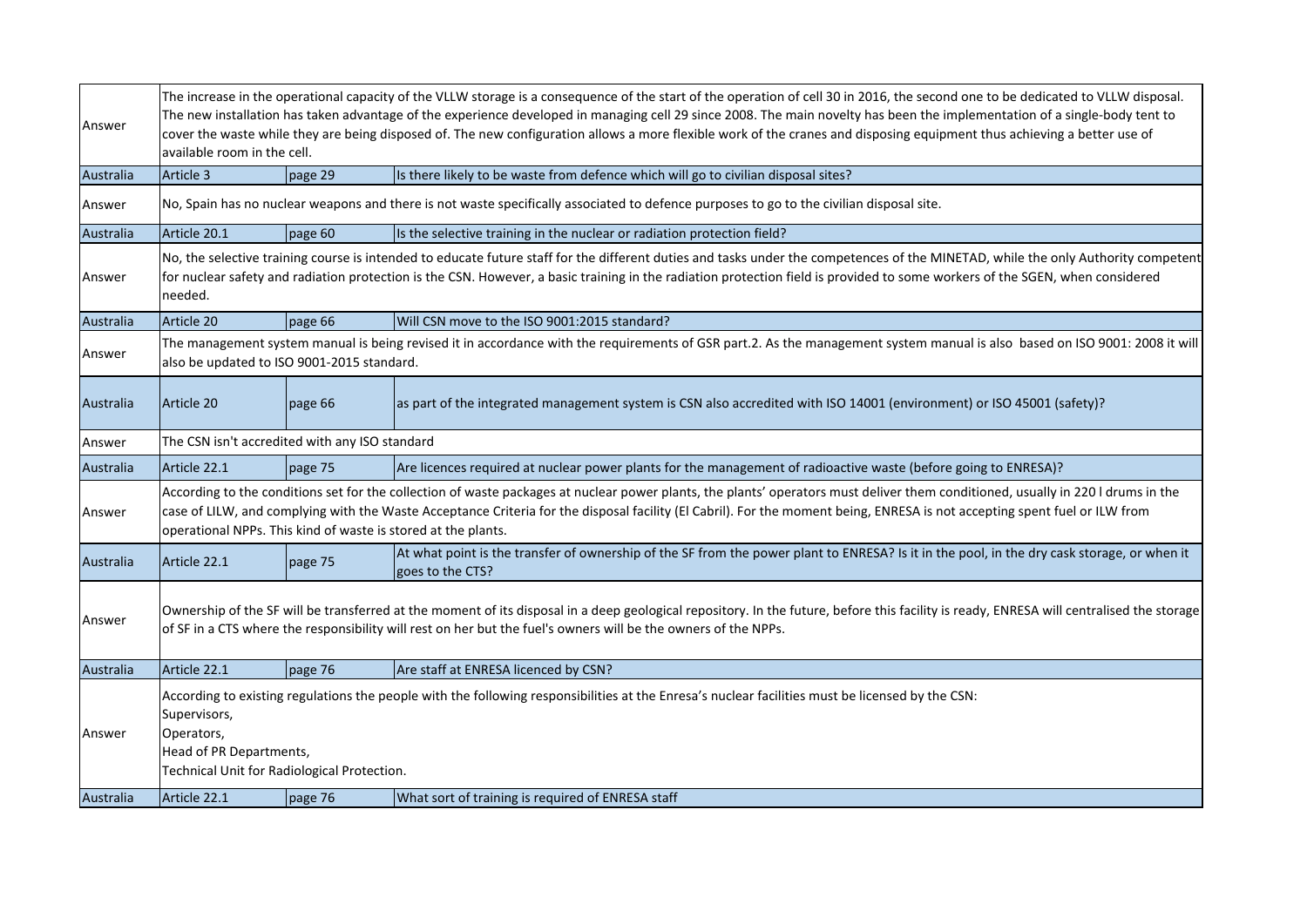| Answer    |                                                                                                                                                                                                                                                                                                                                                                                                                                                                                                                                                                                                                                                                                                                                                                                                                                                                                                                                                                                                                                      | ENRESA conducts different types of training for its staff: (1) ENRESA's corporate training, based on a Training Plan designed by the Training department and updated every two<br>years, to serve two kind of defined objectives, namely "strategic" objectives and "instrumental" objectives; (2) Specific training for the facilities; (3) Personnel, cultural or social<br>training at the worker's request (eg. language courses) and (4) External training, ie, when ENRESA staff performs training activities in Masters, Courses, Conferences, etc. |                                                                                                                               |  |  |
|-----------|--------------------------------------------------------------------------------------------------------------------------------------------------------------------------------------------------------------------------------------------------------------------------------------------------------------------------------------------------------------------------------------------------------------------------------------------------------------------------------------------------------------------------------------------------------------------------------------------------------------------------------------------------------------------------------------------------------------------------------------------------------------------------------------------------------------------------------------------------------------------------------------------------------------------------------------------------------------------------------------------------------------------------------------|------------------------------------------------------------------------------------------------------------------------------------------------------------------------------------------------------------------------------------------------------------------------------------------------------------------------------------------------------------------------------------------------------------------------------------------------------------------------------------------------------------------------------------------------------------|-------------------------------------------------------------------------------------------------------------------------------|--|--|
| Australia | Article 23                                                                                                                                                                                                                                                                                                                                                                                                                                                                                                                                                                                                                                                                                                                                                                                                                                                                                                                                                                                                                           | page 77                                                                                                                                                                                                                                                                                                                                                                                                                                                                                                                                                    | Does ENRESA need to be ISO 9001 certified?                                                                                    |  |  |
| Answer    | Yes. Since 1986, Enresa has used a quality management system based on standard UNE 73401: Quality Assurance in Nuclear Facilities. In the early 1990s, the system was adapted<br>to include the quality requirements corresponding to international standard UNE-EN ISO 9001. AENOR issued the corresponding certificate of compliance with this standard in<br>1992, which has been renewed to date. In recent years, Enresa has adapted its quality management system to comply with the requirements introduced by the Nuclear Safety<br>Council (CSN) in Safety Instruction IS-19 on the requirements for managing system of a nuclear facility, published in the Official State Gazette in November 2008. This regulation<br>integrated nuclear safety and radiological protection, occupational risk prevention, environmental and physical protection, quality and financial matters into one management<br>system. The underlying purpose of this was to improve safety culture through planning, supervision and monitoring |                                                                                                                                                                                                                                                                                                                                                                                                                                                                                                                                                            |                                                                                                                               |  |  |
| Australia | Article 24.1                                                                                                                                                                                                                                                                                                                                                                                                                                                                                                                                                                                                                                                                                                                                                                                                                                                                                                                                                                                                                         | page 82                                                                                                                                                                                                                                                                                                                                                                                                                                                                                                                                                    | Have there been any individuals who have exceeded the dose constraints?                                                       |  |  |
| Answer    | CSN has not approved specific dose constrains for occupational exposure at NPP as required by Spanish regulation.<br>Nevertheless, licensees of nuclear facilities establish, under the assessment of CSN, reference levels and administrative controls for the optimization of individual doses.<br>Reference levels were not exceeded in 2016 at NPP, being the maximum individual dose lower than 10 mSv                                                                                                                                                                                                                                                                                                                                                                                                                                                                                                                                                                                                                          |                                                                                                                                                                                                                                                                                                                                                                                                                                                                                                                                                            |                                                                                                                               |  |  |
| Australia | Article 24.1                                                                                                                                                                                                                                                                                                                                                                                                                                                                                                                                                                                                                                                                                                                                                                                                                                                                                                                                                                                                                         | page 82                                                                                                                                                                                                                                                                                                                                                                                                                                                                                                                                                    | Does the national register include workers from defence facilities?                                                           |  |  |
| Answer    | Yes, it does.                                                                                                                                                                                                                                                                                                                                                                                                                                                                                                                                                                                                                                                                                                                                                                                                                                                                                                                                                                                                                        |                                                                                                                                                                                                                                                                                                                                                                                                                                                                                                                                                            |                                                                                                                               |  |  |
| Australia | Article 24.2                                                                                                                                                                                                                                                                                                                                                                                                                                                                                                                                                                                                                                                                                                                                                                                                                                                                                                                                                                                                                         | page 83                                                                                                                                                                                                                                                                                                                                                                                                                                                                                                                                                    | Are the ENRESA emissions measured from the discharge point (water treatment plant or ventilation stack) or the site boundary? |  |  |
| Answer    | ENRESA is the licensee of the NPP's under dismantling and decommissioning and of El Cabril disposal facility. Liquid and gaseous effluents released from these installations are<br>always sampled before (batch releases) or at (continuous releases) the discharge point in order to determine the activity released into the environment as well as to verify the<br>compliance with the authorised limits.                                                                                                                                                                                                                                                                                                                                                                                                                                                                                                                                                                                                                       |                                                                                                                                                                                                                                                                                                                                                                                                                                                                                                                                                            |                                                                                                                               |  |  |
| Australia | Article 24.2                                                                                                                                                                                                                                                                                                                                                                                                                                                                                                                                                                                                                                                                                                                                                                                                                                                                                                                                                                                                                         | page 85                                                                                                                                                                                                                                                                                                                                                                                                                                                                                                                                                    | table 7 has negative values for Trillo NPP effluent activity. This seems impossible.                                          |  |  |
| Answer    |                                                                                                                                                                                                                                                                                                                                                                                                                                                                                                                                                                                                                                                                                                                                                                                                                                                                                                                                                                                                                                      |                                                                                                                                                                                                                                                                                                                                                                                                                                                                                                                                                            | This is indeed a typo. There is a PDF file availble with the correct values, as available in the first drafts of the report.  |  |  |
| Australia | Article 24.2                                                                                                                                                                                                                                                                                                                                                                                                                                                                                                                                                                                                                                                                                                                                                                                                                                                                                                                                                                                                                         | page 86                                                                                                                                                                                                                                                                                                                                                                                                                                                                                                                                                    | table 8 needs to be formatted (superscript numbers need to be put in)                                                         |  |  |
| Answer    |                                                                                                                                                                                                                                                                                                                                                                                                                                                                                                                                                                                                                                                                                                                                                                                                                                                                                                                                                                                                                                      |                                                                                                                                                                                                                                                                                                                                                                                                                                                                                                                                                            | This is indeed a typo. There is a PDF file availble with the correct values, as available in the first drafts of the report.  |  |  |
| Australia | Article 25                                                                                                                                                                                                                                                                                                                                                                                                                                                                                                                                                                                                                                                                                                                                                                                                                                                                                                                                                                                                                           | page 89                                                                                                                                                                                                                                                                                                                                                                                                                                                                                                                                                    | how are the emergency drills monitored? What improvements have come out of the exercise?                                      |  |  |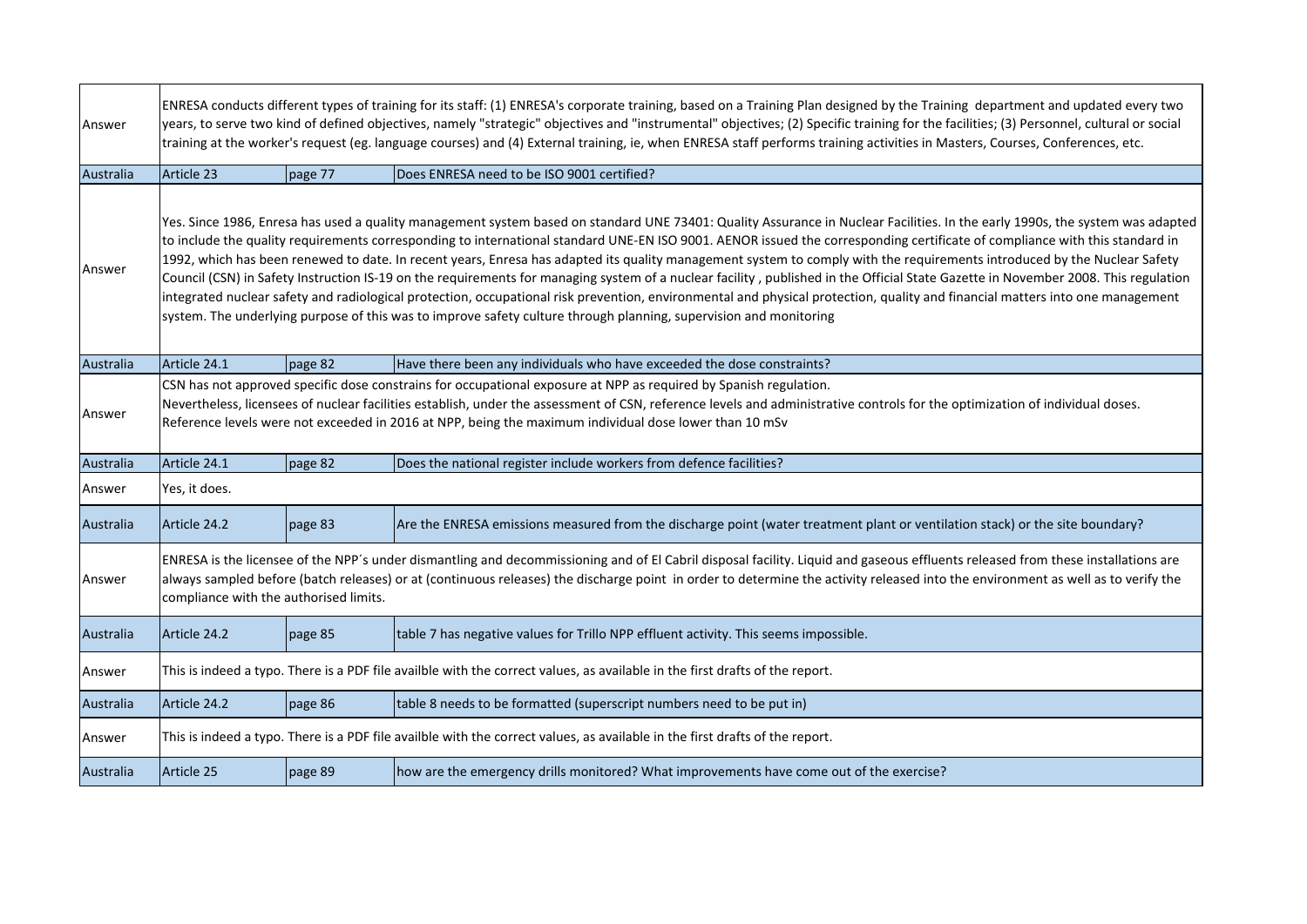| Answer           | In emergency aspects, the technical staff of the CSN conducts an inspection to evaluate the annually onsite emergency drills. The results of inspecting a nuclear power plant<br>during a drill are collected in the record files of inspections that are sent to the licensee for information and can lead to findings or aspects to be strengthen by licensees in their<br>emergency preparedness and response system. Additionally, licensees evaluate the drill and send a report to the CSN with the observed deviations. All these aspects are checked<br>by inspectors in the following year. The off-site emergency drills are carried out less often, CSN is focused on NS and RP aspects. The findings are written in a specific report which<br>is followed by CSN to be sure the deviations are solved. Both on-site and off-site emergency drills are attended by CSN ERO at the CSN emergency room and a CSN observer<br>checks the drill performance and reports its conclusions to a specific technical group (GTES) that analyze them. As a result the findings are reported to each organization who can<br>solve it (licensee, off-site emergency plan director, CSN). Every year GTES produce a report to inform CSN staff about the findings status and their suggested solution. Usually<br>these findings are solved during the year. In general, improvements are related to the emergency notifications, the activation of the ERO, the communications, the ERO training,<br>the protective measures and corrective actions implemented, the operation of the emergency equipment, etc. |                 |                                                                                                                                                                                                                                                                                                                                                                                                                                                                                                                                                                                                                                                                                                                                                                                                                                                                                                                                                                                                                                                                                                                                                                                                                                                                                                                                                                                                  |  |  |
|------------------|------------------------------------------------------------------------------------------------------------------------------------------------------------------------------------------------------------------------------------------------------------------------------------------------------------------------------------------------------------------------------------------------------------------------------------------------------------------------------------------------------------------------------------------------------------------------------------------------------------------------------------------------------------------------------------------------------------------------------------------------------------------------------------------------------------------------------------------------------------------------------------------------------------------------------------------------------------------------------------------------------------------------------------------------------------------------------------------------------------------------------------------------------------------------------------------------------------------------------------------------------------------------------------------------------------------------------------------------------------------------------------------------------------------------------------------------------------------------------------------------------------------------------------------------------------------------------------------------------------------|-----------------|--------------------------------------------------------------------------------------------------------------------------------------------------------------------------------------------------------------------------------------------------------------------------------------------------------------------------------------------------------------------------------------------------------------------------------------------------------------------------------------------------------------------------------------------------------------------------------------------------------------------------------------------------------------------------------------------------------------------------------------------------------------------------------------------------------------------------------------------------------------------------------------------------------------------------------------------------------------------------------------------------------------------------------------------------------------------------------------------------------------------------------------------------------------------------------------------------------------------------------------------------------------------------------------------------------------------------------------------------------------------------------------------------|--|--|
| Australia        | Article 4.1                                                                                                                                                                                                                                                                                                                                                                                                                                                                                                                                                                                                                                                                                                                                                                                                                                                                                                                                                                                                                                                                                                                                                                                                                                                                                                                                                                                                                                                                                                                                                                                                      | page 97         | Were there any significant changes required after the Fukushima stress tests?                                                                                                                                                                                                                                                                                                                                                                                                                                                                                                                                                                                                                                                                                                                                                                                                                                                                                                                                                                                                                                                                                                                                                                                                                                                                                                                    |  |  |
| Answer           | In the case of fuel pools:                                                                                                                                                                                                                                                                                                                                                                                                                                                                                                                                                                                                                                                                                                                                                                                                                                                                                                                                                                                                                                                                                                                                                                                                                                                                                                                                                                                                                                                                                                                                                                                       |                 | Measures required and implemented after Fukushima stress tests, as specified in Annex F of the National Report, were the following:<br>- Strengthening of level and temperature of water instrumentation in the pools to maintain availability in the case of prolonged loss of electrical energy.<br>- Strengthening of systems providing additional refrigeration and portable electrical supply systems in the event of prolonged loss of electrical energy.<br>- The adoption of strategies for the redistribution of spent fuel ("chess board" layout, with the hottest elements surrounded by col der elements).<br>For the ITS at Trillo and Asco NPP, measures were covered by the amendments implemented to comply with the Complementary Technical Instruction (mandatory) to tackle<br>situations beyond design basis (severe conditions) including the loss of large areas within the facility.<br>Regarding the ITS at José Cabrera NPP (in dismantling), measures to guarantee the capacity for spent fuel handling and reconditioning in the event of unexpected failure and<br>mitigation measures to respond to events with a potential loss of large areas were required through a specific CSN Instruction                                                                                                                                                                    |  |  |
| <b>Australia</b> | General                                                                                                                                                                                                                                                                                                                                                                                                                                                                                                                                                                                                                                                                                                                                                                                                                                                                                                                                                                                                                                                                                                                                                                                                                                                                                                                                                                                                                                                                                                                                                                                                          | page 199, Annex | Is there a timeline for when the Paris Convention and Brussels Supplementary Convention will come into force?                                                                                                                                                                                                                                                                                                                                                                                                                                                                                                                                                                                                                                                                                                                                                                                                                                                                                                                                                                                                                                                                                                                                                                                                                                                                                    |  |  |
| Answer           | simultaneously.                                                                                                                                                                                                                                                                                                                                                                                                                                                                                                                                                                                                                                                                                                                                                                                                                                                                                                                                                                                                                                                                                                                                                                                                                                                                                                                                                                                                                                                                                                                                                                                                  |                 | Both Paris and Brussels Conventions are already in force. However, the entry into force of the amending Protocols of 2004 of these Conventions, is still pending. There is not any<br>definitive timeline for their entry into force and, in any case, they do not depend on the decision of the Spanish Government.<br>Taking into account both article 20 of Paris Convention (which establishes that its amendments shall come into force when ratified or confirmed by two-thirds of the Contracting<br>Parties) and article 2 of Council Decision 2004/294/EC (which establishes that the Member States (of the European Union) which are Contracting Parties to the Paris Convention<br>shall take the necessary steps to deposit simultaneously their instruments of ratification of the Protocol), the 2004 Protocol amending the Paris Convention will entry into force<br>when all the Member States that are Contracting Parties (which represent more than two thirds of the Contracting Parties) deposit their instruments of ratification<br>As for the Brussels Convention, its article 21 establishes that its amendments shall come into force on the date when all Contracting Parties have ratified or confirmed them.<br>Taking into account the nature of both Conventions, the interest of the Contracting Parties is that both Protocols enter into force simultaneously. |  |  |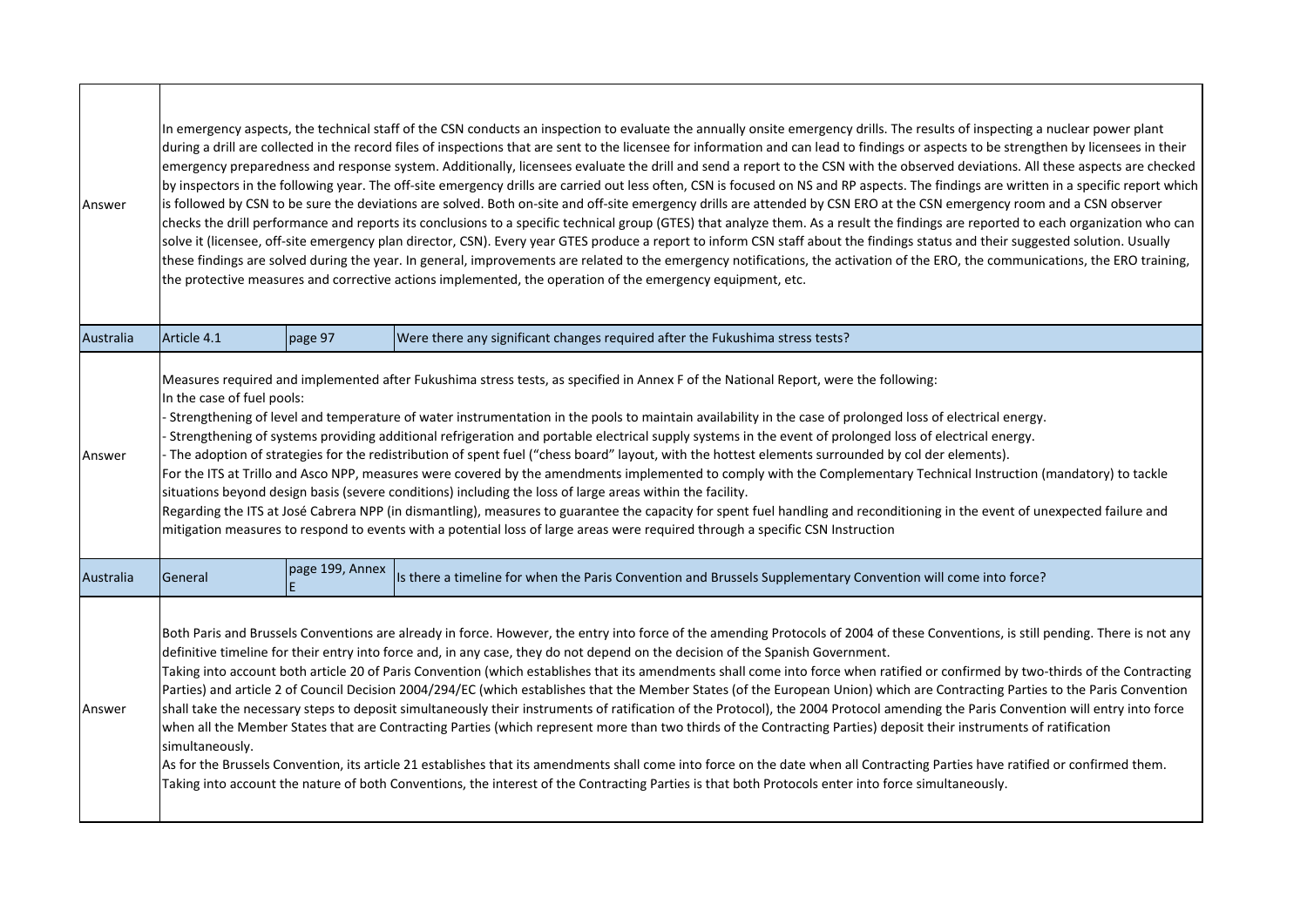| Australia | General                                                                                                                                                                                                                                                                                                                                                                                                                                                                                                                                                                                                                                                                                                     | page 195, Annex                                                                                                                                                            | Who pays the Fee relating to electricity fees (tolls)?                                                                                                                                                                                                                                                                            |  |  |
|-----------|-------------------------------------------------------------------------------------------------------------------------------------------------------------------------------------------------------------------------------------------------------------------------------------------------------------------------------------------------------------------------------------------------------------------------------------------------------------------------------------------------------------------------------------------------------------------------------------------------------------------------------------------------------------------------------------------------------------|----------------------------------------------------------------------------------------------------------------------------------------------------------------------------|-----------------------------------------------------------------------------------------------------------------------------------------------------------------------------------------------------------------------------------------------------------------------------------------------------------------------------------|--|--|
| Answer    |                                                                                                                                                                                                                                                                                                                                                                                                                                                                                                                                                                                                                                                                                                             | The fee is charged in the electricity bill to the electricity consumers.                                                                                                   |                                                                                                                                                                                                                                                                                                                                   |  |  |
| Australia | Article 11.4                                                                                                                                                                                                                                                                                                                                                                                                                                                                                                                                                                                                                                                                                                | page 125                                                                                                                                                                   | is ENRESA bound to IAEA / ICRP publication requirements by CSN?                                                                                                                                                                                                                                                                   |  |  |
| Answer    |                                                                                                                                                                                                                                                                                                                                                                                                                                                                                                                                                                                                                                                                                                             |                                                                                                                                                                            | What is meant in page 125 is that the licensing documents of the El Cabril facility (in particular the preliminary safety analysis and the safety analysis) refer to the application of<br>certain IAEA and ICRP standards. In so far as these licensing documents have been approved by the CSN, they become binding for ENRESA. |  |  |
| Australia | Article 14.3                                                                                                                                                                                                                                                                                                                                                                                                                                                                                                                                                                                                                                                                                                | page 134                                                                                                                                                                   | At the closure of the El Cabril site, will ENRESA shrink the controlled area to above the disposal cells or maintain the existing boundaries<br>for the monitoring period?                                                                                                                                                        |  |  |
| Answer    | As such moment is not envisaged to happen in the short term, it is still uncertain which regulatory conditions will apply to the monitoring period. As primary assumption, we<br>consider such monitoring will cover the area taken by the disposal vaults.                                                                                                                                                                                                                                                                                                                                                                                                                                                 |                                                                                                                                                                            |                                                                                                                                                                                                                                                                                                                                   |  |  |
| Australia | Article 14.4                                                                                                                                                                                                                                                                                                                                                                                                                                                                                                                                                                                                                                                                                                | page 134                                                                                                                                                                   | Does the regulation on "reference nuclear power plant" need to change to incorporate CTS?                                                                                                                                                                                                                                         |  |  |
| Answer    | The safety rules and standards applicable to the CTS facility have been defined ad hoc, as this installation is the first-of-a-kind in Spain. The safety rules and standards applicable<br>are those adopted by the CSN (eg. IS-29), and others, as defined in the preliminary safety analysis of this facility. Among those are, in particular, American standards adopted by<br>the NRC in the USA. Of course, there is the need to adapt those reference-standards to the particular characteristics of the CTS facility. ENRESA proposes those reference<br>standards in the preliminary safety analysis and it is up to the CSN to evaluate whether these standards are adequate for the CTS facility. |                                                                                                                                                                            |                                                                                                                                                                                                                                                                                                                                   |  |  |
| Australia | Article 16.1                                                                                                                                                                                                                                                                                                                                                                                                                                                                                                                                                                                                                                                                                                | page 139                                                                                                                                                                   | are the commissioning reports of waste facilities at the nuclear power plants reviewed by CSN?                                                                                                                                                                                                                                    |  |  |
| Answer    | The Spanish Nuclear Power Plants send the corresponding reports of their waste facilities on time to the CSN, that is in charge of assessing them accordingly, and come back to<br>the utilities if more information is needed                                                                                                                                                                                                                                                                                                                                                                                                                                                                              |                                                                                                                                                                            |                                                                                                                                                                                                                                                                                                                                   |  |  |
| Australia | Article 16.1                                                                                                                                                                                                                                                                                                                                                                                                                                                                                                                                                                                                                                                                                                | page 141                                                                                                                                                                   | reference the decommissioning plans for the radioactive waste facilities for nuclear facilities                                                                                                                                                                                                                                   |  |  |
| Answer    | Decommissioning plans for nuclear installations include corresponding provisions related to the radioactive waste management facilities emplaced in each site so their future<br>decommissioning is in scope of such nuclear installation decommissioning plan                                                                                                                                                                                                                                                                                                                                                                                                                                              |                                                                                                                                                                            |                                                                                                                                                                                                                                                                                                                                   |  |  |
| Australia | Article 27.1                                                                                                                                                                                                                                                                                                                                                                                                                                                                                                                                                                                                                                                                                                | page 153                                                                                                                                                                   | Report states that ADR 2017 started on 1/1/2017, and ADR 2015 allowed to be used until 1/7/2015 - what applied in the meantime?                                                                                                                                                                                                   |  |  |
| Answer    |                                                                                                                                                                                                                                                                                                                                                                                                                                                                                                                                                                                                                                                                                                             | On this point there is a mistake in the report. In fact, ADR entered into force on 01/01/2017 and it was possible to apply the ADR 2015 until 30/06/2017 (not 30/06/2015). |                                                                                                                                                                                                                                                                                                                                   |  |  |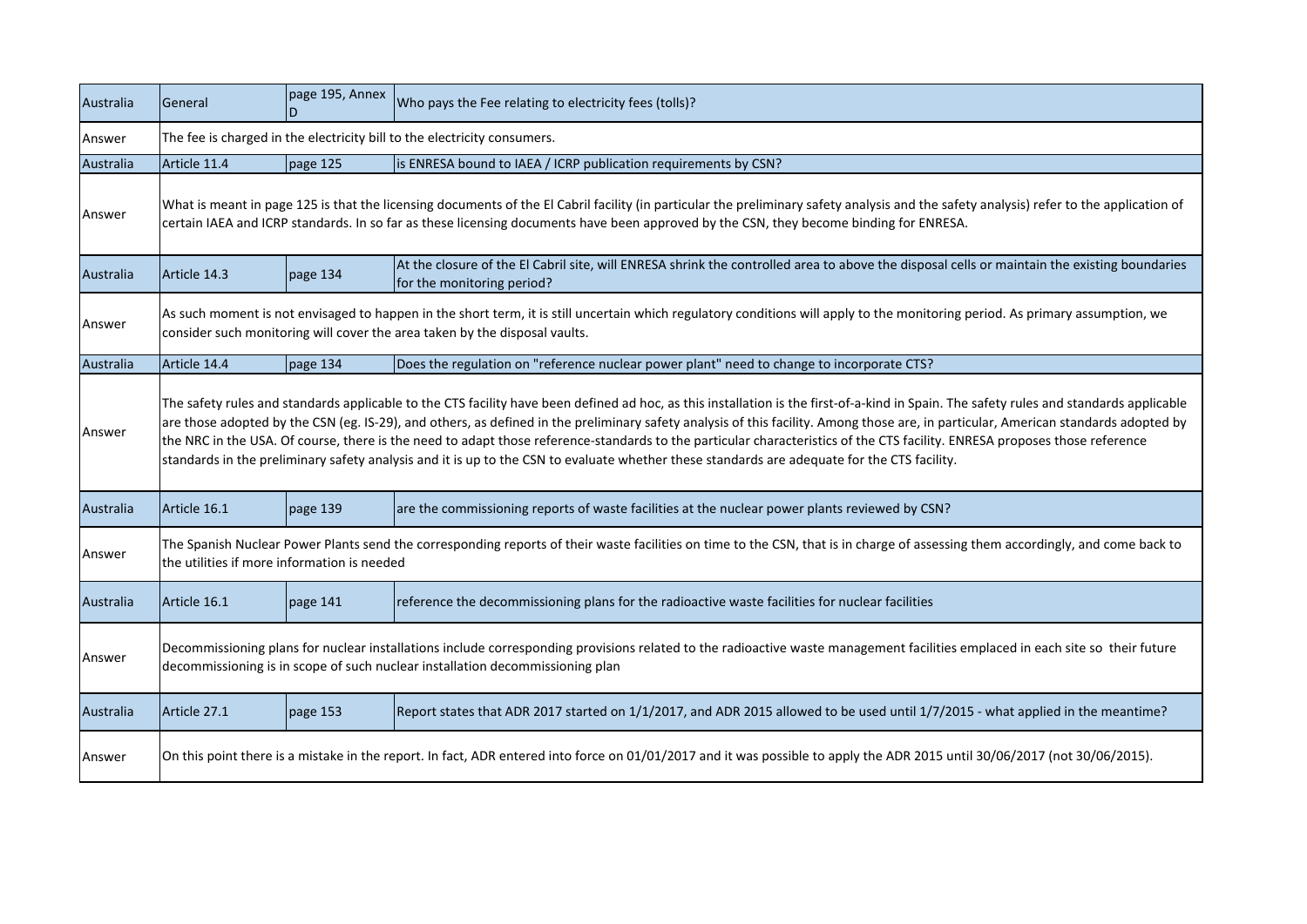| Australia | Article 32                                                                                                                                                                                                                                                                                                                                                                                                                                                                                                                                                                                                                                                                      | pages 11-12 and<br>page 39          | How does the General Radioactive Waste Plan address the management of LLW and ILW containing safeguarded nuclear material? Are<br>they special wastes held at El Cabril's temporary storage facility pending further treatment?                                                                                                                         |  |
|-----------|---------------------------------------------------------------------------------------------------------------------------------------------------------------------------------------------------------------------------------------------------------------------------------------------------------------------------------------------------------------------------------------------------------------------------------------------------------------------------------------------------------------------------------------------------------------------------------------------------------------------------------------------------------------------------------|-------------------------------------|---------------------------------------------------------------------------------------------------------------------------------------------------------------------------------------------------------------------------------------------------------------------------------------------------------------------------------------------------------|--|
| Answer    | There are no particular provisions in the General Radioactive Waste Plan for LLW and ILW containing safeguarded nuclear material. They are managed like any other LLW and ILW<br>but specifically accounted as required by the safeguards system. If LLW, the waste is treated and disposed of in El Cabril, if not it is temporary stored at this facility waiting for<br>further steps in the management route. The main management strategy for these wastes, as set in the General Radioactive Waste Plan, is to accommodate them in the CTS<br>facility once this facility is in operation. They shall be subject to further treatment in the CTS facility if so required. |                                     |                                                                                                                                                                                                                                                                                                                                                         |  |
| Australia | Article 6                                                                                                                                                                                                                                                                                                                                                                                                                                                                                                                                                                                                                                                                       | pages 43-47                         | Other than the application to extend the BirdLife Special Protection Area, have there been any legal challenges regarding the siting of the<br>Centralised Temporary Storage (CTS) for spent fuel?                                                                                                                                                      |  |
| Answer    | Other legal issue related to the siting of the CTS is the cancellation of the urban planning document of Villar de Cañas, the municipality that will host the CTS. The availability of<br>this document affects the municipal license required to start the civil works. This document, which was approved in June 2015, was cancelled by the regional Government in<br>December 2015. This cancellation was appealed by the National Government Advocacy (who afterwards retired the appeal) and by the municipality of Villar de Cañas. Finally, in<br>January 2018, the appeal was dismissed by the regional High Court of Justice.                                          |                                     |                                                                                                                                                                                                                                                                                                                                                         |  |
| Australia | Article 5                                                                                                                                                                                                                                                                                                                                                                                                                                                                                                                                                                                                                                                                       | pages 101-103<br>(articles 5 and 6) | It states: The purpose of temporary storage is to pro vide sufficient capacity to house the spent fuel (SF) generated by Spanish nuclear<br>power plants until a definitive solution is available. What is the target date for find the definitive solution noting that operating period will<br>be 60 years? What is the design life of this facility? |  |
| Answer    | The design life of the Centralized Storage Facility is 100 years, with an expected life of exploitation in the General Radioactive Waste Plan of 60 years. In accordance with the<br>schedule, the deep geological repository should start normal operation in 2069.                                                                                                                                                                                                                                                                                                                                                                                                            |                                     |                                                                                                                                                                                                                                                                                                                                                         |  |
| Australia | Article 5                                                                                                                                                                                                                                                                                                                                                                                                                                                                                                                                                                                                                                                                       | pages 101-103<br>(articles 5 and 6) | It is stated that the periodic safety review (PSR) for the nuclear power plant covers the spent fuel pool. Will the periodic safety review of<br>the CTS be part of the NPP or will it be subject to indpendent PSR noting that it is a standalone centralised facility? Please clarify.                                                                |  |
| Answer    | The CTS is an independent storage facility and will be located on an specific site. Under Spanish regulation it is a nuclear facility and subject to the same requirements with<br>regard to PSR as any NPP. For the case of NPP, spent fuel pools as well as on-site dry storage facilities are subjected to PSR.                                                                                                                                                                                                                                                                                                                                                              |                                     |                                                                                                                                                                                                                                                                                                                                                         |  |
| Australia | Article 20                                                                                                                                                                                                                                                                                                                                                                                                                                                                                                                                                                                                                                                                      | page 66                             | Does CSN plan to update the requirements of their management system to reflect GSR Part 2?                                                                                                                                                                                                                                                              |  |
| Answer    | The management system manual is being revised in accordance with the requirements of GSR part.2 and the ISO 9001-2015 standard                                                                                                                                                                                                                                                                                                                                                                                                                                                                                                                                                  |                                     |                                                                                                                                                                                                                                                                                                                                                         |  |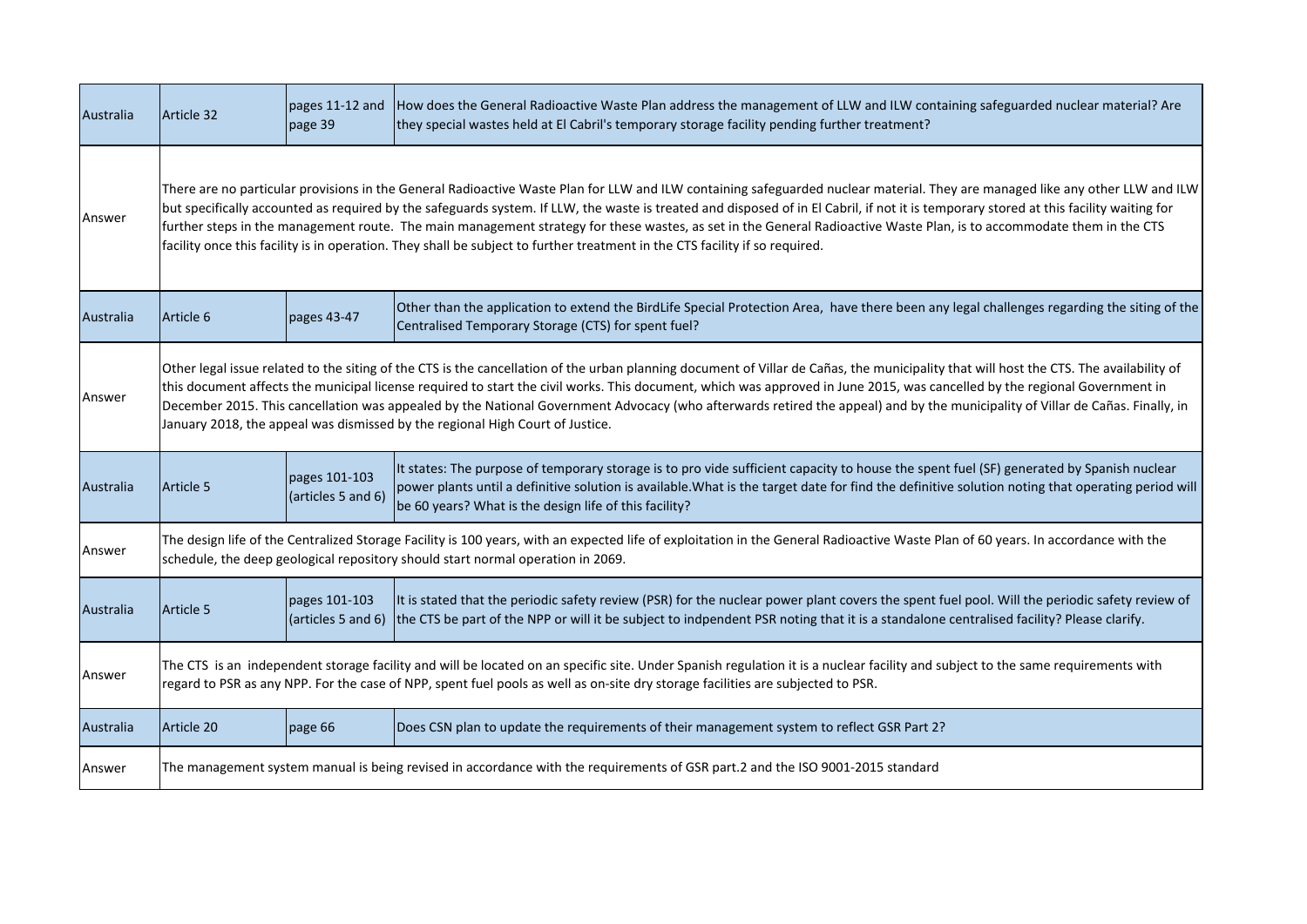| Australia | Article 6                                                                                                                                                                                                                                                                                                                                                                                                                                                                                                                                                                                                                                                                                                                                                                                                                                                                     | page 105                                       | Licensing of dual purpose cask (DPC)- what is the certification period of DPC? How often the DPC is subject to periodic safety?                                                                                                                                       |  |
|-----------|-------------------------------------------------------------------------------------------------------------------------------------------------------------------------------------------------------------------------------------------------------------------------------------------------------------------------------------------------------------------------------------------------------------------------------------------------------------------------------------------------------------------------------------------------------------------------------------------------------------------------------------------------------------------------------------------------------------------------------------------------------------------------------------------------------------------------------------------------------------------------------|------------------------------------------------|-----------------------------------------------------------------------------------------------------------------------------------------------------------------------------------------------------------------------------------------------------------------------|--|
| Answer    | Dual purpose casks (DPC) follow two independent licensing processes, one for storage and other one for transport, with two corresponding certifications.<br>The certification for storage has 20 years duration and transport certification has 5 years duration, both from the date of its issuance in accordance with the respective applicable<br>regulations.<br>Regarding the periodic safety evaluations, in the case of storage, the certification holder is obliged to send to the CSN a revision of the Safety Study every two years in order to<br>include the design and in manufacturing changes that do not require approval, while in case of transport the Safety Study is reviewed every 5 years, and in both cases whenever<br>the modifications affect the safety                                                                                           |                                                |                                                                                                                                                                                                                                                                       |  |
| Australia | Article 9                                                                                                                                                                                                                                                                                                                                                                                                                                                                                                                                                                                                                                                                                                                                                                                                                                                                     | pages 116 and<br>140 (articles 9<br>and $16)$  | Apart from the CSN, are incidents reported through the IAEA Reporting Systems (e.g. INES, FINAS, USIE)?                                                                                                                                                               |  |
| Answer    | The CSN usually receives notification of radiological safety significant events that occurred within regulated facilities. The events that happen in waste management facilities are<br>promptly rated according the INES scale. The events are communicated to the INES National Officer, who, according to their significance, includes the events into the INES<br>network for their dissemination.<br>As far as the waste management facilities are also part of the Nuclear Fuel Cycle facilities, some of the events of safety significance, which occur at these facilities, are analyzed by<br>the National Coordinator of the FINAS database. The events that are worth as lesson learnt or operating experience of these facilities, are included in the FINAS database<br>providing detailed information on both technical and human factor related to the events. |                                                |                                                                                                                                                                                                                                                                       |  |
| Australia | Article 9                                                                                                                                                                                                                                                                                                                                                                                                                                                                                                                                                                                                                                                                                                                                                                                                                                                                     | pages 115 and<br>139 (articles 9<br>and $16$ ) | Are there any specific safety performance indicators established for the operation of CTS and radioactive waste facilities?                                                                                                                                           |  |
| Answer    | CTS is currently under the evaluation process for the construction permit. Development of safety indicators will be dealt with at a later stage, before the operation permit is<br>granted. Performance indicators for El Cabril installation are established in CSN procedure PG.IV.15, "Sistema de supervision y seguimiento del Centro de Almacenamiento de El<br>Cabril"                                                                                                                                                                                                                                                                                                                                                                                                                                                                                                  |                                                |                                                                                                                                                                                                                                                                       |  |
| Australia | Article 4.4                                                                                                                                                                                                                                                                                                                                                                                                                                                                                                                                                                                                                                                                                                                                                                                                                                                                   | page 99                                        | When assessing radiological impacts on the environment, is it assumed that if the public is protected the environment is also protected or<br>are impacts on the environment assessed independently?                                                                  |  |
| Answer    |                                                                                                                                                                                                                                                                                                                                                                                                                                                                                                                                                                                                                                                                                                                                                                                                                                                                               |                                                | Radiological impact assessment to environment assumes the hypothesis that if the public is protected, the environment is protected.                                                                                                                                   |  |
| Australia | Article 10                                                                                                                                                                                                                                                                                                                                                                                                                                                                                                                                                                                                                                                                                                                                                                                                                                                                    | page 118                                       | Within Phase 2 (assessment of information and orientation of future phases) or Phase 3 (site selection process), for sites that are<br>geologically suitable for a DGD, is obtaining community support identified as an essential part of the site selection process? |  |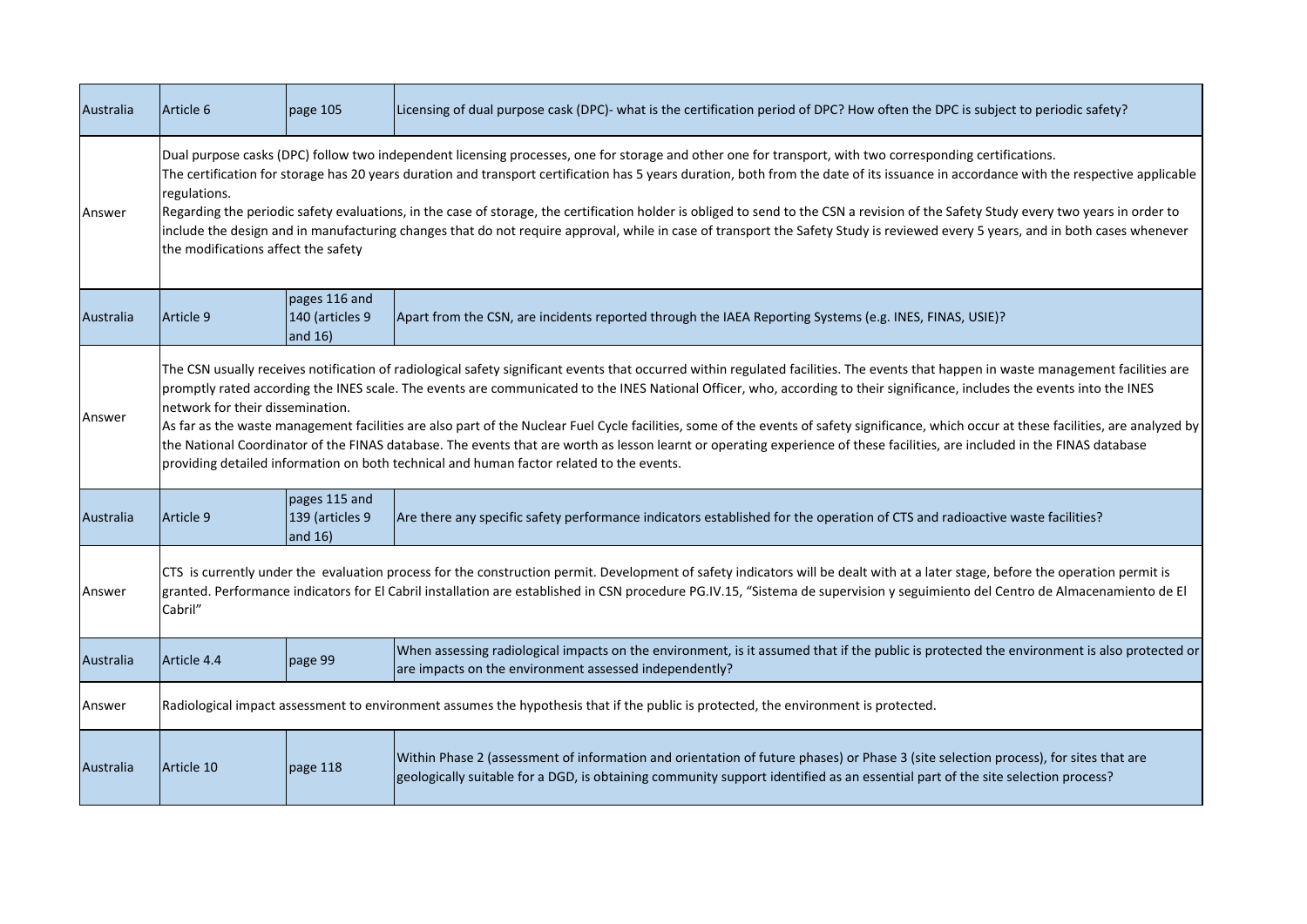| Answer         | selection process.                                                                                                                                                                                                                                                                                                                                       | Both Phase 2 and Phase 3 include societal matters and community engagement as part of its concerns. Actually, the siting process in its social aspects will have to be proposed<br>during Phase 2 according to existing information and analysis of previous domestic and international experiences. Predictably, the process will be refined, discussed and passed by<br>the authorities at the beginning of Phase 3. In both cases, and as stated in previous General Plans for RWM, community support is considered a crucial element of the site                                                                                                                                                                                                                                                |                                                                                                                                                                                                                                                                                                                                                                                                                                                                                                                       |  |  |
|----------------|----------------------------------------------------------------------------------------------------------------------------------------------------------------------------------------------------------------------------------------------------------------------------------------------------------------------------------------------------------|-----------------------------------------------------------------------------------------------------------------------------------------------------------------------------------------------------------------------------------------------------------------------------------------------------------------------------------------------------------------------------------------------------------------------------------------------------------------------------------------------------------------------------------------------------------------------------------------------------------------------------------------------------------------------------------------------------------------------------------------------------------------------------------------------------|-----------------------------------------------------------------------------------------------------------------------------------------------------------------------------------------------------------------------------------------------------------------------------------------------------------------------------------------------------------------------------------------------------------------------------------------------------------------------------------------------------------------------|--|--|
| Australia      | Article 26.1                                                                                                                                                                                                                                                                                                                                             | page 90                                                                                                                                                                                                                                                                                                                                                                                                                                                                                                                                                                                                                                                                                                                                                                                             | It is stated that once the licensee (operator) of the facility has concluded the activities prior to the dismantling, the facility must be<br>transferred temporarily to ENRESA to proceed with dismantling. After ENRESA dismantle a nuclear facility, what happens to the site?<br>Does the licence get removed and the land goes back to the original NPP operator or is it to the state? This could be a very long time after<br>the transfer to ENRESA (20 $y$ +). Annex B, p 193, does not clarify this either. |  |  |
| Answer         |                                                                                                                                                                                                                                                                                                                                                          | The Nuclear and Radioactive Facilities Regulation (RINR) describes the procedure for the dismantling of the nuclear facilities. According to it, the MINETAD issues a dismantling<br>license, jointly with the transfer of holdership to ENRESA. This license enables ENRESA to accomplish the dismantling and decommissioning of the facility and both the facility and<br>the site are transferred to ENRESA upon the conditions established in a bilateal agreement between ENRESA and the operator. Once the dismantling activities have been finalised,<br>a declaration of decommissioning is issued by the MINETAD, and thus the site goes back to the operator. If required, the MINETAD can establish use restrictions on the site. No<br>period of time is established for this transfer. |                                                                                                                                                                                                                                                                                                                                                                                                                                                                                                                       |  |  |
| Belgium        | Article 10                                                                                                                                                                                                                                                                                                                                               | page 118                                                                                                                                                                                                                                                                                                                                                                                                                                                                                                                                                                                                                                                                                                                                                                                            | Could you clarify whether the option of borehole disposal has been studied? If this is the case, what were the conclusions of the studies<br>regarding the suitability of this disposal option? What were the main arguments for or against this option?                                                                                                                                                                                                                                                              |  |  |
| Answer         | Borehole disposal has never been considered an option in the Spanish radioactive waste management strategy as the amount of ILW, HLW and SF promote a solution like deep<br>geological disposal. It is assumed that this latter alternative has clearer benefits in terms of safety, security and economy.                                               |                                                                                                                                                                                                                                                                                                                                                                                                                                                                                                                                                                                                                                                                                                                                                                                                     |                                                                                                                                                                                                                                                                                                                                                                                                                                                                                                                       |  |  |
| <b>Belgium</b> | Article 6                                                                                                                                                                                                                                                                                                                                                | page 103                                                                                                                                                                                                                                                                                                                                                                                                                                                                                                                                                                                                                                                                                                                                                                                            | This section mentions that the Centralised Temporary Storage (CTS) for the storage of the spent fuel would have an operating period of<br>around 60 years. Wat is the reasoning for determining this duration? In particular, how do the 60 years of operations integrate with the<br>current planning of development of the deep geological disposal project? What are the (technical) factors limiting the duration of the<br>operation period of the CTS?                                                          |  |  |
| Answer         | 60 years is the time span that has been estimated for the start of the regular operation of the DGR. It is also to be a reasonable lifetime period for a nuclear facility, on line with<br>the latest international experience. Concerning limiting factors to the operation of the CTS in the long term, ageing of materials will be the most relevant. |                                                                                                                                                                                                                                                                                                                                                                                                                                                                                                                                                                                                                                                                                                                                                                                                     |                                                                                                                                                                                                                                                                                                                                                                                                                                                                                                                       |  |  |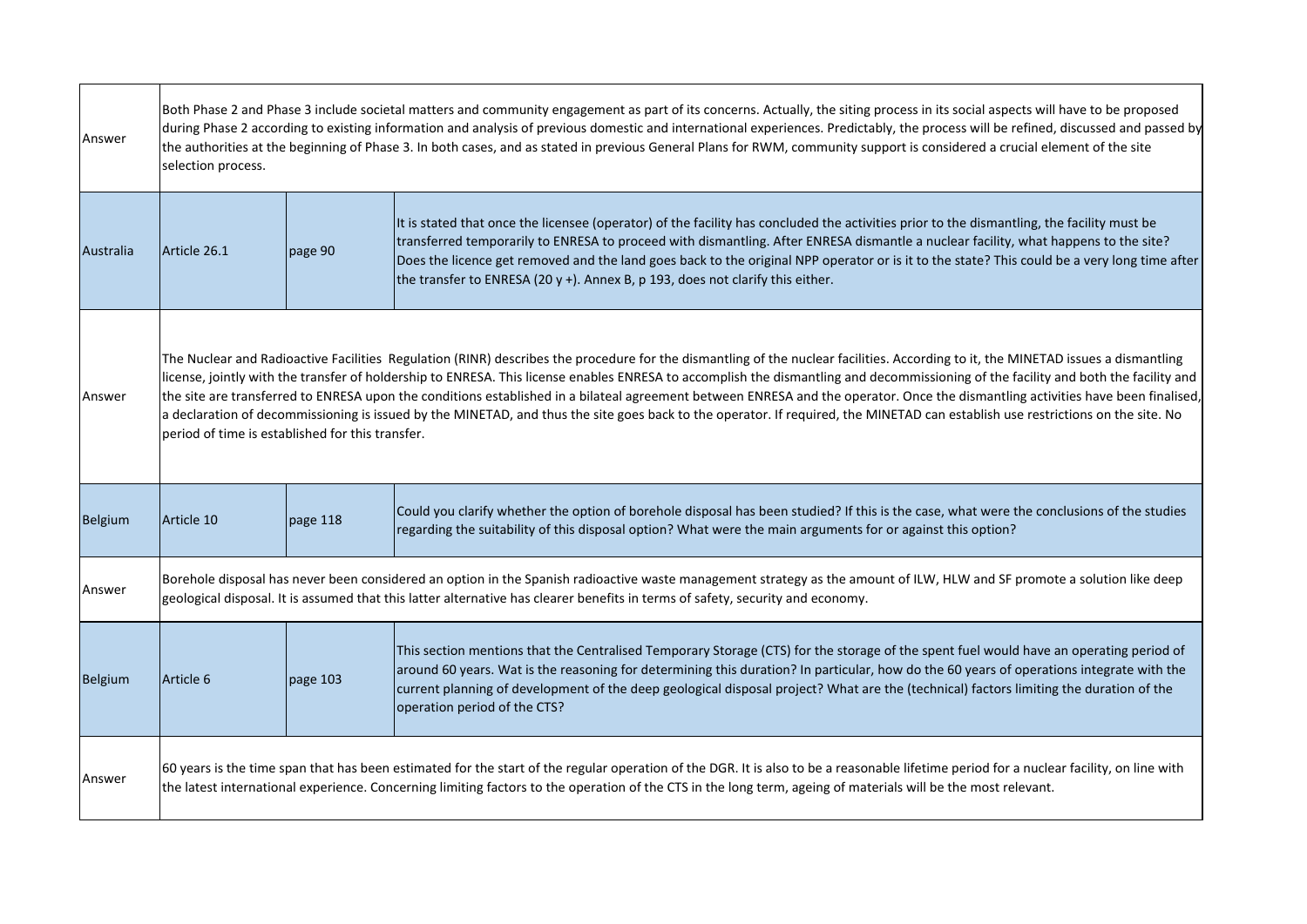| <b>Belgium</b> | Article 11.3                                                                                                                                                                                                                                                                                                                                                                                                                                                                                                                                                                                                                          | page 123-124                                                                                                                                                                                                                                                                                                                                                                                                                                                                                                                                                                                                                                                                                                                                                                                                                                                                   | The consideration of interdependencies in waste management requires that all steps are properly taken into account. Could you explain<br>how possible future waste acceptance criteria associated with disposal are taken into consideration in the current management of the<br>waste for which geological disposal is considered as the preferred endpoint?                                                                                                                                                                                                                                      |  |  |  |
|----------------|---------------------------------------------------------------------------------------------------------------------------------------------------------------------------------------------------------------------------------------------------------------------------------------------------------------------------------------------------------------------------------------------------------------------------------------------------------------------------------------------------------------------------------------------------------------------------------------------------------------------------------------|--------------------------------------------------------------------------------------------------------------------------------------------------------------------------------------------------------------------------------------------------------------------------------------------------------------------------------------------------------------------------------------------------------------------------------------------------------------------------------------------------------------------------------------------------------------------------------------------------------------------------------------------------------------------------------------------------------------------------------------------------------------------------------------------------------------------------------------------------------------------------------|----------------------------------------------------------------------------------------------------------------------------------------------------------------------------------------------------------------------------------------------------------------------------------------------------------------------------------------------------------------------------------------------------------------------------------------------------------------------------------------------------------------------------------------------------------------------------------------------------|--|--|--|
| Answer         |                                                                                                                                                                                                                                                                                                                                                                                                                                                                                                                                                                                                                                       | The waste acceptance criteria for the Individual Storage Facilities (ISFs) in the sites of the NPPs, and those waste acceptance criteria that we expect to adopt for the Centralized<br>Temporary Storage (CTS) facility, are conceived solely for these facilities and for the time being they do not incorporate any consideration of a future deep geological disposal<br>facility. Currently, we do not know what the possible waste acceptance criteria for a deep geological disposal facility will be. Nevertheless, retrivability is a key concept in the<br>design of the ISFs and the CTS, the facility to store all waste and SF that in the future will be disposed of at a deep geological repository. Additionally, damaged spent fuel is subject<br>to strict acceptance criteria so their situation do not compromise its future management in the repository. |                                                                                                                                                                                                                                                                                                                                                                                                                                                                                                                                                                                                    |  |  |  |
| <b>Belgium</b> | Article 32                                                                                                                                                                                                                                                                                                                                                                                                                                                                                                                                                                                                                            | Section B.4 page<br>22                                                                                                                                                                                                                                                                                                                                                                                                                                                                                                                                                                                                                                                                                                                                                                                                                                                         | Please could Spain give the typical duration of the open-air storage of spent fuel?                                                                                                                                                                                                                                                                                                                                                                                                                                                                                                                |  |  |  |
| Answer         | The open-air storages of spent fuel have been conceived as transitory solutions due to the delay in the availability of a CTS, and until the fuel can be transported to the CTS.                                                                                                                                                                                                                                                                                                                                                                                                                                                      |                                                                                                                                                                                                                                                                                                                                                                                                                                                                                                                                                                                                                                                                                                                                                                                                                                                                                |                                                                                                                                                                                                                                                                                                                                                                                                                                                                                                                                                                                                    |  |  |  |
| Canada         | Article 6                                                                                                                                                                                                                                                                                                                                                                                                                                                                                                                                                                                                                             | page 38                                                                                                                                                                                                                                                                                                                                                                                                                                                                                                                                                                                                                                                                                                                                                                                                                                                                        | What has been the reaction of the public and the regional government officials, in the vicinity where the CTS facility is being proposed,<br>regarding the Supreme Court's recent decision that enables the siting work to continue?<br>How does this impact the timelines and funding of the proposed project?                                                                                                                                                                                                                                                                                    |  |  |  |
| Answer         | Supreme Court decision halts temporarily the entering into force of the proposed Declaration of a larger area for bird's protection by the regional government. This ruling is not<br>definitive but, according to Spanish Law, is a cautionary measure adopted by a Court that tries to avoid permanent damages caused by an administrative act which has been<br>appealed and while the definitive decision of the Court is under discussion. Local public feels comfortable with the sentence, regional authorities, according to the media, do not.<br>Timelines and funding keep being the same as shown in the National Report. |                                                                                                                                                                                                                                                                                                                                                                                                                                                                                                                                                                                                                                                                                                                                                                                                                                                                                |                                                                                                                                                                                                                                                                                                                                                                                                                                                                                                                                                                                                    |  |  |  |
| Canada         | Article 6                                                                                                                                                                                                                                                                                                                                                                                                                                                                                                                                                                                                                             | page 21                                                                                                                                                                                                                                                                                                                                                                                                                                                                                                                                                                                                                                                                                                                                                                                                                                                                        | The national report highlights some of the key advantages of a centralised temporary storage facility for spent fuel and high-level<br>radioactive waste. Are there any safety or public concerns about the additional steps of handling, packaging, financing, and transporting<br>the waste as opposed to directly disposing of these wastes in a deep geological repository? Are there any public concerns that the CTS<br>facility could, one day, be designated as the Centralised Disposal Facility? If not, what assurances are being made to the communities that<br>this will not happen? |  |  |  |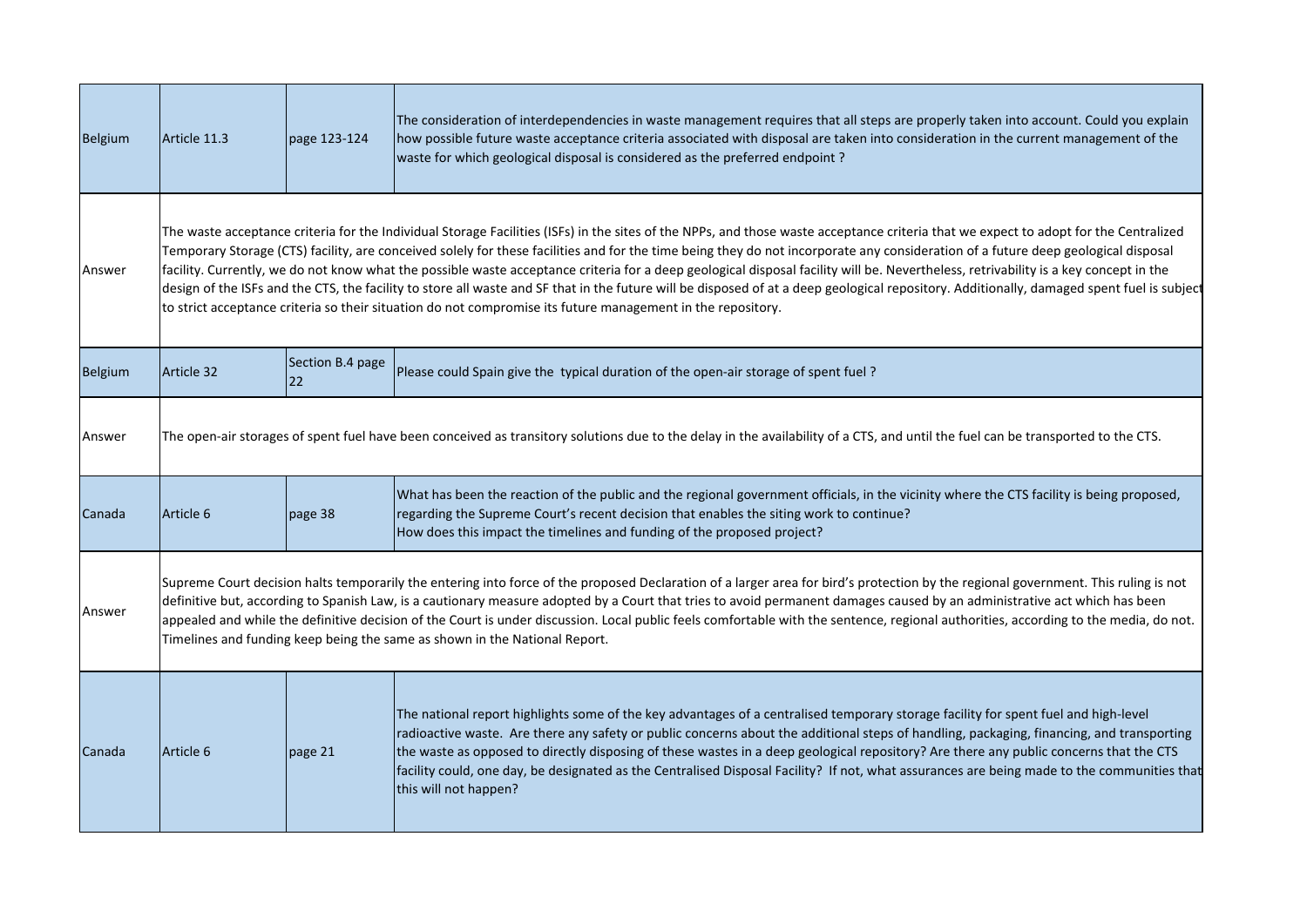| Answer |                                                                                                                                                                                                                                                                                                                                                                                                                                                                                                                                                                                                                                                               | The possibility of the CTS in Villar de Cañas eventually becoming a Deep Geological Repository has not been an issue. Neither at the information campaigns and meetings with<br>local populations nor in the public hearings during the procedure of Environmental Impact Assessment. It is something that local populations or environmental groups have not<br>raised. It is clear that the CTS will operate during 60 or 100 years maximum. ENRESA has also argued that beyond these dates all wastes will be disposed of in a DGR in a different<br>site. A different point is transporting the waste to the CTS which is a permanent argument for the opponents to the facility, together with the unsuitability of the site (poor<br>mechanic characteristics of soils). The hosting municipality does not care about transport but some of the surrounding municipalities do. The Spanish nuclear safety regulator,<br>CSN, asked for an analysis of transport alternatives as part of the EIA. The study was carried out by ENRESA and considered favourably by the CSN and the Ministry of<br>Environment, but rejected by some municipalities and environmentalist groups. |                                                                                                                                                                                                                                                                                                                                                                                                                                                                                                                                                                                                                                                                                                                                                                                                                                          |  |  |
|--------|---------------------------------------------------------------------------------------------------------------------------------------------------------------------------------------------------------------------------------------------------------------------------------------------------------------------------------------------------------------------------------------------------------------------------------------------------------------------------------------------------------------------------------------------------------------------------------------------------------------------------------------------------------------|--------------------------------------------------------------------------------------------------------------------------------------------------------------------------------------------------------------------------------------------------------------------------------------------------------------------------------------------------------------------------------------------------------------------------------------------------------------------------------------------------------------------------------------------------------------------------------------------------------------------------------------------------------------------------------------------------------------------------------------------------------------------------------------------------------------------------------------------------------------------------------------------------------------------------------------------------------------------------------------------------------------------------------------------------------------------------------------------------------------------------------------------------------------------------------------|------------------------------------------------------------------------------------------------------------------------------------------------------------------------------------------------------------------------------------------------------------------------------------------------------------------------------------------------------------------------------------------------------------------------------------------------------------------------------------------------------------------------------------------------------------------------------------------------------------------------------------------------------------------------------------------------------------------------------------------------------------------------------------------------------------------------------------------|--|--|
| Canada | Article 20                                                                                                                                                                                                                                                                                                                                                                                                                                                                                                                                                                                                                                                    | page 67                                                                                                                                                                                                                                                                                                                                                                                                                                                                                                                                                                                                                                                                                                                                                                                                                                                                                                                                                                                                                                                                                                                                                                              | Spain's national report identifies the importance of knowledge management. However, it focuses solely on technical staff (those born on<br>or before 1952) who work for the Nuclear Safety Council. Are there other similar actions plans, for example, being developed by<br>government and ENSERA staff?                                                                                                                                                                                                                                                                                                                                                                                                                                                                                                                               |  |  |
| Answer | Although there is not yet an Overall Knowledge Management (KM) Plan in ENRESA some aspects considered KM relevant tools and components are currently ongoing or have<br>being already implemented. Three of them could be highlighted: a) the Cooperative Working Platform, an IT development able to manage contents and tasks/projects which are<br>planned in an integrated manner; b) the System for Document Management that works as the main repository of information; 3) the participation in several international<br>initiatives on long-term record- keeping and memory whose outcomes are becoming significantly important for ENRESA's missions |                                                                                                                                                                                                                                                                                                                                                                                                                                                                                                                                                                                                                                                                                                                                                                                                                                                                                                                                                                                                                                                                                                                                                                                      |                                                                                                                                                                                                                                                                                                                                                                                                                                                                                                                                                                                                                                                                                                                                                                                                                                          |  |  |
| China  | Article 22.2                                                                                                                                                                                                                                                                                                                                                                                                                                                                                                                                                                                                                                                  | F.22, P76                                                                                                                                                                                                                                                                                                                                                                                                                                                                                                                                                                                                                                                                                                                                                                                                                                                                                                                                                                                                                                                                                                                                                                            | It is mentioned in F22.2 that "The costs pertaining to the management of radioactive waste and spent fuel, the dismantling of nuclear<br>facilities, structural costs and R&D projects are allocated to this fund." Does the fund cover the investment for the construction of the<br>infrastructure for the management of radioactive waste? Please give a brief account of the financial assurance measures of this fund.                                                                                                                                                                                                                                                                                                                                                                                                              |  |  |
| Answer | Commonly, infrastructure costs are covered by the Fund. This is allowed because the legal provision regulating the Fund expressly establishes that "The cost of waste<br>management will include all costs related to the technical activities and support services necessary to carry out these actions". Financial assurance measures of the Fund are<br>briefed in Annex D, point 4 of the Report.                                                                                                                                                                                                                                                         |                                                                                                                                                                                                                                                                                                                                                                                                                                                                                                                                                                                                                                                                                                                                                                                                                                                                                                                                                                                                                                                                                                                                                                                      |                                                                                                                                                                                                                                                                                                                                                                                                                                                                                                                                                                                                                                                                                                                                                                                                                                          |  |  |
| China  | <b>Article 32.2.1</b>                                                                                                                                                                                                                                                                                                                                                                                                                                                                                                                                                                                                                                         | D.1, P35                                                                                                                                                                                                                                                                                                                                                                                                                                                                                                                                                                                                                                                                                                                                                                                                                                                                                                                                                                                                                                                                                                                                                                             | $(1)$ In the period covered by this report, the most important new activities related to several assessments of the design of the ITS to verify<br>that everything remains functioning once the DPT casks have been replaced with the ENUN 32P model.(Trillo nuclear power plant) (2)<br>Since its start up in 2008, the ITS at the plant, which stores all SF generated during the operation of this facility in 12 casks, is being<br>operated on a routine basis.(José Cabrera nuclear power plant)Please describe in detail what the report states "everything remains<br>functioning once the DPT casks have been replaced with the ENUN 32P model" and the specific parameters for spent fuel stored in the ITS<br>at the José Cabrera NPP, as well as the chang of the operation license of ITS before and after decommissioning. |  |  |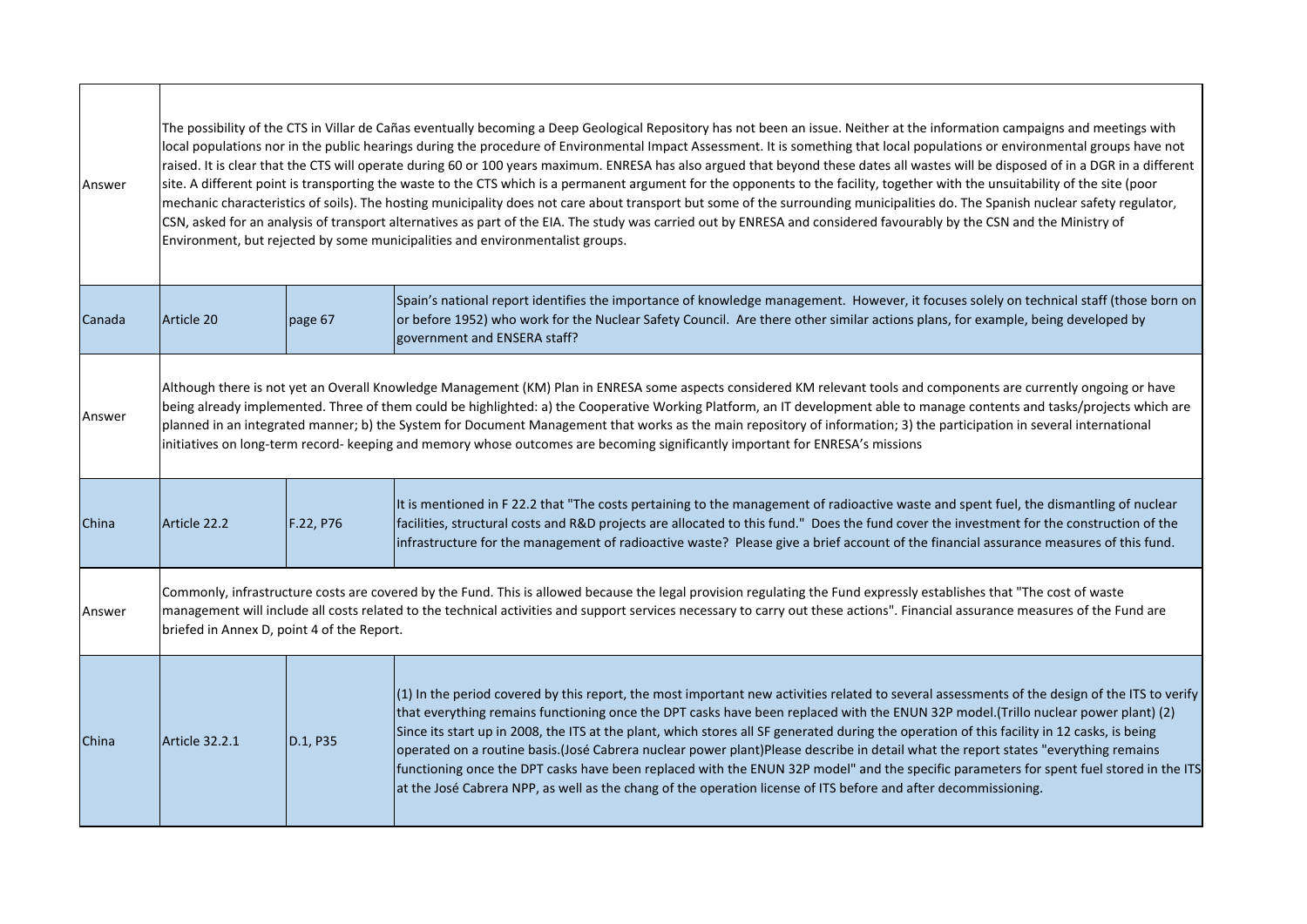| Answer       | (1) The meaning of "everything remains functioning once the DPT casks have been replaced with the ENUN 32P model" was to evaluate the impact of casks replacement on the<br>stated licensing and operation conditions of the ITS and the corresponding procedures for casks handling and loading. Basically, two initiatives were carried out: a) Radiological<br>evaluation of the ITS for a new situation where the 48 empty positions will be filled up with ENUN 32P instead of DPTs. Under the new parameters it turned out that the use of<br>[ENEN 32P will not limit the capacity of the ITS due to radiological considerations. b) Re-assessment of the different interfaces when loading the casks in the plant (SF fuel pit,<br>transfer-pad, etc). Some points in the loading procedures needed to be changed, even the vehicle for transferring the casks from the plant to the ITS. (2) The specific<br>parameters of SF stored in the ITS are: 377 fuel assemblies burned during the period 1983-2006 (fuel from previous cycles was sent to reprocess); Fuel assemblies PWR 14x14<br>Westinghouse Types HIPAR and LOLOPAR; Range of enrichment: 3. 20-3.60 wt % U-235, Low burnup fuel with a range: 13.000 y 43.247 MWd/MtU, 26 damaged fuel assemblies.<br>The original Decommissioning Plan of José Cabrera included the decommissioning of the existing ITS, where there are 16 HI_STORMS, 12 with SF and 4 with ILW. All these casks<br>were to be sent to the Centralised Storage Facility (CTS). The stoppage in the licensing program of the CTS will no doubt affect the existing license of the ITS. On the other hand,<br>works for completing the demolition and decontamination of the buildings of the NPP keep on schedule and most likely will be completed by the end of next year. |               |                                                                                                                                                                                                                                                                                                                                                                                                                                                                                                                                    |
|--------------|----------------------------------------------------------------------------------------------------------------------------------------------------------------------------------------------------------------------------------------------------------------------------------------------------------------------------------------------------------------------------------------------------------------------------------------------------------------------------------------------------------------------------------------------------------------------------------------------------------------------------------------------------------------------------------------------------------------------------------------------------------------------------------------------------------------------------------------------------------------------------------------------------------------------------------------------------------------------------------------------------------------------------------------------------------------------------------------------------------------------------------------------------------------------------------------------------------------------------------------------------------------------------------------------------------------------------------------------------------------------------------------------------------------------------------------------------------------------------------------------------------------------------------------------------------------------------------------------------------------------------------------------------------------------------------------------------------------------------------------------------------------------------------------------------------------------|---------------|------------------------------------------------------------------------------------------------------------------------------------------------------------------------------------------------------------------------------------------------------------------------------------------------------------------------------------------------------------------------------------------------------------------------------------------------------------------------------------------------------------------------------------|
| <b>China</b> | Article 24.2                                                                                                                                                                                                                                                                                                                                                                                                                                                                                                                                                                                                                                                                                                                                                                                                                                                                                                                                                                                                                                                                                                                                                                                                                                                                                                                                                                                                                                                                                                                                                                                                                                                                                                                                                                                                         | F.24.2.1, P83 | It is mentioned in F.24.2.1 that "At the El Cabril disposal facility, the zero discharge criteria is applied for radioactive liquid, withonly<br>gaseous radioactive waste released into the environment." Please give a brief description of the radioactive liquid waste treatment<br>technology applied in EI Cabril disposal facility, the current utilization situation of the addressed liquid waste treatment technology in<br>Spain. What is the discharge standard of gaseous radioactive waste produced in the progress? |

 $\Gamma$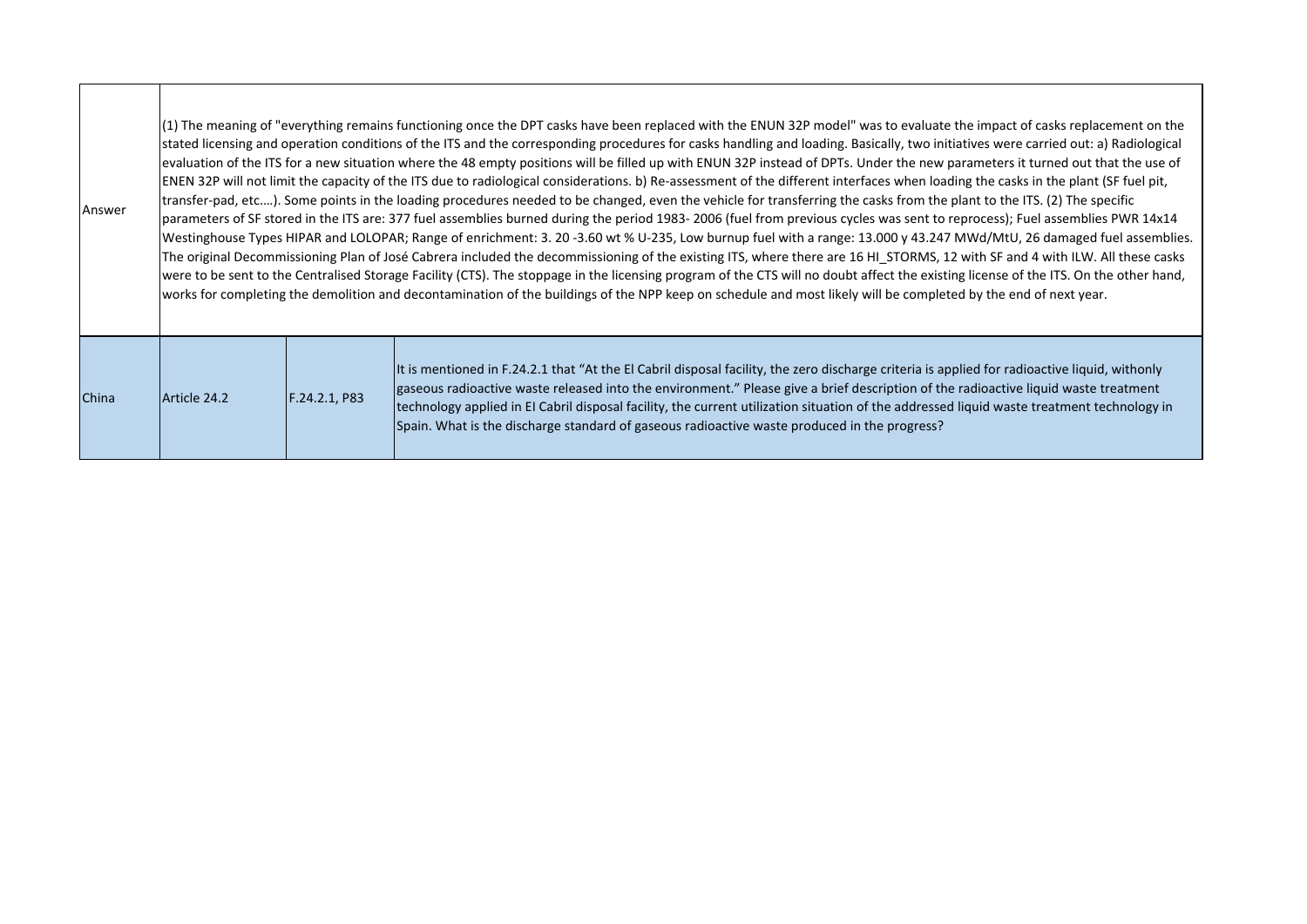| Answer | nuclear fuel management facilities and radioactive waste. |            | The due regard to interdependencies is present in the overall Spanish national framework for radioactive waste management, being one of the principles that rule radioactive<br>waste management, according to article 3 of Royal Decree 102/2014 ("The interdependence of all stages of the production and management of spent nuclear fuel and radioactive<br>waste shall be taken into account"). This principle can for example be depicted as a condition in the standard IS-26 from the CSN (7.22): The licensee of the nuclear installation<br>shall ensure that, when decisions are made during the different radioactive waste management stages, the interactions and relations with other stages are previously identified<br>and acknowledged such that a well-balanced compromise between safety and overall effectiveness is reached. In practice, this requirement is implemented basically through the<br>application of the Radioactive Waste and Spent Fuel Management Plan, an official document for the operation of nuclear facilities that is submitted to the CSN prior to being<br>approved by the Ministry of Energy. In 2008, the CSN issued Safety Guide 9.03, which establishes the objectives, criteria and contents of these plans. All such plans have been<br>evaluated by the CSN in the light of this Safety Guide and are now approved. This requirement is also reflected in the methodology, defined by ENRESA, for the acceptance of<br>LILW and VLLW at the El Cabril disposal facility. The producers of radioactive wastes at nuclear facilities are responsible for the conditioning of the waste packages such that they<br>fulfil these acceptance criteria. ENRESA is required to verify by means of a process of preliminary acceptance that the waste packages comply with the aforementioned<br>requirements. This has occurred since El Cabril initiated its activities in 1992 and its last concretion was the requirement to ENRESA, made by the CSN in 2010, to draw up specific<br>acceptance processes contemplating generation by the waste producers of final disposal units for direct incorporation in the cells at El Cabril. In a similar way, the Royal Decree<br>102/2014 includes the following Article: Article 11. Technical-administrative specifications for acceptance. 1. The owners of nuclear and radioactive installations must meet<br>technical-administrative specifications for acceptance of their nuclear spent fuel and waste for subsequent collection and management by ENRESA. 2. This same obligation<br>extends to the owners of any installation or business activities not subject to the regime of nuclear legislation licences but which may give rise to radioactive waste. 3. The<br>aforesaid specifications must clarify their applicable period, up until the end of the lifetime of such installations, covering the dismantling and decommissioning, or closure, of<br>nuclear installations and, as the case may be, radioactive installations. 4. These specifications must be approved by the Ministry Industry, Energy and Tourism, upon prior report<br>from the Nuclear Safety Council. Additionally, it should be noted that, among the information obligations of Enresa to the CSN introduced by Royal Decree 102/2014 (article 12.2),<br>there is the one to remit, during the first quarter of each year, information on the interdependencies, agreements and interfaces of competencies with the holders of other spent |
|--------|-----------------------------------------------------------|------------|-------------------------------------------------------------------------------------------------------------------------------------------------------------------------------------------------------------------------------------------------------------------------------------------------------------------------------------------------------------------------------------------------------------------------------------------------------------------------------------------------------------------------------------------------------------------------------------------------------------------------------------------------------------------------------------------------------------------------------------------------------------------------------------------------------------------------------------------------------------------------------------------------------------------------------------------------------------------------------------------------------------------------------------------------------------------------------------------------------------------------------------------------------------------------------------------------------------------------------------------------------------------------------------------------------------------------------------------------------------------------------------------------------------------------------------------------------------------------------------------------------------------------------------------------------------------------------------------------------------------------------------------------------------------------------------------------------------------------------------------------------------------------------------------------------------------------------------------------------------------------------------------------------------------------------------------------------------------------------------------------------------------------------------------------------------------------------------------------------------------------------------------------------------------------------------------------------------------------------------------------------------------------------------------------------------------------------------------------------------------------------------------------------------------------------------------------------------------------------------------------------------------------------------------------------------------------------------------------------------------------------------------------------------------------------------------------------------------------------------------------------------------------------------------------------------------------------------------------------------------------------------------------------------------------------------------------------------------------------------------------------------------------------------------------------------------------------------------------------------------------------------------------------------------------------------------------------------------------------------------------------------------------------------------------------------------------------------------------------------------------------------------------------------------------------------------------------------------------------------------------------------------------------------|
| China  | Article 4.3                                               | G.4.3, P98 | It is mentioned in G 4.3 that "The licensee of the nuclear installation shall ensure that, when decisions are made duringthe different<br>radioactive waste management stages, the interactions and relations withother stages are previously identified and acknowledged such<br>that a well-balanced compromise between safety and overall effectiveness is reached." (1) Please give a brief description of the<br>coordination mechanism and the relevant laws and regulations at the different stages of radioactive waste management. (2) Please give<br>an example of a decision making process of RW management.                                                                                                                                                                                                                                                                                                                                                                                                                                                                                                                                                                                                                                                                                                                                                                                                                                                                                                                                                                                                                                                                                                                                                                                                                                                                                                                                                                                                                                                                                                                                                                                                                                                                                                                                                                                                                                                                                                                                                                                                                                                                                                                                                                                                                                                                                                                                                                                                                                                                                                                                                                                                                                                                                                                                                                                                                                                                                                            |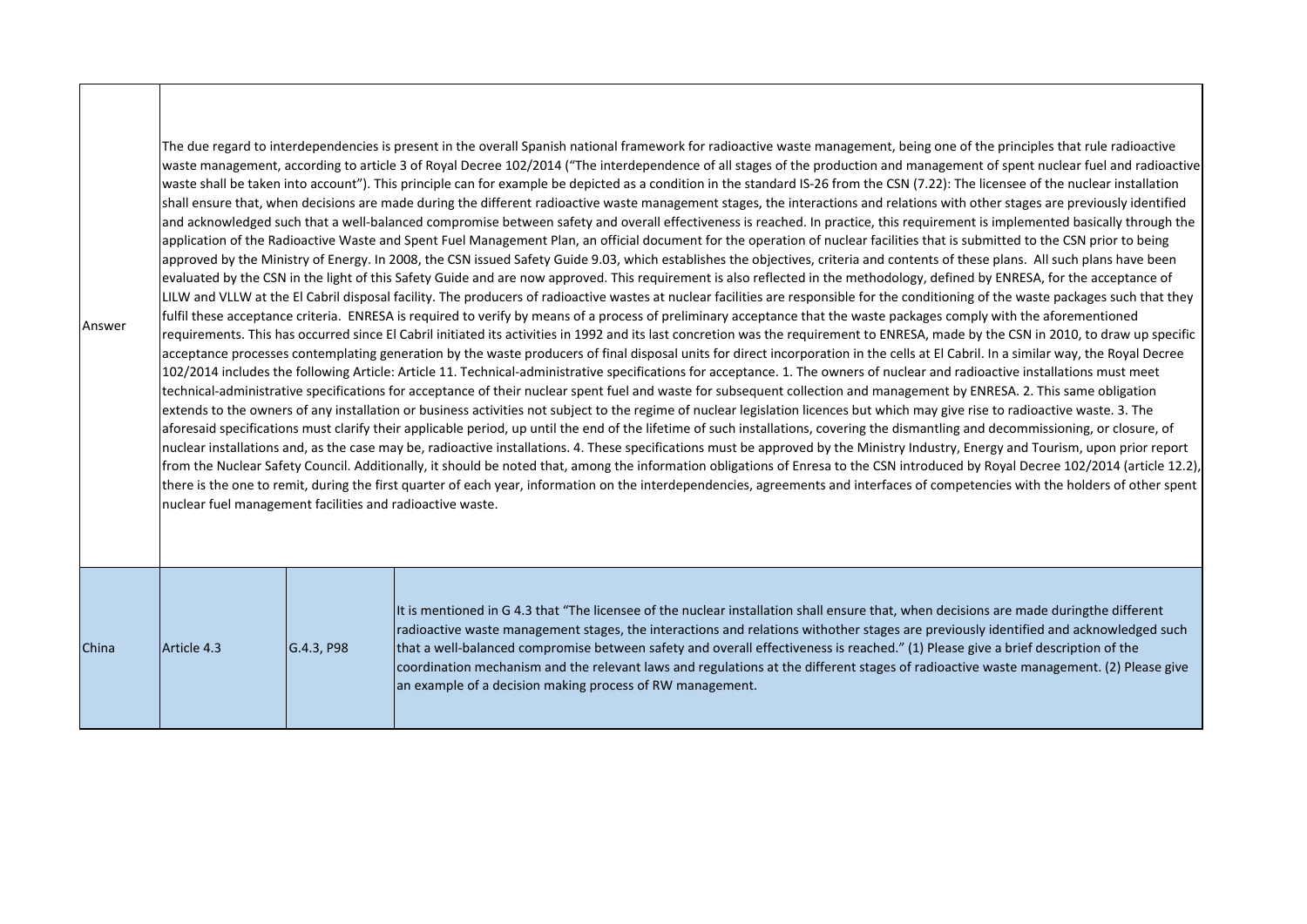| Answer | All potentially radioactive effluents are collected in the radioactive liquid effluent system, which has the capacity to store them in the system's tanks.<br>Such aqueous effluents are used in the preparation of the sealing mortar for the waste containers; their activity is evacuated therefore, in solid form to the disposal structure. The<br>production needs for the sealing mortar allow for all the volume of aqueous radioactive liquid effluent generated to be absorbed. There is therefore no need to discharge<br>radioactive liquid effluents in normal operation. The non-aqueous effluents collected from the regular operation of radioactive installations across th whole country are<br>eliminated in the incineration process. The Construction Authorisation establishes the design objective in which the effective equivalent dosage of the individual most exposed in<br>the non-restricted areas due to all the emissions by air and considering all the potential forms of exposure must be as low as reasonably possible and, in all cases, lower than 10 E-<br>2 mSv/year.                                                                                                                                                                                                                                                                                                                                                                                                                                                                                                                                                                                                                                                                                                                                                                                                                                                                                                                                                                                                                                                                                                                                                                                                                                                                                                                                                                                                                                                                                                                                                                                                                                                                                                                                                                                                                                                                                                                                                                                                                                                                                                                                                                                                                                                                                                                                                                                                                                                                                                                                                                                                                                                                                                                                                    |              |                                                                                                                                                                                                                                                                                                                                                                                  |  |
|--------|------------------------------------------------------------------------------------------------------------------------------------------------------------------------------------------------------------------------------------------------------------------------------------------------------------------------------------------------------------------------------------------------------------------------------------------------------------------------------------------------------------------------------------------------------------------------------------------------------------------------------------------------------------------------------------------------------------------------------------------------------------------------------------------------------------------------------------------------------------------------------------------------------------------------------------------------------------------------------------------------------------------------------------------------------------------------------------------------------------------------------------------------------------------------------------------------------------------------------------------------------------------------------------------------------------------------------------------------------------------------------------------------------------------------------------------------------------------------------------------------------------------------------------------------------------------------------------------------------------------------------------------------------------------------------------------------------------------------------------------------------------------------------------------------------------------------------------------------------------------------------------------------------------------------------------------------------------------------------------------------------------------------------------------------------------------------------------------------------------------------------------------------------------------------------------------------------------------------------------------------------------------------------------------------------------------------------------------------------------------------------------------------------------------------------------------------------------------------------------------------------------------------------------------------------------------------------------------------------------------------------------------------------------------------------------------------------------------------------------------------------------------------------------------------------------------------------------------------------------------------------------------------------------------------------------------------------------------------------------------------------------------------------------------------------------------------------------------------------------------------------------------------------------------------------------------------------------------------------------------------------------------------------------------------------------------------------------------------------------------------------------------------------------------------------------------------------------------------------------------------------------------------------------------------------------------------------------------------------------------------------------------------------------------------------------------------------------------------------------------------------------------------------------------------------------------------------------------------------------------|--------------|----------------------------------------------------------------------------------------------------------------------------------------------------------------------------------------------------------------------------------------------------------------------------------------------------------------------------------------------------------------------------------|--|
| China  | Article 11.2                                                                                                                                                                                                                                                                                                                                                                                                                                                                                                                                                                                                                                                                                                                                                                                                                                                                                                                                                                                                                                                                                                                                                                                                                                                                                                                                                                                                                                                                                                                                                                                                                                                                                                                                                                                                                                                                                                                                                                                                                                                                                                                                                                                                                                                                                                                                                                                                                                                                                                                                                                                                                                                                                                                                                                                                                                                                                                                                                                                                                                                                                                                                                                                                                                                                                                                                                                                                                                                                                                                                                                                                                                                                                                                                                                                                                                                     | H.11.2, P123 | "In the case of operating nuclear power plants, the Spanish Electrical Industry Association (UNESA) and the CSN have developed a<br>methodology that is applied to the clearance of four categories of material: scrap metal, resin, active carbon and wood." Please explain in<br>detail the clearance procedures and the measurement methods of these four types of materials. |  |
| Answer | ivuchae specific clearance levels for the conditional clearance of scrap metals to be recycled by melting, and for the "recycle or disposal of building rubble are considered in Spain<br>following EC specific recommendations RP-89] and RP-113.<br>Nuclide specific clearance levels were also derived for certain slightly contaminated waste streams produced during the operation of nuclear plants: used oils, hazardous wastes<br>(used active charcoal and spent resins) and wood. The derivation of conditional clearance levels for these specific waste streams was conducted by the CSN with the participation<br>of the Spanish Association of Electricity (UNESA) through a process called Common Project (CP) for all nuclear power plants (NPP). For each of the selected waste streams a CP<br>applicable to all the Spanish NPP was elaborated by UNESA and submitted to the CSN for its appreciation. The content of the documentation included in a CP refers to the<br>following aspects:<br>Origin, annual production in nuclear plants, physic, chemical and radiological characteristics of the waste stream.<br>Classification of the waste from the conventional point of view and description of the management routes on the basis of the regulatory standards in force.<br>Detailed radiological impact analysis, taking into account the annual production of wastes and the possible scenarios of exposure to radiation associated with existing<br>conventional management routes and the proposal of clearance levels.<br>Methodology and criteria for radiological characterisation of the wastes and for the verification of compliance with the clearance levels.<br>As result of the mentioned CP and the subsequent favourable appreciation of the CSN the technical and administrative basis for the conditional clearance of each waste stream<br>were established in terms of clearance values, characterisation procedures, possible restrictions on the destination of the residual materials and the documentation that would be<br>necessary in support of the licensee application for a clearance authorisation.<br>Once a CP has been approved by the CSN, each licensee interested in the clearance of a waste stream would apply for a clearance authorisation to the MINETAD, demonstrating<br>compliance with the technical conditions established by the CSN in the CP approval statement. Before granting the clearance authorisation a favourable CSN report is compulsory.<br>In specific cases related to specific wastes of a particular facility or with specific management route proposals, a licensee can also apply for a specific conditional clearance<br>authorisation.<br>Measurement methods depends on the type of waste stream: For the radiological control of sampleable residual materials it shall be sufficient to analyse one representative<br>sample of the residual material by means of gamma spectrometry or, when alpha is the most significant type of radiation, to measure the total alpha activity of the sample.<br>For unsampleable residual materials it shall be sufficient to perform any of the following radiological controls: a) Measuring on all surfaces of the residual material, the total<br>beta-gamma or total alpha when this is the most significant type of radiation - surface contamination, averaged over no more than 300 cm2. b) Analysing the assessment<br>unit by means of gamma spectrometry.<br>Radiological control of potentially clearable residual materials must be implemented following the next criteria included in CSN Instruction -31:<br>a) In each residual material assessment unit it must be verified with a 95% level of confidence that the isotope activity per unit mass (Bq/g) or per unit surface (Bq/cm2) fulfils the |              |                                                                                                                                                                                                                                                                                                                                                                                  |  |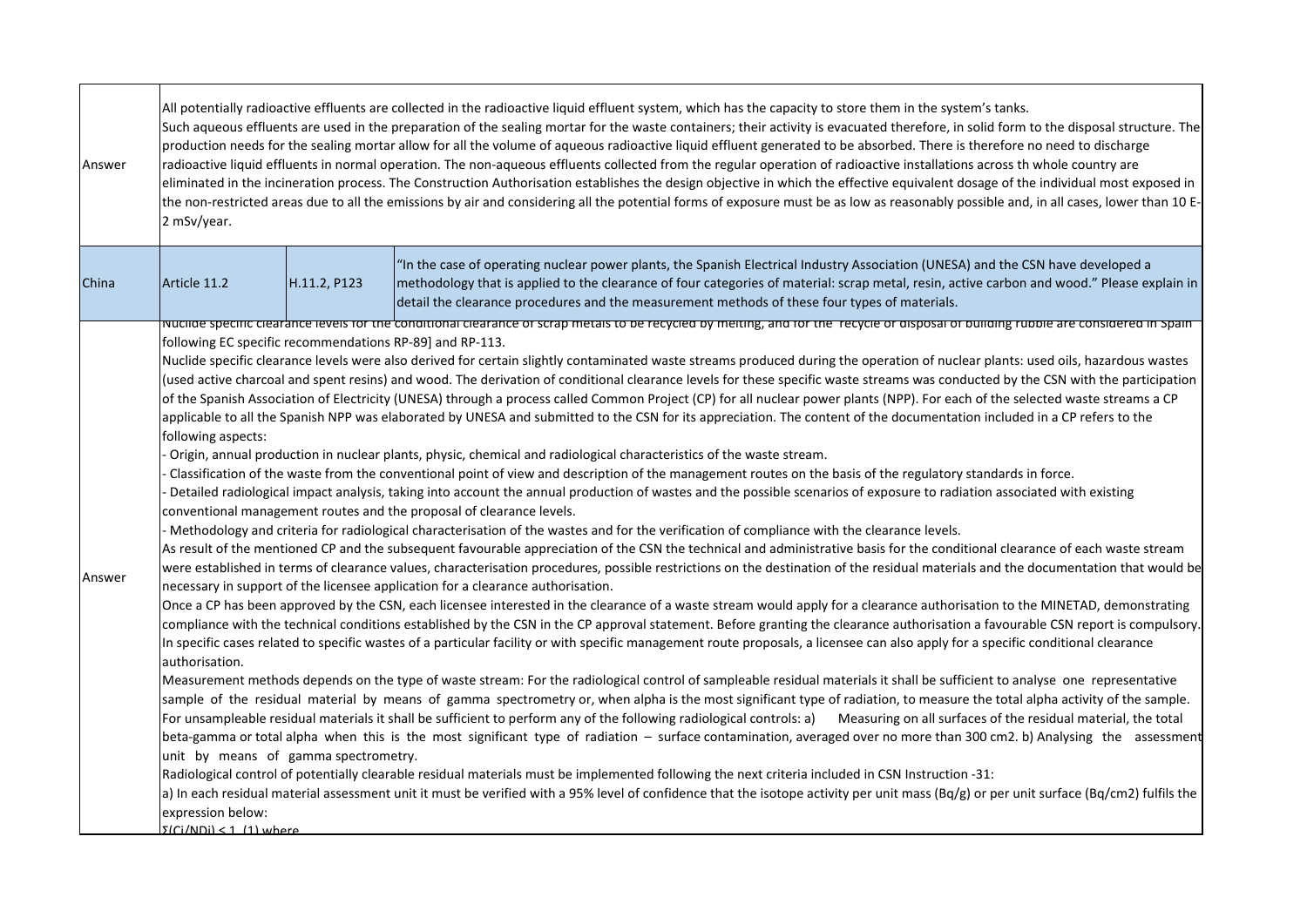| China  | Article 16.2                                                                                                                                                                                                                                                                                                                                                                                                                                                                                                                                                                                                                                                                                                                                                                             | H.16.2.4, P144                                                                                                                                           | It is mentioned that one of the objectives is to compare the values of activity with those declared by the producer and monitor the factors<br>of scale for difficult-to-measure radio nuclides. What is the current monitoring frequency of the factors of scale for difficult-to-measure<br>radio nuclides? Do the factors of scale for difficult-to-measure radio nuclides provide by each power plant alone or several plants<br>together?                                                                                                                                                                                                                                                                                                                                                                                                                                                                                                                                                                                                                                                                                                                          |  |  |
|--------|------------------------------------------------------------------------------------------------------------------------------------------------------------------------------------------------------------------------------------------------------------------------------------------------------------------------------------------------------------------------------------------------------------------------------------------------------------------------------------------------------------------------------------------------------------------------------------------------------------------------------------------------------------------------------------------------------------------------------------------------------------------------------------------|----------------------------------------------------------------------------------------------------------------------------------------------------------|-------------------------------------------------------------------------------------------------------------------------------------------------------------------------------------------------------------------------------------------------------------------------------------------------------------------------------------------------------------------------------------------------------------------------------------------------------------------------------------------------------------------------------------------------------------------------------------------------------------------------------------------------------------------------------------------------------------------------------------------------------------------------------------------------------------------------------------------------------------------------------------------------------------------------------------------------------------------------------------------------------------------------------------------------------------------------------------------------------------------------------------------------------------------------|--|--|
| Answer |                                                                                                                                                                                                                                                                                                                                                                                                                                                                                                                                                                                                                                                                                                                                                                                          | ENRESA has developed factors of scale for each one of the reactors. Factors of scale for difficult-to-measure radio nuclides are reviwed every two years |                                                                                                                                                                                                                                                                                                                                                                                                                                                                                                                                                                                                                                                                                                                                                                                                                                                                                                                                                                                                                                                                                                                                                                         |  |  |
| China  | Article 16.2                                                                                                                                                                                                                                                                                                                                                                                                                                                                                                                                                                                                                                                                                                                                                                             | H.16.2.4, P144                                                                                                                                           | It is mentioned that one of the objectives is to check the important chemical aspects for safety of storage (comptibility of cask, corrosion,<br>etc.)" What are the specific standards and sampling rate for addressed checking? Will the sampling rate be appropriately reduced after<br>the pass rate is met many times?                                                                                                                                                                                                                                                                                                                                                                                                                                                                                                                                                                                                                                                                                                                                                                                                                                             |  |  |
| Answer | Checking the chemical compliance of waste packages is an important part of testing that its characteristics fulfil the Waste Acceptance Criteria (WAC) for being disposed of at El<br>Cabril. These WAC are the very standards for the waste and they are wider than chemical aspects (they also include radiological as well as mechanical characteristics). Normally,<br>sampling is carried out at every change in the characteristics of the waste matrix at the producers' installations or at every change in the composition of the waste stream. They<br>normally last until there is total evidence that the new flow of waste packages complies with the full set of WACs. The frequency of sampling is stated in an specific procedure<br>ruling the process described above. |                                                                                                                                                          |                                                                                                                                                                                                                                                                                                                                                                                                                                                                                                                                                                                                                                                                                                                                                                                                                                                                                                                                                                                                                                                                                                                                                                         |  |  |
| France | Article 32                                                                                                                                                                                                                                                                                                                                                                                                                                                                                                                                                                                                                                                                                                                                                                               | Section A.3 -<br>pages 7 to 12                                                                                                                           | In the report, there is a lack of information on the milestones for the ongoing projects regarding radioactive waste management facilities<br>or decommissioning projects.<br>For example:<br>- It is mentioned (Section A.3 - p12) "Until the CTS becomes operational, the Santa Maria de Garoña, Almaraz and Cofrentes nuclear<br>power plants will need additional storage capacity for spent fuel beyond existing pools, with construction of Individualised Temporary<br>Storage facilities planned for each of the sites, as has already been done at Trillo, José Cabrera and Ascó, licensed in each case as<br>modifications to the design of the facilities."<br>Could Spain specify the expected deadline for the commissioning of the temporary individualized storages (ITS) at Garoña, Almaraz and<br><b>Cofrentes NPPs?</b><br>- Planned or foreseen periods for decommissioning activities of CIEMAT and Quercus are mentioned neither in the table 5 nor in the<br>associated paragraphs.<br>Could Spain provide more information about the foreseen dismantling activities and also provide associated time schedule for licensing<br>and dismantling? |  |  |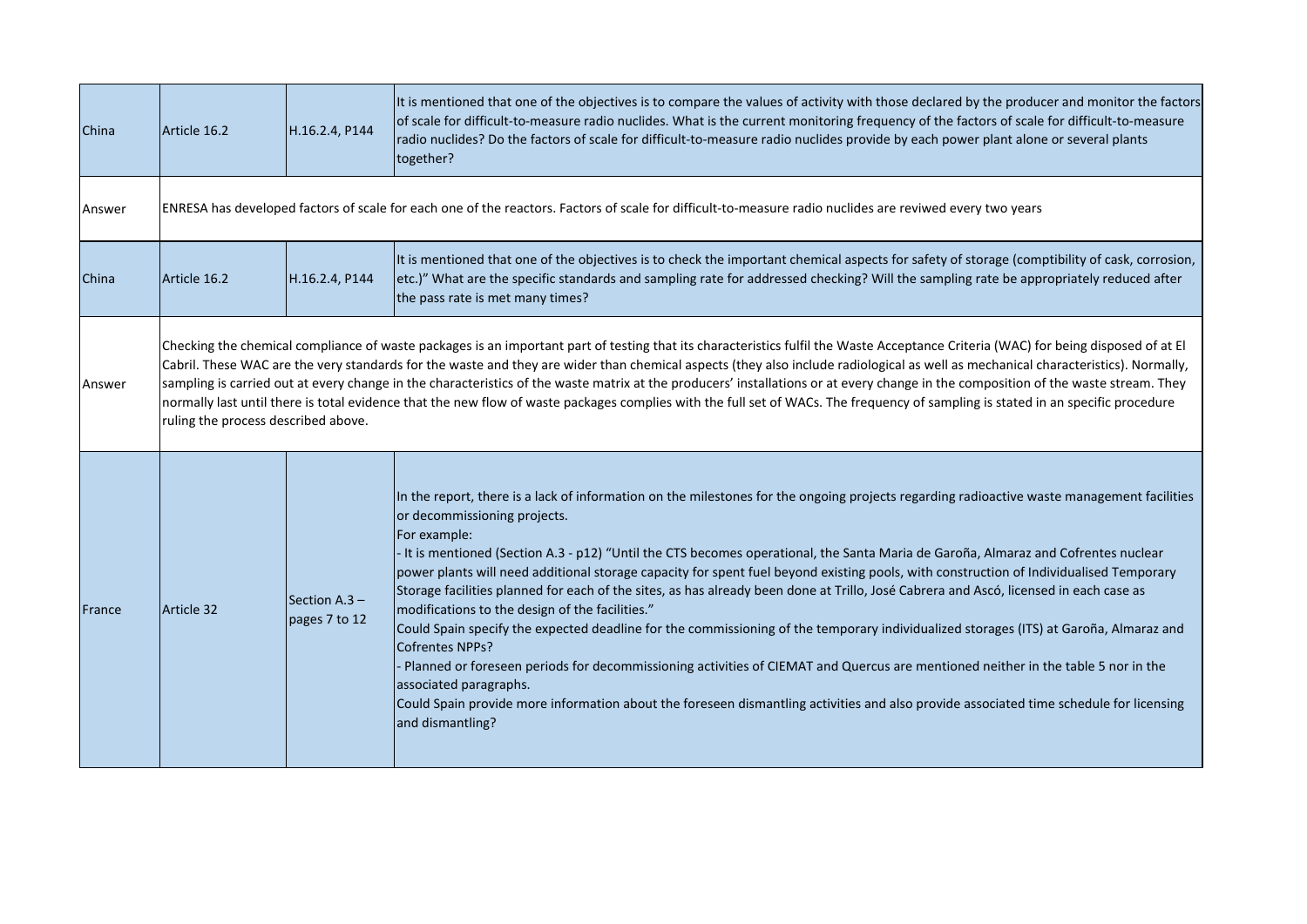| Answer | • Management of VLLW of compactable material. |                                            | With regards to the commissioning dates for the individual storage facilities, it is expected that, after the respective CSN's reports, the individual storage facilities of Garoña and Almaraz will<br>become operative along 2018. When it comes to Cofrentes, it is still pending on the Environmental Impact Statement from MAPAMA and the execution and assembly and the commissioning<br>authorizations from MINETAD, after the CSN's reports, so it is expected for 2019. By means of Ministerial Order, dated November 14th, 2005, the Direction General for Energy Policy and Mines<br>authorized the decommissioning of the facilities in the shutdown phase of CIEMAT, in accordance with the request and with documentation presented in support of the same by CIEMAT.<br>According to that authorization, CIEMAT is the owner and responsible for the installations contemplated in the so called "PIMIC" dismantling project, as indicated in Annex I of the aforementioned<br>Order. The dismantling project affects the area that housed the most representative nuclear facilities of the former Nuclear Energy Board (JEN) and is executed by ENRESA, based on a contractual<br>relationship with CIEMAT. In 2006, ENRESA began the decommissioning activities of the facilities included in the authorization. The activities of decommissioning and restoration of lands ended in<br>2015. After that, the activities were interrupted during 2016 until March 2017. As of that date, and for 15 months, activities related to the management of materials and waste generated in<br>previous years are being carried out. During 2017, and up to the present, regarding the activities of the Project, in addition to the tasks of monitoring and control of the facilities where the<br>radioactive waste generated pending shipment abroad are stored, the following activities are being carried out:<br>. Solidification of radioactive liquid waste from the liquid effluent treatment system.<br>• Management and dispatch of VLLW to the El Cabril disposal facility;<br>Once the planned dismantling activities have been completed, the compliance with the provisions of the Site Restoration Plan must be verified.<br>The purpose of the dismantling activities of the Quercus Plant aims that the radiological conditions of the site are as close as possible to the original ones, setting identical stability criteria and<br>radiological activity limits as those set for the decommissioning of the Elephant Plant and restoration of the mines, both adjacent to it and currently in surveillance period. The process of Quercus<br>dismantling will be addressed in three phases, as it is necessary to keep the water treatment infrastructure operational, until its quality allows it to be discharged directly to public waterways.<br>ENUSA, licensee of the facility, requested MINETAD an authorization for Phase I of the dismantling and closure of the facility in September 2015. Within the framework of the application<br>evaluation process, the CSN has asked ENUSA for different requests for additional information, the last of which was presented in December 2017. Once the mandatory report of the CSN is issued,<br>MINETAD will issue the corresponding authorization for the first phase of the dismantling and closure of the Quercus Plant. In relation to environmental regulations, on March 9th 2018, the<br>Director General of Quality and Environmental Assessment of the Ministry of Agriculture and Fisheries, Food and Environment issued a favourable Environmental Impact Statement on Phase I of<br>the project. Once the aforementioned authorization to dismantle and close Quercus is obtained, the demolition, dismantling, decontamination, handling, transport and removal of the materials<br>from the industrial facilities of the Quercus Process Plant (where the dynamic leaching process of the mineral took place) is planned. The materials resulting from the dismantling of the Process<br>Plant will be disposed of in a confinement vault, built for such purposes, in the area adjacent to the Static Leaching Era. Subsequently, said confinement will be sealed. On the other hand, the in<br>situ remodeling of the Static Leaching Era will be carried out by spreading the exhausted minerals, covering the area occupied by the confinement vault. The entire set will be covered with a<br>multilayer of radiological and environmental protection. Finally, a perimeter ditch will be built for rain drains, and revegetation will be carried out. |
|--------|-----------------------------------------------|--------------------------------------------|------------------------------------------------------------------------------------------------------------------------------------------------------------------------------------------------------------------------------------------------------------------------------------------------------------------------------------------------------------------------------------------------------------------------------------------------------------------------------------------------------------------------------------------------------------------------------------------------------------------------------------------------------------------------------------------------------------------------------------------------------------------------------------------------------------------------------------------------------------------------------------------------------------------------------------------------------------------------------------------------------------------------------------------------------------------------------------------------------------------------------------------------------------------------------------------------------------------------------------------------------------------------------------------------------------------------------------------------------------------------------------------------------------------------------------------------------------------------------------------------------------------------------------------------------------------------------------------------------------------------------------------------------------------------------------------------------------------------------------------------------------------------------------------------------------------------------------------------------------------------------------------------------------------------------------------------------------------------------------------------------------------------------------------------------------------------------------------------------------------------------------------------------------------------------------------------------------------------------------------------------------------------------------------------------------------------------------------------------------------------------------------------------------------------------------------------------------------------------------------------------------------------------------------------------------------------------------------------------------------------------------------------------------------------------------------------------------------------------------------------------------------------------------------------------------------------------------------------------------------------------------------------------------------------------------------------------------------------------------------------------------------------------------------------------------------------------------------------------------------------------------------------------------------------------------------------------------------------------------------------------------------------------------------------------------------------------------------------------------------------------------------------------------------------------------------------------------------------------------------------------------------------------------------------------------------------------------------------------------------------------------------------------------------------------------------------------------------------------------------------------------------------------------------------------------------------------------------------------------------------------------------------------------------------------------------------------------------------------------------------------------------------------------------------------------------------------------------------------------------------------------------------------------------------------------------------------------------------------------------------------------------------------------------------------------------------------------------------------------------------------------------------------------------------------------------------------------------------------------------------------------------------------------------------------------------------------------------------------------------------------------------------------------------|
| France | General                                       | Section L (Annex<br>F) - pages 203-<br>204 | In the Annex F "Actions relating to the post-Fukushima National Action Plan", the specific actions or improvements taken or requested to<br>improve the safety are not mentioned.<br>In this regard, could Spain specify, in Annex F:<br>- the measures (new hydrant network, new fire equipment) implemented for ISFSI at the José Cabrera NPP site in order to deal with<br>'loss of large areas due to explosions and fire";<br>the main findings resulting from the development of "post-accidental phase of an emergency", including the management of large<br>amount of solid and liquid waste (especially regarding the provisions made in anticipation of a potential nuclear accident).                                                                                                                                                                                                                                                                                                                                                                                                                                                                                                                                                                                                                                                                                                                                                                                                                                                                                                                                                                                                                                                                                                                                                                                                                                                                                                                                                                                                                                                                                                                                                                                                                                                                                                                                                                                                                                                                                                                                                                                                                                                                                                                                                                                                                                                                                                                                                                                                                                                                                                                                                                                                                                                                                                                                                                                                                                                                                                                                                                                                                                                                                                                                                                                                                                                                                                                                                                                                                                                                                                                                                                                                                                                                                                                                                                                                                                                                                                                                                                |

Τ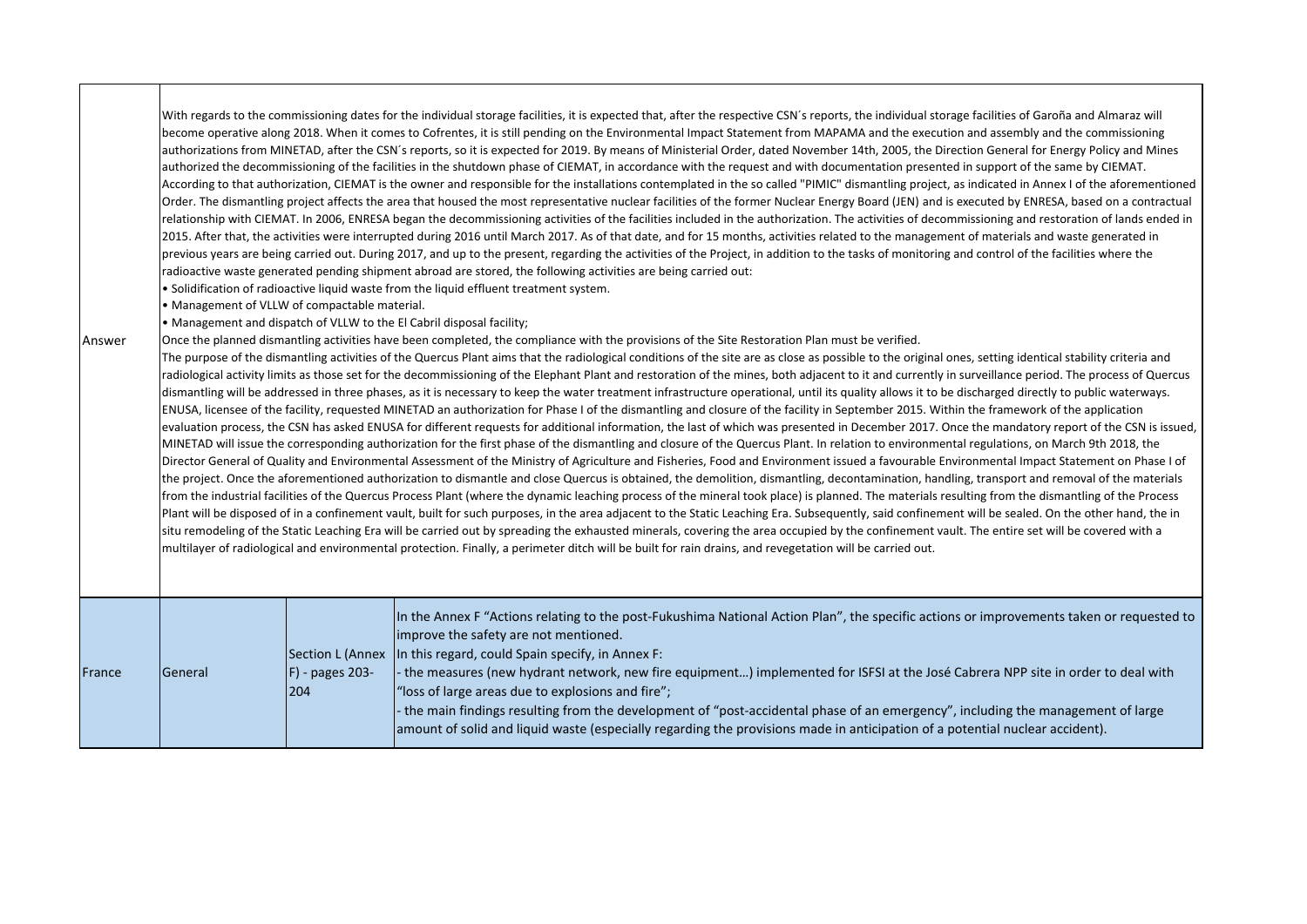| Answer | The measures for the ISFSI of Jose Cabrera NPP to mitigate the consequences associated to a big fire events (considering the impact of a commercial aircraft on the ITS) included<br>the development by Enresa of two guides "Accident Management Guide for large damage in the ITS" and "Firefight plan for large ITS fires", with the implementation of measures<br>such as the following:<br>- News sources of water from elevated tanks, as passives sources portable water and irrigation water (more than 1000m3), and new protected hydrants (5 positions) around the<br>ITS, to inject water with portable pumps, being also possible to send water to the facility with irrigation pumps from the river 8250m3/h)<br>News portable fire equipment at the ISFSI site together with the availability of External Firefight Aid<br>New autonomous portable lightning equipment (more than 18 hours autonomy) is also available. |                             |                                                                                                                                                                                                                                                                                                                                                                                                                                                                                                                                                                                                                                                                                                                                                                                                                                                                                                                                                                                                                   |  |
|--------|---------------------------------------------------------------------------------------------------------------------------------------------------------------------------------------------------------------------------------------------------------------------------------------------------------------------------------------------------------------------------------------------------------------------------------------------------------------------------------------------------------------------------------------------------------------------------------------------------------------------------------------------------------------------------------------------------------------------------------------------------------------------------------------------------------------------------------------------------------------------------------------------------------------------------------------|-----------------------------|-------------------------------------------------------------------------------------------------------------------------------------------------------------------------------------------------------------------------------------------------------------------------------------------------------------------------------------------------------------------------------------------------------------------------------------------------------------------------------------------------------------------------------------------------------------------------------------------------------------------------------------------------------------------------------------------------------------------------------------------------------------------------------------------------------------------------------------------------------------------------------------------------------------------------------------------------------------------------------------------------------------------|--|
| France | Article 6                                                                                                                                                                                                                                                                                                                                                                                                                                                                                                                                                                                                                                                                                                                                                                                                                                                                                                                             | Section A3 -<br>pages 9-10  | In Section A3, it is mentioned that "In July 2015, the regional government [] began the process of extending the BirdLife Special<br>Protection Area [], some 11 kilometres from the site of the CTS, which includes the lands of the CTS in its scope. The State Legal Services<br>appealed this extension. In December 2016, the Supreme Court ruled against the extension - as of the date of the preparation of the<br>report, the judicial process is unconcluded. These litigations have delayed the publication of the Environmental Impact Statement".<br>In considering the judicial process for the extension of a special protection area that would include the CTS planned site:<br>Could Spain explain the consequences, in terms of delay for the CTS project and in general for the spent fuel and HLW management in<br>Spain, with regards to the storage capacity of ITSs in some NPP sites?<br>In addition, could Spain indicate whether an alternative solution is foreseen for the CTS site? |  |
| Answer | The consequences of the delay of the CTS project depend on the duration of this delay and are being assessed on a case by case basis. As the capacity of the ITSs is limited, an<br>extension of the capacity could be envisaged.                                                                                                                                                                                                                                                                                                                                                                                                                                                                                                                                                                                                                                                                                                     |                             |                                                                                                                                                                                                                                                                                                                                                                                                                                                                                                                                                                                                                                                                                                                                                                                                                                                                                                                                                                                                                   |  |
| France | Article 19                                                                                                                                                                                                                                                                                                                                                                                                                                                                                                                                                                                                                                                                                                                                                                                                                                                                                                                            | Section A (A.3) -<br>page 9 | Regulations for unconditional clearance of residual material is one of the challenges set out in the "Country Group 3 - Rapporteur's<br>Written Report" of the Fifth Review Meeting. In the sixth National Report, the presentation of the Draft Order "Order regulating the<br>clearance of waste materials generated in nuclear facilities" does not bring information about the re-use process of declassified waste<br>material, except that it can be stored in conventional ways.<br>Could Spain provide some information about the process of elimination, recycling, storage or re-use expected for declassified waste<br>materials, in accordance with the Draft Order aiming at regulating the de-classification of waste materials generated in nuclear facilities?                                                                                                                                                                                                                                    |  |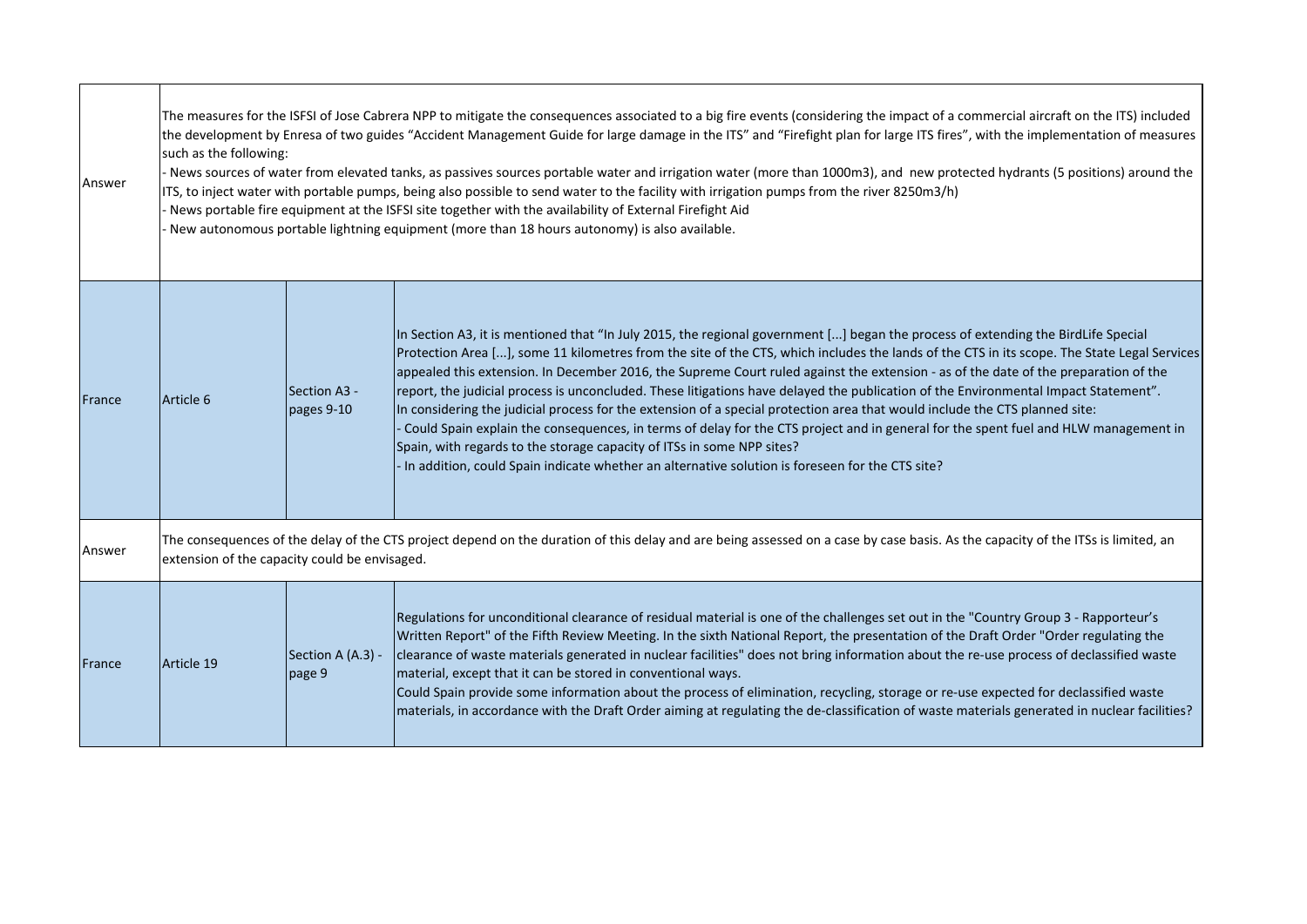| Answer        | The 2013/59 Euratom Directive has been partially transposed to the Spanish law in matters related to the clearance of residual materials arising from nuclear facilities (Order<br>ETU/1185/2017 of 06/12/2017).<br>Clearance is defined in Order ETU/1185/2017 as a process by means of which certain residual materials with radioactive content and generated in nuclear or radioactive facilities<br>may be managed as conventional waste without the need of subsequent radiological control.<br>Unconditionally cleared wastes can be managed by conventional routes provided the licensee of the facility guarantees compliance with the unconditional clearance levels set in<br>the Order ETU/1185/2017 (taken from Art. 30 and clearance levels in Annex VII, table A of 2013/59 Euratom Directive).<br>Conventional management of unconditionally cleared wastes by elimination (disposal), recycling or re-use is not subjected to regulatory radiological control, without prejudice of<br>compliance with the regulations that are specifically applicable to it. The expected management process is the same to be applied to waste materials of analogous physic and<br>chemical characteristics.<br>According to Order ETU/1185/2017 dedicated facilities for the conventional management of unconditionally cleared wastes are not permitted in order to guarantee the<br>technological mix with non-active wastes. |                           |                                                                                                                                                                                                                                                                                                                                                                                                                                                                                                                                                                                                                                                                                                                                                                                                                                                  |
|---------------|---------------------------------------------------------------------------------------------------------------------------------------------------------------------------------------------------------------------------------------------------------------------------------------------------------------------------------------------------------------------------------------------------------------------------------------------------------------------------------------------------------------------------------------------------------------------------------------------------------------------------------------------------------------------------------------------------------------------------------------------------------------------------------------------------------------------------------------------------------------------------------------------------------------------------------------------------------------------------------------------------------------------------------------------------------------------------------------------------------------------------------------------------------------------------------------------------------------------------------------------------------------------------------------------------------------------------------------------------------------------------------------------------------------------------------------|---------------------------|--------------------------------------------------------------------------------------------------------------------------------------------------------------------------------------------------------------------------------------------------------------------------------------------------------------------------------------------------------------------------------------------------------------------------------------------------------------------------------------------------------------------------------------------------------------------------------------------------------------------------------------------------------------------------------------------------------------------------------------------------------------------------------------------------------------------------------------------------|
| <b>France</b> | Article 20                                                                                                                                                                                                                                                                                                                                                                                                                                                                                                                                                                                                                                                                                                                                                                                                                                                                                                                                                                                                                                                                                                                                                                                                                                                                                                                                                                                                                            | Section E<br>pages $62$ , | Maintaining and increasing public involvement and engagement on waste management, to provide public confidence and acceptance is<br>one of the overarching issues set out in the final summary report of the Fifth Review Meeting. In the sixth National Report, only the<br>measures to inform and involve the public are presented without any illustration of such involvement in the licensing process for<br>(20.2.1 8, 20.2.8) Iradioactive waste activities and facilities.<br>Could Spain provide information about the measures taken to provide public confidence and acceptance? In particular, could Spain<br>provide information about the public acceptance of the HLW long term storage, given the postponement of availability of the deep<br>geological disposal (from 2050 to 2063) and the delay for the CTS storage project? |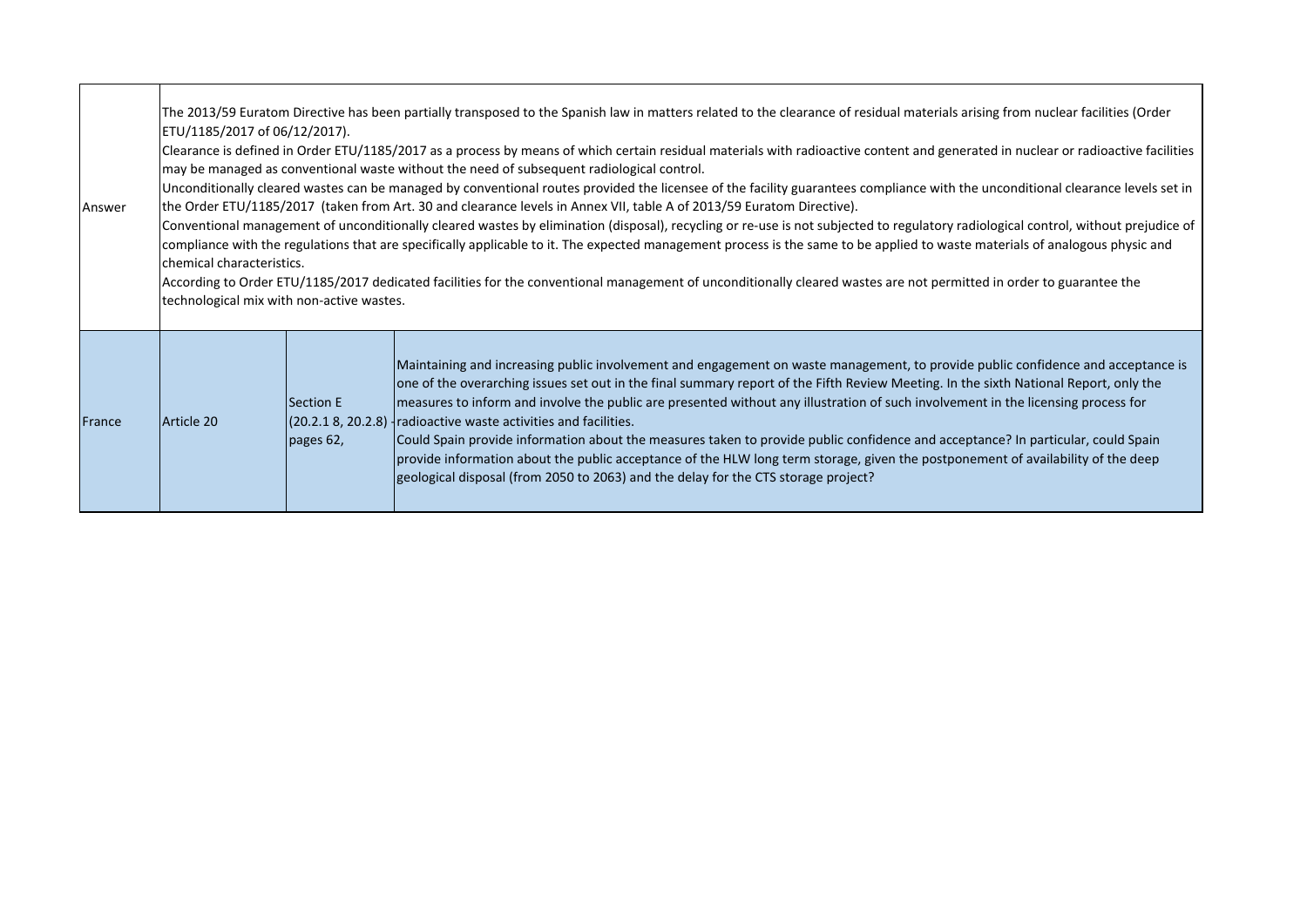|         |                                                                                                                                                                                                                                                             |                                  | in particular, regarding the Centralized Storage Facility, previous reports of the Joint Convention detailed the ad-noc process estabilished for the site selection that led to the                                                                                                                                                                                                                                                                                                                                                                                                                                                                                                                                                                                                                                                                                                                                                                                                                                                                                                                                                                                                                                                                                                                                                                                                                                                                                                                                                                                                                                                                                                                                                                                                                                                                                                                                                                                                                                                                                                                                                                                                                                                                                                                                                                                                                                                                                                                                                                                                                                                                                                                                                                                                                                                                                                                                                                                                                                                                                                                                                                                                                                                                                                                                                                                                                                                                                                                                                                                                                                                                                                                                                                                                             |  |  |
|---------|-------------------------------------------------------------------------------------------------------------------------------------------------------------------------------------------------------------------------------------------------------------|----------------------------------|-------------------------------------------------------------------------------------------------------------------------------------------------------------------------------------------------------------------------------------------------------------------------------------------------------------------------------------------------------------------------------------------------------------------------------------------------------------------------------------------------------------------------------------------------------------------------------------------------------------------------------------------------------------------------------------------------------------------------------------------------------------------------------------------------------------------------------------------------------------------------------------------------------------------------------------------------------------------------------------------------------------------------------------------------------------------------------------------------------------------------------------------------------------------------------------------------------------------------------------------------------------------------------------------------------------------------------------------------------------------------------------------------------------------------------------------------------------------------------------------------------------------------------------------------------------------------------------------------------------------------------------------------------------------------------------------------------------------------------------------------------------------------------------------------------------------------------------------------------------------------------------------------------------------------------------------------------------------------------------------------------------------------------------------------------------------------------------------------------------------------------------------------------------------------------------------------------------------------------------------------------------------------------------------------------------------------------------------------------------------------------------------------------------------------------------------------------------------------------------------------------------------------------------------------------------------------------------------------------------------------------------------------------------------------------------------------------------------------------------------------------------------------------------------------------------------------------------------------------------------------------------------------------------------------------------------------------------------------------------------------------------------------------------------------------------------------------------------------------------------------------------------------------------------------------------------------------------------------------------------------------------------------------------------------------------------------------------------------------------------------------------------------------------------------------------------------------------------------------------------------------------------------------------------------------------------------------------------------------------------------------------------------------------------------------------------------------------------------------------------------------------------------------------------------|--|--|
| Answer  | • El Cabril radioactive waste disposal facility<br>• The Centralized Storage Facility<br>· Decommissioning of José Cabrera nuclear power plant<br>• Decommissioning of Vandellós I nuclear power plant<br>the annual meeting of the Snanish Nuclear Society |                                  | election of Vilar de Cañas as the chosen municipality, and the information provided to public through the ad-hoc website, created to such effects, www.emplazamientoatc.es,<br>where you can still find all the reports related to this process and the installation. In general, ENRESA channels a significant part of the dissemination and information efforts to<br>citizens about the characteristics of radioactive waste management, the decommissioning of radioactive and nuclear facilities and the environmental restoration of sites. For this,<br>it has several channels through which to publicize its activity. Among the information media of the company, the magazines "Estratos" and "Dinamo" (two publications edited by<br>ENRESA), the information brochures focused on publicizing each specific project and the corporate website www.enresa.es, stand out. This website received, during the period of<br>the report, 356,822 unique visitors. During this period the "video library" section has been created on said corporate website (http://www.enresa.es/esp/inicio/conozca-<br>enresa/videoteca). In this section, you can find the following informative videos:<br>. The audiovisual "25 years of the installation El Cabril" was published in 2017 to mark the 25th anniversary of the installation, this video has a marked historical, human and<br>informative character in which the past, the present and the future of El Cabril facility are narrated.<br>. "Radioactivity and radioactive waste": audiovisual brings the citizen information about the reference title.<br>Likewise, during the period under consideration, the manual "Basic training course on radioactivity and radiation measurement for personnel of steel, foundry and recovery<br>companies" was published, which is delivered in the courses taught by the Technical Unit for Radiological Protection of ENRESA within the framework of the commitments<br>assumed by ENRESA in the Collaborative Protocol on Radiological Surveillance of Metallic Materials. In its relationship with the media, ENRESA maintains an active<br>communication policy by proactively providing information to the media that may be of interest to society, and responding to their demands on the company's various projects.<br>In this sense, during the period of the report, numerous press releases have been sent and various specific meetings have been organized with journalists. Among others, it is<br>worth mentioning the meeting that took place in Guadalajara on the occasion of the decommissioning of the reactor vessel of José Cabrera nuclear power plant, and that which<br>took place in Córdoba, on the occasion of the XVII International Seminar on Science, Journalism and the Environment (SIPMA), which brought together more than 150<br>participants in the rectorate of the University of Córdoba. This edition was focused on scientific dissemination and environmental awareness, and attendees had the opportunity<br>to visit the El Cabril disposal facility. During the period covered by the report, some 350 media information requests regarding the Centralized Storage facility, the<br>Decommissioning and dismantling Plan of José Cabrera nuclear power plant and the El Cabril Disposal facility, among others themes were handled. ENRESA and its activities were<br>present in 23671 news, mostly in digital media. In addition, ENRESA has participated in various public outreach events, such as the Public Information Meeting Exchange (PIME)<br>held in Bucharest in February 2016, the High Level Waste Management course, held in July 2016 in the town of El Escorial or the itinerant Information Center that is installed in |  |  |
| Germany | Article 6                                                                                                                                                                                                                                                   | p. 108, Section G                | Situation of Centralised Temporary Storage (CTS):<br>Could Spain please give an estimation on how long it will take until the CTS facility will start operation?                                                                                                                                                                                                                                                                                                                                                                                                                                                                                                                                                                                                                                                                                                                                                                                                                                                                                                                                                                                                                                                                                                                                                                                                                                                                                                                                                                                                                                                                                                                                                                                                                                                                                                                                                                                                                                                                                                                                                                                                                                                                                                                                                                                                                                                                                                                                                                                                                                                                                                                                                                                                                                                                                                                                                                                                                                                                                                                                                                                                                                                                                                                                                                                                                                                                                                                                                                                                                                                                                                                                                                                                                                |  |  |
| Answer  | According to the current estimates of ENRESA, the CTS facilitiy would start operation in 2024, while the cask storage facility which is envisaged as part of the CTS would start<br>operation in 2022.                                                      |                                  |                                                                                                                                                                                                                                                                                                                                                                                                                                                                                                                                                                                                                                                                                                                                                                                                                                                                                                                                                                                                                                                                                                                                                                                                                                                                                                                                                                                                                                                                                                                                                                                                                                                                                                                                                                                                                                                                                                                                                                                                                                                                                                                                                                                                                                                                                                                                                                                                                                                                                                                                                                                                                                                                                                                                                                                                                                                                                                                                                                                                                                                                                                                                                                                                                                                                                                                                                                                                                                                                                                                                                                                                                                                                                                                                                                                                 |  |  |
| Germany | Article 6                                                                                                                                                                                                                                                   | p. 33 / p. 104,<br>Sections D1/G | Existing and planned Individualised Temporary Storage (ITS):<br>At all NPP sites, ITS facilities are existing or are planned except for the Vandellós site. What is the reason for that?                                                                                                                                                                                                                                                                                                                                                                                                                                                                                                                                                                                                                                                                                                                                                                                                                                                                                                                                                                                                                                                                                                                                                                                                                                                                                                                                                                                                                                                                                                                                                                                                                                                                                                                                                                                                                                                                                                                                                                                                                                                                                                                                                                                                                                                                                                                                                                                                                                                                                                                                                                                                                                                                                                                                                                                                                                                                                                                                                                                                                                                                                                                                                                                                                                                                                                                                                                                                                                                                                                                                                                                                        |  |  |
| Answer  |                                                                                                                                                                                                                                                             |                                  | The main reason for building dry Individual Interim Storage Facilities (ISFs) at the Spanish NPPs is the saturation of their pools, not being available the Centralized Temporary<br>Storage facility (CTS) so far. Vandellós II, in operation since 1988, belongs to the younger generation of NPPs in Spain, which implies a more extended deadline for saturation.<br>ANAV, the licensee of Vandellós II, has announced a re-racking of the pools to be undertaken soon, a measure that can help accommodating its spent fuel until the CTS facility<br>becomes available. Thus, an ISF might not be necessary for Vandellós II. Nevertheless, if the CTS project in the medium term continues paralized, the ISF should be assessed.                                                                                                                                                                                                                                                                                                                                                                                                                                                                                                                                                                                                                                                                                                                                                                                                                                                                                                                                                                                                                                                                                                                                                                                                                                                                                                                                                                                                                                                                                                                                                                                                                                                                                                                                                                                                                                                                                                                                                                                                                                                                                                                                                                                                                                                                                                                                                                                                                                                                                                                                                                                                                                                                                                                                                                                                                                                                                                                                                                                                                                                        |  |  |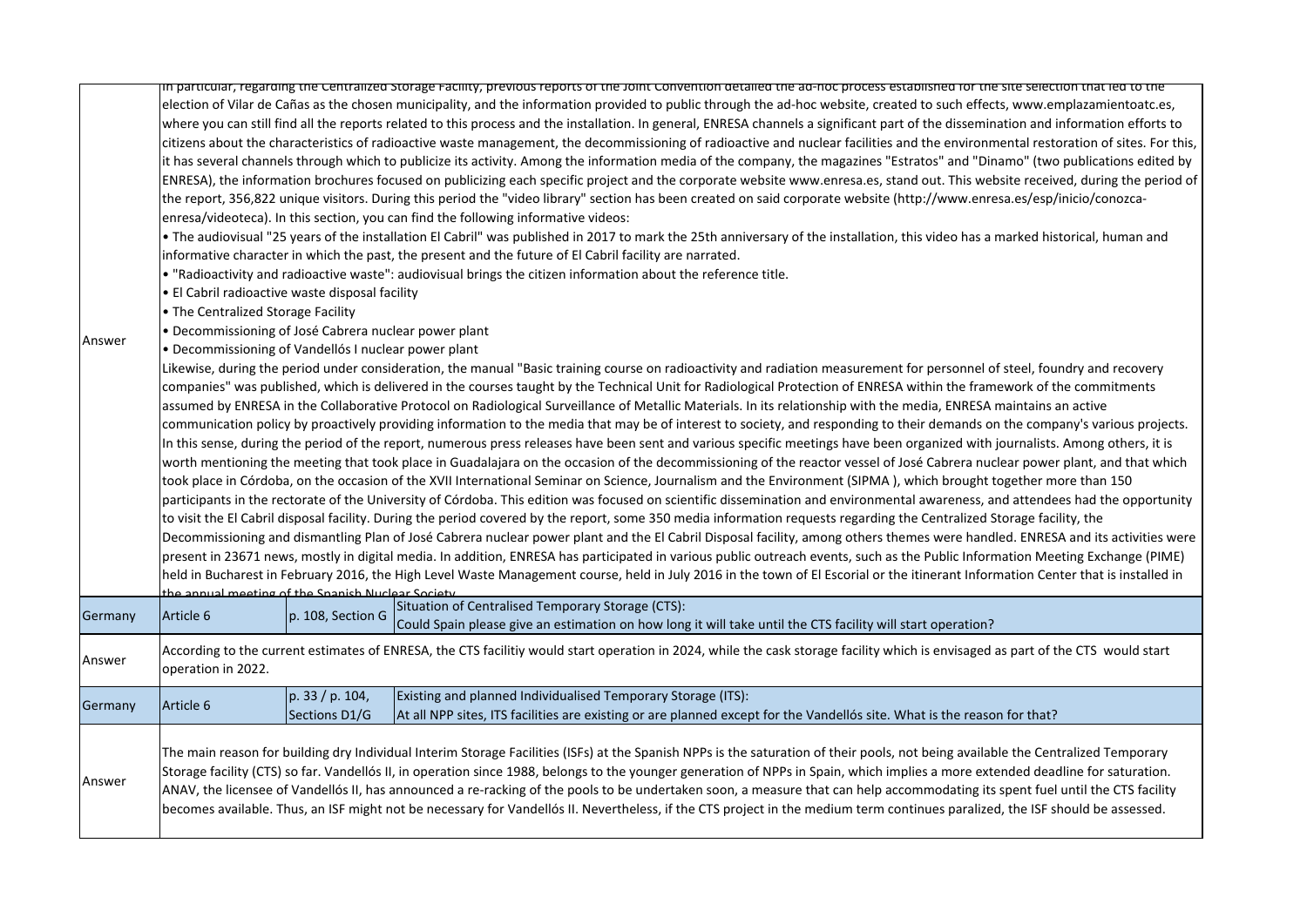| Germany | Article 32.2.1                                                                                                                                                                                                                                                                                                                                                                                                                                                                                                                                                                                                                                                |     | Facilities in decommissioning phase:<br>p. 45, Section D5 The dismantling of the José Cabrera NPP is scheduled to be completed in 2018.<br>Will the execution of dismantling and closure of the Jose Cabrera I NPP be finalised as foresee?                                                                                                                                                                                                                   |  |
|---------|---------------------------------------------------------------------------------------------------------------------------------------------------------------------------------------------------------------------------------------------------------------------------------------------------------------------------------------------------------------------------------------------------------------------------------------------------------------------------------------------------------------------------------------------------------------------------------------------------------------------------------------------------------------|-----|---------------------------------------------------------------------------------------------------------------------------------------------------------------------------------------------------------------------------------------------------------------------------------------------------------------------------------------------------------------------------------------------------------------------------------------------------------------|--|
| Answer  |                                                                                                                                                                                                                                                                                                                                                                                                                                                                                                                                                                                                                                                               |     | Current planning foresees the dismantling works to be completed mid 2019 while the site restoration may take longer.                                                                                                                                                                                                                                                                                                                                          |  |
| Japan   | Article 9.6                                                                                                                                                                                                                                                                                                                                                                                                                                                                                                                                                                                                                                                   | 116 | According to the statement of National Report, plant operators in Spain carry out event analisys for safety improvement. Are there any<br>practice applied to Spanish nuclear facilities that significantly contribute to safety improvement?                                                                                                                                                                                                                 |  |
| Answer  |                                                                                                                                                                                                                                                                                                                                                                                                                                                                                                                                                                                                                                                               |     | The Spanish Nuclear Power Plants carry out event analyses for safety improvement according to the requirements imposed by the competent authority's<br>rulemaking and this practice itself is the one that greatly contributes to safety improvements in the facilities                                                                                                                                                                                       |  |
| Japan   | Article 9.6                                                                                                                                                                                                                                                                                                                                                                                                                                                                                                                                                                                                                                                   | 117 | National Report states that operator's continuous safety assessment is supervised by CSN periodically. Does CSN review its regulatory<br>requirements based on the new knowledge obtained through biennial inspection? It is appreciate if Spain provides some examples of<br>improvement of regulatory requirements taking operational experience into account, in particular, on the example of practice<br>significantly contribute to safety improvement. |  |
| Answer  | Feedback from inspection programmes is incoroporated into the regulartory frame work when needed. For instances instruction to all NPPs were issued to enhance spent fuel<br>pool inventory. SNF and non-fuel waste national data base were also promoted as a results. Lesson learnt in accidental situations have also been incorported into Safety<br>Instructions for "stress tests", Accident Analsysis at NPPS (IS-37) with safety improvments in beyond design accidents. New Centralised Storage Facility (currently under licensing)<br>has been required to analsize beyond desing situations and incoropate solutions when needed into the design. |     |                                                                                                                                                                                                                                                                                                                                                                                                                                                               |  |
| Japan   | <b>Planned Activities</b>                                                                                                                                                                                                                                                                                                                                                                                                                                                                                                                                                                                                                                     | 167 | It is expected that descriptions in section K3 may potentially contain the element of good practice defined in INFCIRC/603. Providing<br>conclete practices derived from the activities indicated in this section with supporting evidence is appreciated.                                                                                                                                                                                                    |  |
| Answer  | There are 7 points presented in section K3 as the main measures in progress for the strengthening of the regulatory system in Spain in the areas of concern of the Joint<br>Convention. Many of them are currently being implemented and as they are long-term programs, it will take some time for the collection of the main outcomes and lessons<br>learned together with the supporting evidence                                                                                                                                                                                                                                                          |     |                                                                                                                                                                                                                                                                                                                                                                                                                                                               |  |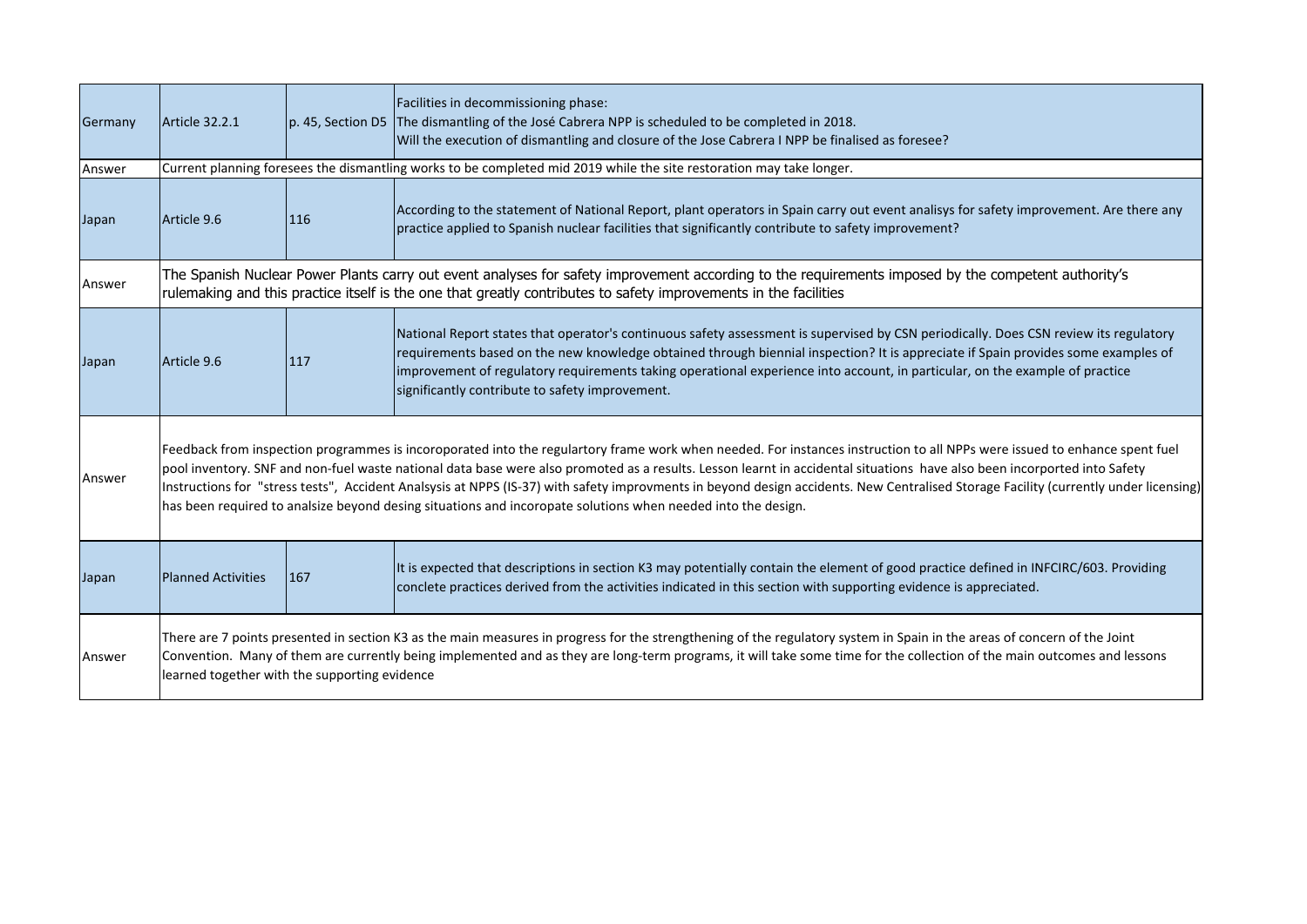| Korea,<br>Republic of | Article 13                                                                                                                                                                                                                                                                                                                                                                                                                                                                                                                                                                                                                                                                                                                                                                                                                            | H, p.129     | The procedure and method of closure of LILW disposal facility(El Cabril) are briefly described in section H.<br>(1) Could you explain how to monitor the performance of the cover during the post-closure period?<br>(2) Is there any example of applying alternative design for enhancing the performance of the cover, such as drainage system and<br>integrity?<br>(3) Do you have the long-term instrumentation plan for the cover, including frequency of inspecting the measurement devices and criteria<br>for management of them, etc.                                                                                     |
|-----------------------|---------------------------------------------------------------------------------------------------------------------------------------------------------------------------------------------------------------------------------------------------------------------------------------------------------------------------------------------------------------------------------------------------------------------------------------------------------------------------------------------------------------------------------------------------------------------------------------------------------------------------------------------------------------------------------------------------------------------------------------------------------------------------------------------------------------------------------------|--------------|------------------------------------------------------------------------------------------------------------------------------------------------------------------------------------------------------------------------------------------------------------------------------------------------------------------------------------------------------------------------------------------------------------------------------------------------------------------------------------------------------------------------------------------------------------------------------------------------------------------------------------|
| Answer                |                                                                                                                                                                                                                                                                                                                                                                                                                                                                                                                                                                                                                                                                                                                                                                                                                                       |              | As such moment is not envisaged to happen in the short term, it is still uncertain which regulatory conditions will apply to the monitoring period. As primary assumption, we<br>consider such monitoring will cover the area taken by the disposal vaults.                                                                                                                                                                                                                                                                                                                                                                        |
| Korea,<br>Republic of | Article 16                                                                                                                                                                                                                                                                                                                                                                                                                                                                                                                                                                                                                                                                                                                                                                                                                            | H, p.145     | As described in section 16.2.6, in order to gather the operational experience of El Cabril, periodic meetings are held where the<br>organizations involved in the design of the facility and the operation and maintenance activities establish the improvement plans.<br>$(1)$ Are there any regulatory requirements related to the meeting?<br>(2) Are there any stakeholders other than the designer and operator who attend the meeting?<br>(3) Could you explain in detail how feedback of the results of the experience gathering program were carried out to improve disposal<br>facility operation such as design changes? |
| Answer                | 1) It is a regulatory requierement to ENRESA to extract from the operational experience those lessons learned that may enable to improve safety. 2) No . 3) Continued efforts are<br>made to keep El Cabril at "State-of-art" status. This has required ENRESA to implement a number of design changes as presented in Chapter 16.2.2 of sucessive National Report<br>for the JC                                                                                                                                                                                                                                                                                                                                                                                                                                                      |              |                                                                                                                                                                                                                                                                                                                                                                                                                                                                                                                                                                                                                                    |
| Korea,<br>Republic of | Article 7                                                                                                                                                                                                                                                                                                                                                                                                                                                                                                                                                                                                                                                                                                                                                                                                                             | G.7.3, p.111 | Regarding the CTS facility at section G.7.3, it is planned to install area or building for receiving spent fuel, and storage modules including<br>special waste storage module.<br>What has been in progress of designing the special waste storage module?                                                                                                                                                                                                                                                                                                                                                                        |
| Answer                | The CTS has been planned to put together all type of work not suitable to be disposed of in El Cabril. It includes SF, HLW and LL-ILW. According to the Spanish regulations, LL-ILW<br>is named special waste. It does not generate heat and its main activity is due to activation of metallic components (for instance internals from reactors vessels or hulls from fuel<br>elements after being cut in a reprocessing process). There are also high activity sources to be stored with special waste. Current planning is to store all them in a separate building<br>of that for spent fuel and HLW as the criticality, ventilation and shielding requirements are far less demanding. As the rest of facilities in the ATC, the special waste storage<br>module is in the process of being licensed by the Spanish authorities. |              |                                                                                                                                                                                                                                                                                                                                                                                                                                                                                                                                                                                                                                    |
| Korea,<br>Republic of | Article 32                                                                                                                                                                                                                                                                                                                                                                                                                                                                                                                                                                                                                                                                                                                                                                                                                            | B.2, p.17    | Are there specific criteria of radioactivity concentration for the classification of high level radioactive waste?<br>In addition, are there quantitative criteria for the classificaton of Special Waste?                                                                                                                                                                                                                                                                                                                                                                                                                         |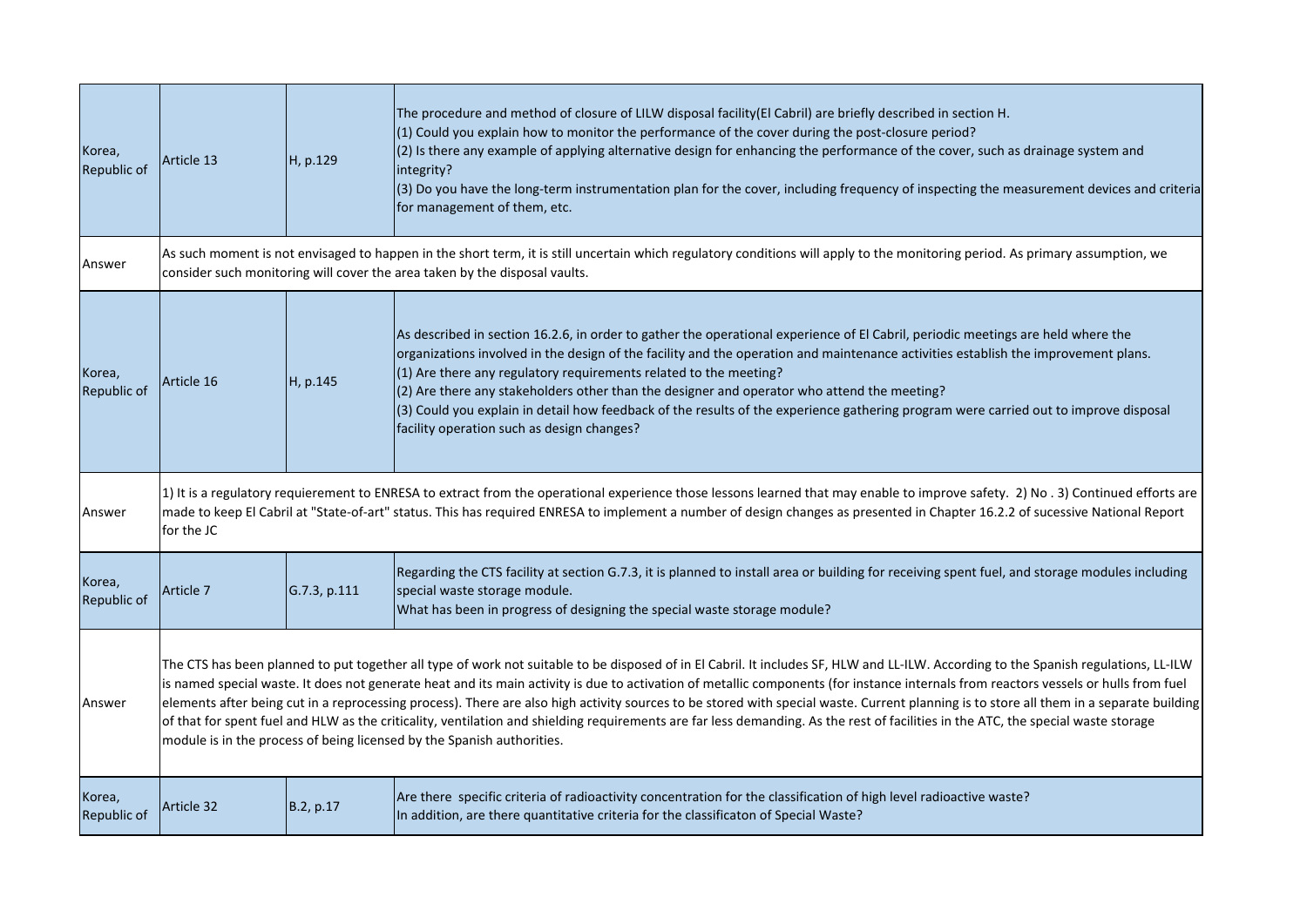| Answer   | As stated at the beginning of B.2, "Waste in Spain is classified according to the management facilities authorised for a certain volume, radiological inventory and certain limits<br>regarding specific activity concentrations based on the nature of the different radioactive elements in place. In practice, the different facility categories match the radioactive<br>waste classification criteria adopted by the IAEA and the European Commission". In practice, HLW is that waste containing a significant concentration of alpha emitters and<br>generating heat that cannot be disposed of in El Cabril. At the same time, Special Waste cannot be disposed of in El Cabril but it does not generate heat.                                                                                                    |                              |                                                                                                                                                                                                                                                                                                                                           |  |
|----------|---------------------------------------------------------------------------------------------------------------------------------------------------------------------------------------------------------------------------------------------------------------------------------------------------------------------------------------------------------------------------------------------------------------------------------------------------------------------------------------------------------------------------------------------------------------------------------------------------------------------------------------------------------------------------------------------------------------------------------------------------------------------------------------------------------------------------|------------------------------|-------------------------------------------------------------------------------------------------------------------------------------------------------------------------------------------------------------------------------------------------------------------------------------------------------------------------------------------|--|
| Romania  | <b>General</b>                                                                                                                                                                                                                                                                                                                                                                                                                                                                                                                                                                                                                                                                                                                                                                                                            | Page 196                     | The fees for the provision of services for the management of radioactive waste generated at other non-power facilities, such as<br>radioactive facilities (medicine, industry, agriculture and research) are paid at the time of the provision of the services. Are these<br>expenses supported by the licensee or from the state budget? |  |
| Answer   | As indicated in the national report, a fee is applied for the provision of services for the management of radioactive waste generated at radioactive facilities such as in medicine,<br>industry, agriculture and research. This rate is calculated by applying to the quantity/type of waste delivered for its management the corresponding tax rates established by law.<br>This fee is always paid by the generators.                                                                                                                                                                                                                                                                                                                                                                                                  |                              |                                                                                                                                                                                                                                                                                                                                           |  |
| Romania  | <b>I</b> General                                                                                                                                                                                                                                                                                                                                                                                                                                                                                                                                                                                                                                                                                                                                                                                                          | <b>Page 193</b>              | What are the legal responsibilities of ENRESA in transporting and storing unrecorded radioactive waste resulting from nuclear accidents,<br>orphan sources or other emergencies?                                                                                                                                                          |  |
| Answer   | Among the tasks attributed to ENRESA by Royal Decree 102/2014 is "h) Acting, in the event of nuclear or radiological emergencies, in the manner and circumstances required by<br>the authorities and agencies with competent jurisdiction". This legal provision should enable ENRESA to act in case of need in nuclear accidents, orphan sources or emergencies.<br>ENRESA's action in such a case is sustained by the consideration of the State's ultimate responsibility, which is a principle routed in the law, and of the radioactive waste<br>management as an essential public service.                                                                                                                                                                                                                          |                              |                                                                                                                                                                                                                                                                                                                                           |  |
| Romania  | Article 16.2                                                                                                                                                                                                                                                                                                                                                                                                                                                                                                                                                                                                                                                                                                                                                                                                              | Page 144                     | Considering the audits of process performed by ENRESA within the quality assurance system for radioactive waste management, please<br>indicate the list of the norms/procedures destined for characterization and acceptance of LILW.                                                                                                     |  |
| Answer   | From the point of view of the characterization of LILW, Enresa has a series of own test procedures, aimed at determining the main parameters of the waste or the matrices in<br>which they are conditioned. These procedures can be grouped into three main categories: Physical Determinations, Chemical Determinations and Radiological Determinations<br>[NB: the list of procedures is too long and detailed to be inserted in this answer]. On the other hand, from the point of view of the acceptance of waste, the procedures applied<br>reflect the acceptance methodology developed by ENRESA, as well as the Acceptance Criteria (qualitative and quantitative), which affect the different types of waste. All waste<br>characterization and acceptance activities are audited by the Nuclear Safety Council. |                              |                                                                                                                                                                                                                                                                                                                                           |  |
| Slovakia | <b>General</b>                                                                                                                                                                                                                                                                                                                                                                                                                                                                                                                                                                                                                                                                                                                                                                                                            | Section K (K.2.3)/<br>p. 166 | When is it foreseen to complete and adopt the Seventh General Radioactive Waste Plan (GRWP) in Spain?                                                                                                                                                                                                                                     |  |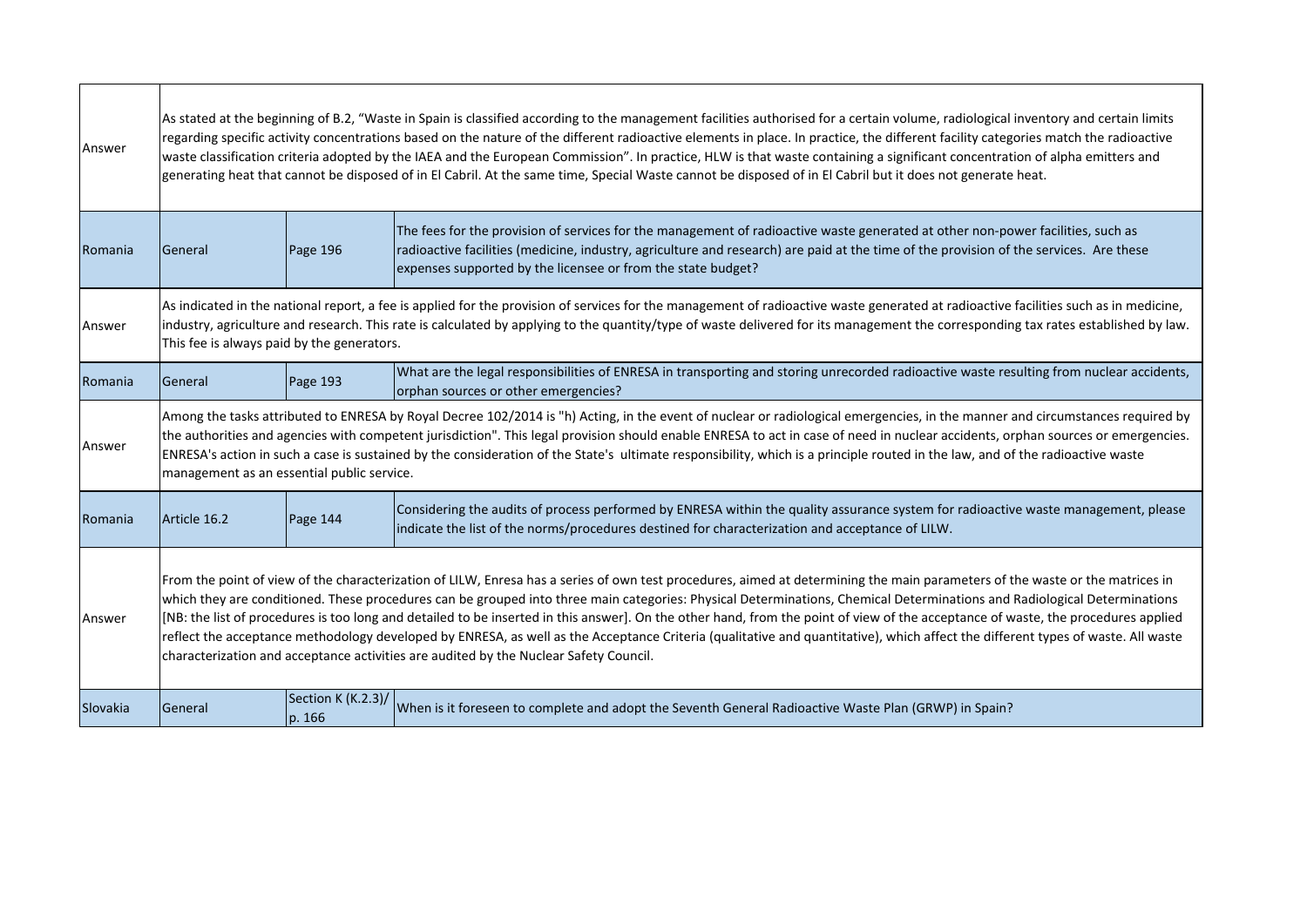| Answer   | The 7th General Radioactive Waste Plan (GRWP) requires, before its addressing, a more predictable and stable general reference scenario in Spain, in particular with respect to<br>the electricity mix. This mix shall be fixed by the Government through the approval of a Comprehensive Energy and Climate Plan, that will allow Spain to comply with the<br>commitments regarding climate change in the context of the European Union, as well as other issues. To that end, in July 2017, the Government created a Commission of experts<br>on energy transition, which is composed of fourteen independent experts of recognized prestige in that matter: four of them were appointed by the Government, one by each<br>Parliamentary group and three by the social agents. The purpose of this Commission is to prepare a report on different possible scenarios of energy transition that guarantee the<br>competitiveness of the economy, economic growth, job creation and environmental sustainability. Based on the results of this commission, the Government plans to approve a<br>Comprehensive Energy and Climate Plan setting the contribution of each source of energy (nuclear, renewable sources, hydraulic, thermal coal, fuel, combined cycles, etc) to the<br>energy mix. Once this Comprehensive Energy and Climate Plan is approved, ENRESA shall submit a draft proposal of 7th GRWP to MINETAD for the approval of the Government.<br>In the meantime, annual updates of the economic and financial estimations are submitted by ENRESA to MINETAD so that this Ministry can play its role on the strategic direction<br>and monitoring and control of ENRESA's plans and actions, from the technical and economic point of view. |           |                                                                                                        |  |
|----------|-------------------------------------------------------------------------------------------------------------------------------------------------------------------------------------------------------------------------------------------------------------------------------------------------------------------------------------------------------------------------------------------------------------------------------------------------------------------------------------------------------------------------------------------------------------------------------------------------------------------------------------------------------------------------------------------------------------------------------------------------------------------------------------------------------------------------------------------------------------------------------------------------------------------------------------------------------------------------------------------------------------------------------------------------------------------------------------------------------------------------------------------------------------------------------------------------------------------------------------------------------------------------------------------------------------------------------------------------------------------------------------------------------------------------------------------------------------------------------------------------------------------------------------------------------------------------------------------------------------------------------------------------------------------------------------------------------------------------------------------------------------|-----------|--------------------------------------------------------------------------------------------------------|--|
| Slovenia | Article 24                                                                                                                                                                                                                                                                                                                                                                                                                                                                                                                                                                                                                                                                                                                                                                                                                                                                                                                                                                                                                                                                                                                                                                                                                                                                                                                                                                                                                                                                                                                                                                                                                                                                                                                                                  | F, p. 84  | Which are the gaseous and liquid discharge limits for radioactive material from the disposal facility? |  |
| Answer   | El Cabril disposal facility was licensed according to the criteria of zero releases for radioactive liquids.<br>The limit for gaseous effluents is an effective dose of 0.01 mSv over twelve consecutive months (see page 83). There are no limits established in terms of activity.                                                                                                                                                                                                                                                                                                                                                                                                                                                                                                                                                                                                                                                                                                                                                                                                                                                                                                                                                                                                                                                                                                                                                                                                                                                                                                                                                                                                                                                                        |           |                                                                                                        |  |
| Slovenia | Article 17                                                                                                                                                                                                                                                                                                                                                                                                                                                                                                                                                                                                                                                                                                                                                                                                                                                                                                                                                                                                                                                                                                                                                                                                                                                                                                                                                                                                                                                                                                                                                                                                                                                                                                                                                  | H, p. 146 | How long will you provide institutional surveillance of radioactive waste disposal facilities?         |  |
| Answer   | Surveillance period after the closure of a disposal facility (active institutional control period) is established according its Safety Case (Safety Study and other official<br>documentation of the facility) that depends on the kind of waste disposed of.<br>The Spanish radioactive waste disposal facility is El Cabril with two different disposal structures:<br>The LILW Low and Inter mediate Level Waste (LILW) structures where are disposed of waste which involves the presence of beta or gamma-emitting radionuclides with a short to<br>medium half-life (under 30 years) and whose content in long-life radionuclides is very low and limited. The surveillance period after the closure of these structures is established<br>in 300 years<br>The Very Low Level Waste (VLLW) structures disposing of waste with radionuclides also with a short to medium half-life (under 30 years) and specific activities between 1 and 10<br>becquerel per gram, that may also reach several thousands in the case of some low-radiotoxicity radionuclides. The surveillance period after the closure of these structures is<br>established in 60 years.                                                                                                                                                                                                                                                                                                                                                                                                                                                                                                                                                                                            |           |                                                                                                        |  |

 $\blacksquare$ 

┬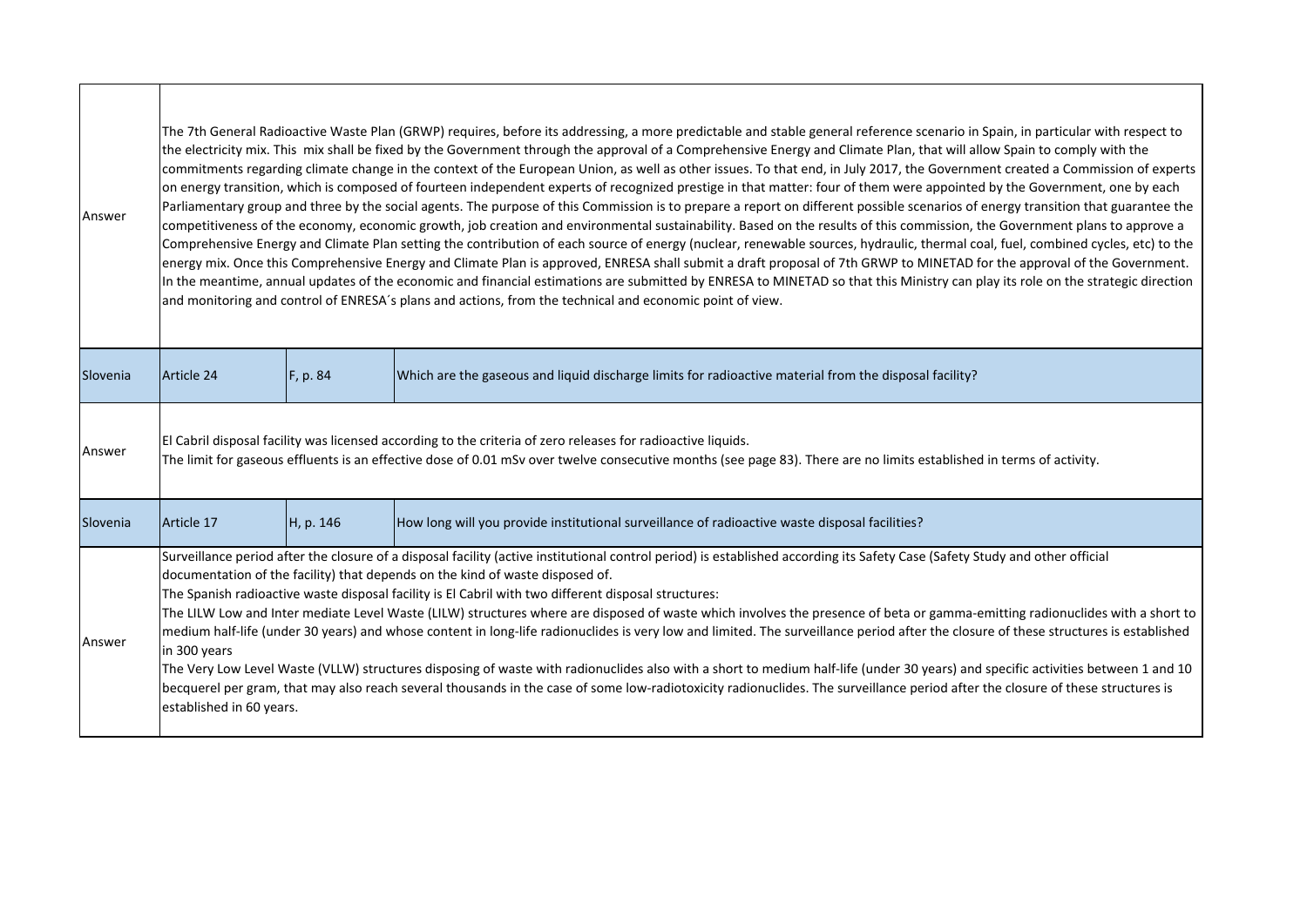| <b>United</b><br>Kingdom | Article 28                                                                                                                                                                                                                                                                                                                                                                                                                                                                                                                                                                                                                                                                                                                                                                                                                                                                                                                                                                                                                                                                                                                            | Section J p.158 | Section 28.1 describes the arrangements for the control of sealed sources and explains that, in 2014 the CSN established a Protocol in<br>order to detect the entities with problems in terms of viability in order to establish the risk of each situation and to act in time. Section<br>28.1 also describes how, prior to 2013 the CSN issued an instruction to all licensees of sealed radioactive sources to require action from<br>those with problems pertaining to viability and, for those incapable of maintaining adequate control the requirement to transfer the same<br>to a reliable entity (another licensee, the supplier or ENRESA). The Protocol was formally implemented in 2016. It is not clear what legal<br>status the Protocol has and what powers the CSN has to regulate this. Please explain the legal significance of the Protocol, the instructions<br>made to licensees and how this process is regulated. |
|--------------------------|---------------------------------------------------------------------------------------------------------------------------------------------------------------------------------------------------------------------------------------------------------------------------------------------------------------------------------------------------------------------------------------------------------------------------------------------------------------------------------------------------------------------------------------------------------------------------------------------------------------------------------------------------------------------------------------------------------------------------------------------------------------------------------------------------------------------------------------------------------------------------------------------------------------------------------------------------------------------------------------------------------------------------------------------------------------------------------------------------------------------------------------|-----------------|-------------------------------------------------------------------------------------------------------------------------------------------------------------------------------------------------------------------------------------------------------------------------------------------------------------------------------------------------------------------------------------------------------------------------------------------------------------------------------------------------------------------------------------------------------------------------------------------------------------------------------------------------------------------------------------------------------------------------------------------------------------------------------------------------------------------------------------------------------------------------------------------------------------------------------------------|
| Answer                   | The Protocol has no legal significance at all. The Protocol is just a guidance for CSN staff in charge of the supervision and control of radioactive facilities to systematize the<br>oversight of entities with problems. The Protocol provides guidance as to: i) the laws and regulations that may be used to undertake difficult situations (when is warranted to how<br>to prepare a proposal to confiscate radioactive material, what is the procedure, what different instances within the Spanish Administration are involved, how to advice them how<br>to act given the regulations in forec), ii) the reinforced control that CSN has to apply depending on the risk of the radioactive material, iii) the frequency to report to the CSN<br>upper management on the status of each facility on risk.                                                                                                                                                                                                                                                                                                                      |                 |                                                                                                                                                                                                                                                                                                                                                                                                                                                                                                                                                                                                                                                                                                                                                                                                                                                                                                                                           |
| United<br>Kingdom        | Article 8                                                                                                                                                                                                                                                                                                                                                                                                                                                                                                                                                                                                                                                                                                                                                                                                                                                                                                                                                                                                                                                                                                                             | Section G p.117 | Pages 117 and 118 discuss the progress towards a Deep Geological Disposal (DGD) facility and describe the development of safety<br>assessment exercise of conceptual designs. It is not clear what level of regulatory involvement there has been and whether the existing<br>legal requirements and safety criteria will be appropriate for a DGD facility. Please explain what regulatory activities have been carried<br>out or are planned to ensure that the legal requirements and safety criteria are appropriate for a DGD facility. To note, this is also<br>referenced in Article 10 & 15.                                                                                                                                                                                                                                                                                                                                      |
| Answer                   | In accordance with the existing Spanish legal framework, the licensing of a geological disposal facility would follow a stepwise process integrated by the following authorizations:<br>a) Prior or siting authorization; b) Construction Authorization, c) Operation authorization, d) Modification authorization (if necessary) and e) Dismantling and sealing<br>authorization. The latter one, which is specific for disposal facilities, will end with a closing statement issued by the Ministry of Industry, Energy and Tourism, following a report<br>from the Nuclear Safety Council. The safety criteria applicable to the design, construction, operation and dismantling of the referred facility are those contained in the CSN<br>Instruction IS-26 on basic safety requirements applicable to nuclear installations. In relation to ongoing developments to complete national regulatory framework, a CSN<br>Instruction is being developed to incorporate the WENRA reference levels for disposal, currently not included in the existing regulations, and in particular those related to the post<br>closure period. |                 |                                                                                                                                                                                                                                                                                                                                                                                                                                                                                                                                                                                                                                                                                                                                                                                                                                                                                                                                           |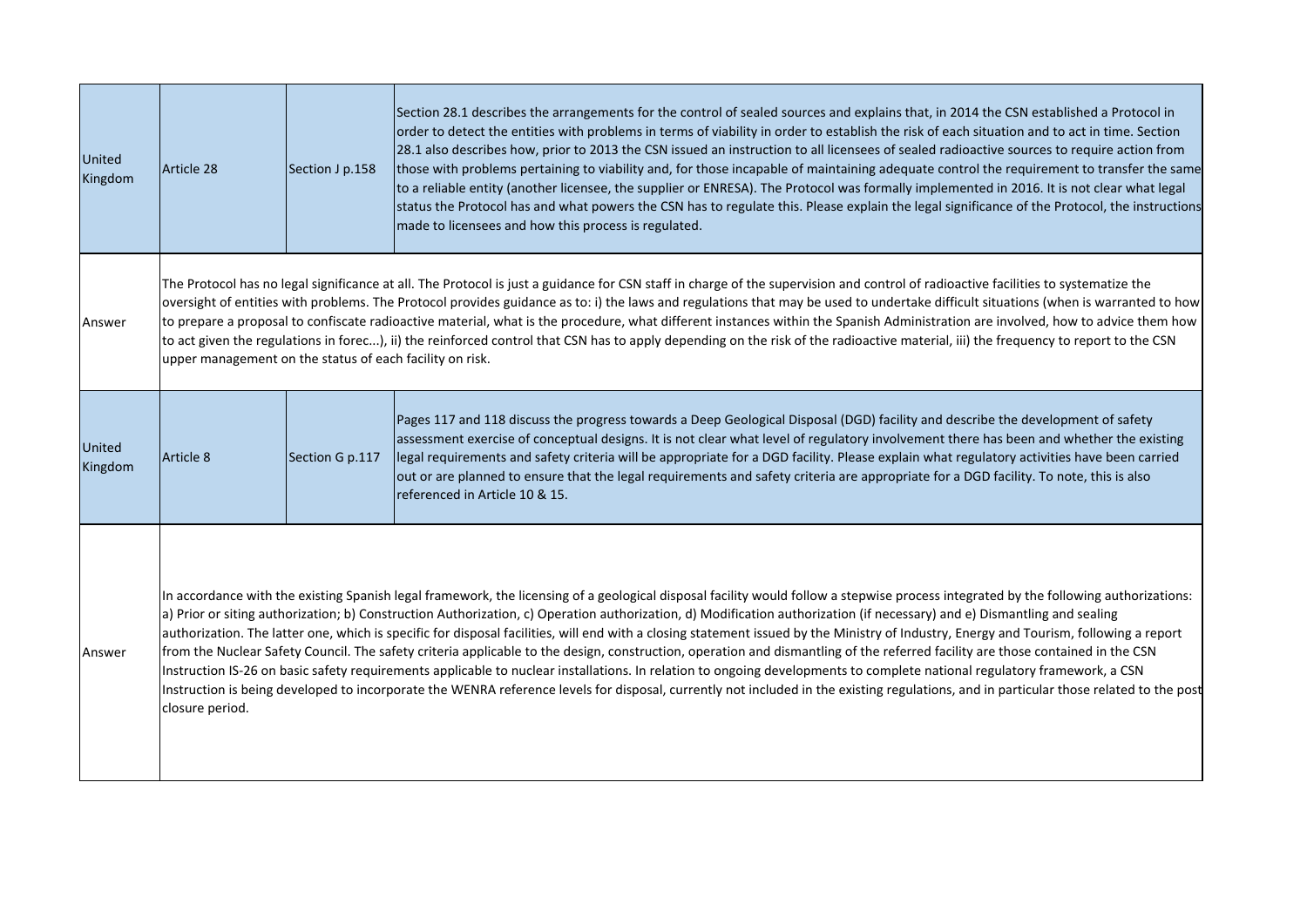| United<br>Kingdom | Article 26                                            | Section L / Annex<br>G p.206 | Annex G states that the long-term management policy for decommissioning includes dismantling to green field. Page 183 states that once<br>the dismantling activities are completed, when compliance with the provisions of the site storation plan has been verified and other<br>technical conditions established in the dismantling programme, MINETAD shall issue a declaration of decommissioning, subject to the<br>report of the CSN. This declaration will release the licensee from their responsibility as operator. Please provide details of the criteria for<br>declaration of decommissioning.                                                                                                                                                                                                                                                                                                                                                                                                                                                                                                                                                                                                                                                                                                                                                                                                                                                                                                                                                                                                                                                                                                                                                                                                                                                                                                                                                                                                                                                                                                                                                                                                                                                                                                                                                                                                                                                                                                                                                                                                                                                                                                                                                                                                                                                                                                                                                                                                                                                                                                                                                                                                                                                                                                                                                                                                                                                                                                                                                                                                                                                                                                                                                                                                                                                                                                                                                                                                                                                                                                                                                                                                                                                                                               |
|-------------------|-------------------------------------------------------|------------------------------|-----------------------------------------------------------------------------------------------------------------------------------------------------------------------------------------------------------------------------------------------------------------------------------------------------------------------------------------------------------------------------------------------------------------------------------------------------------------------------------------------------------------------------------------------------------------------------------------------------------------------------------------------------------------------------------------------------------------------------------------------------------------------------------------------------------------------------------------------------------------------------------------------------------------------------------------------------------------------------------------------------------------------------------------------------------------------------------------------------------------------------------------------------------------------------------------------------------------------------------------------------------------------------------------------------------------------------------------------------------------------------------------------------------------------------------------------------------------------------------------------------------------------------------------------------------------------------------------------------------------------------------------------------------------------------------------------------------------------------------------------------------------------------------------------------------------------------------------------------------------------------------------------------------------------------------------------------------------------------------------------------------------------------------------------------------------------------------------------------------------------------------------------------------------------------------------------------------------------------------------------------------------------------------------------------------------------------------------------------------------------------------------------------------------------------------------------------------------------------------------------------------------------------------------------------------------------------------------------------------------------------------------------------------------------------------------------------------------------------------------------------------------------------------------------------------------------------------------------------------------------------------------------------------------------------------------------------------------------------------------------------------------------------------------------------------------------------------------------------------------------------------------------------------------------------------------------------------------------------------------------------------------------------------------------------------------------------------------------------------------------------------------------------------------------------------------------------------------------------------------------------------------------------------------------------------------------------------------------------------------------------------------------------------------------------------------------------------------------------------------------------------------------------------------------------------------------------------------------------------------------------------------------------------------------------------------------------------------------------------------------------------------------------------------------------------------------------------------------------------------------------------------------------------------------------------------------------------------------------------------------------------------------------------------------------------|
| Answer            | critical group shall not exceed a value of 1 mSv y-1. |                              | The dismantling process of a nuclear facility ends up with a decommission statement (license termination) freeing the owner of the installation from their responsibilities as an operator,<br>and establishing, if some radiological restriction applies, the future use of the site, and the person or organization in charge of safeguarding such restrictions and ensuring due<br>compliance. As far as the installation site is concerned, the Spanish Regulations require a site remediation plan to be submitted along with the decommissioning authorization<br>application. The site remediation plan should specify, when necessary, the planned monitoring schedules for the verification of the radiation and contamination levels at the site to be<br>released. Releasing a site without restrictions implies eliminating all future radiological monitoring. Radiological criteria for the release of sites containing nuclear installations are given<br>in the Nuclear Safety Council Instruction IS-13. This instruction considers an effective dose to the representative individual from the critical group, from the residual activity in the site's<br>ground, of less than 0.1 mSv per year. These radiological criteria shall apply to the entire released site, regardless of any possible future use restrictions for the site. The new<br>background radiation dose at the released site shall be equal to the addition of the dose arising from residual activity and the existing dose previous to the operation of the installation<br>(in other words the old background dose). The release of part of a site containing a nuclear installation is also allowed in the IS-13 Safety Instruction. As far as radiation protection is<br>concerned, the release of part of the nuclear site prior to the license termination of the facility shall be considered acceptable only if the decommissioning authorization has been<br>previously granted. If such a partial release needs to be carried out with restrictions, the radiological criteria shall apply to the entire site to be released. The operator shall keep the<br>records with the radiological classification data of the released part of the site until the last release becomes effective and the decommission statement (license termination) of the<br>installation is issued. A total or a partial release of a site with future use restrictions shall be considered acceptable:<br>. Provided that it can be proved that any additional reductions in the residual activity required to release the site without restrictions may result in actual harm to the public or the<br>environment, taking into account all possible radiological damages in the process; or provided that the residual levels associated with the restricted conditions are as low as reasonably<br>achievable, taking into account social and economic factors (ALARA).<br>. Provided that the operator supplies sufficient means to establish and keep legal and institutional controls to reasonably guarantee that the effective dose from background residual<br>activity received by the representative individual of the critical group does not exceed 0.1 mSv y-1. This value shall apply to the entire ground of the site, regardless of the compliance<br>with the clearance radiological criteria in force for buildings, facings, and structures.<br>. Provided that it can be ensured that the dose received by the representative individual of the critical group as a consequence of any allowed uses under the restrictions in force does<br>not exceed the maximum established value. Should the institutional control on the restrictions fail and render them ineffective, the dose received by the representative individual of the<br>The operator shall put forward and provide evidence of compliance with radiological criteria for a set of release levels in accordance with the aforementioned radiological criteria and<br>with the site's planned end use. The operator shall also put forward and provide evidence for the methodology used to perform the final radiological classification for the site, in order<br>to demonstrate that all established radiological criteria are met. |
| United<br>Kingdom | Article 20                                            | Section A p.11               | Part e) describes the actions taken to respond to recommendations from the IRRS missions for the inclusion of safety culture in the<br>regulatory management system. A document "CSN policy on Culture of Nuclear Safety" has been produced and approved in January<br>2017.<br>Section K2.4 (page 167) states that it is envisaged that the Plenary of the CSN will decide on the mechanism by which a self-assessment of<br>the safety culture shall be carried out.<br>Please provide details of the activities that are planned within CSN to implement the new policy document.                                                                                                                                                                                                                                                                                                                                                                                                                                                                                                                                                                                                                                                                                                                                                                                                                                                                                                                                                                                                                                                                                                                                                                                                                                                                                                                                                                                                                                                                                                                                                                                                                                                                                                                                                                                                                                                                                                                                                                                                                                                                                                                                                                                                                                                                                                                                                                                                                                                                                                                                                                                                                                                                                                                                                                                                                                                                                                                                                                                                                                                                                                                                                                                                                                                                                                                                                                                                                                                                                                                                                                                                                                                                                                                      |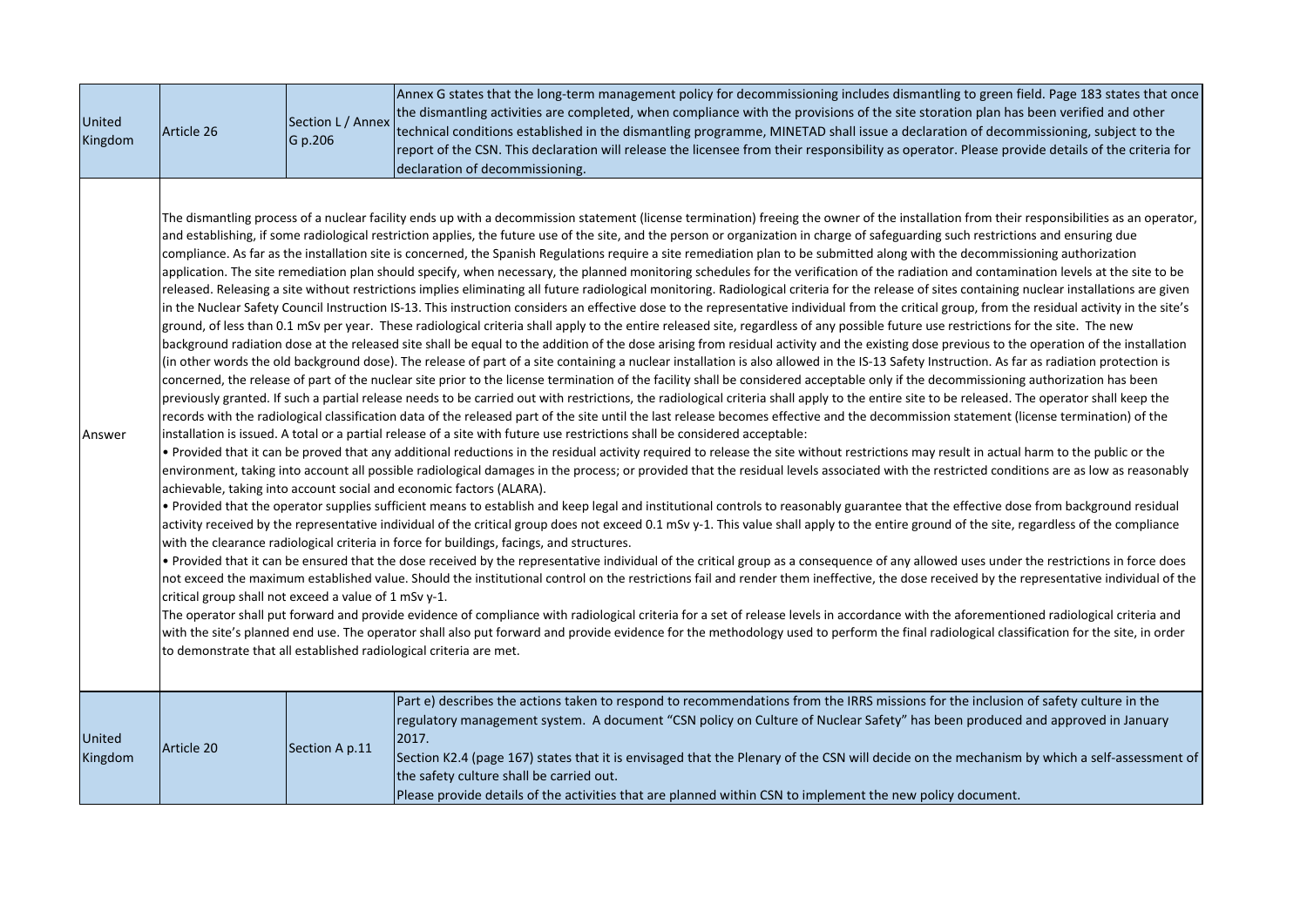| Answer            | A first reflection of the most relevant aspects in relation to the "CSN policy on Safety Culture (SC)" has identified improvements in the CSN Management System, communication<br>aspects and learning/training, that are currently being implemented, such as:<br>Improvements in the CSN Management System:<br>- SC Policy integration in Management system: done<br>Organizational Manual actualization: under development<br>Knowledge Management Plan: under consideration by the CSN Commission<br>Planning process improvement: under development<br>Differing technical opinions treatment procedure: draft procedure for internal comments: done<br>Graded approach to safety: draft document describing the methodology prepared<br>Decision to engage in an internal SC assessment. Analysis of the alternatives for the assessment: in progress<br>Collaboration and communication within the organization:<br>Presentations on SC Policy and CSN Code of Ethics to the whole organization<br>Internal Communication Plan: under development<br>Strengthen of internal communication and collaboration through the Knowledge Management Plan: under development<br>Programs in place to facilitate continuous improvement, learning/training opportunities and self-assessment:<br>Workshops on Graded Approach to Safety: included in 2018 Training Program<br>Workshops on inspection and evaluation roles in the CSN: included in 2018 Training Program<br>Inspectors training on SC oversight in the CSN oversight program. Progressive cultural change in the approach to inspections, from focus on technical deficiencies to include<br>understanding of their causes: done |                |                                                                                                                                                                                                                                                                                                                                                                                                                                                                                                                                                                                                                                                                            |
|-------------------|------------------------------------------------------------------------------------------------------------------------------------------------------------------------------------------------------------------------------------------------------------------------------------------------------------------------------------------------------------------------------------------------------------------------------------------------------------------------------------------------------------------------------------------------------------------------------------------------------------------------------------------------------------------------------------------------------------------------------------------------------------------------------------------------------------------------------------------------------------------------------------------------------------------------------------------------------------------------------------------------------------------------------------------------------------------------------------------------------------------------------------------------------------------------------------------------------------------------------------------------------------------------------------------------------------------------------------------------------------------------------------------------------------------------------------------------------------------------------------------------------------------------------------------------------------------------------------------------------------------------------------------------------------------------------------------------|----------------|----------------------------------------------------------------------------------------------------------------------------------------------------------------------------------------------------------------------------------------------------------------------------------------------------------------------------------------------------------------------------------------------------------------------------------------------------------------------------------------------------------------------------------------------------------------------------------------------------------------------------------------------------------------------------|
| United<br>Kingdom | Article 32                                                                                                                                                                                                                                                                                                                                                                                                                                                                                                                                                                                                                                                                                                                                                                                                                                                                                                                                                                                                                                                                                                                                                                                                                                                                                                                                                                                                                                                                                                                                                                                                                                                                                     | Section D p.39 | This section describes the temporary storage of Low and Intermediate Level Waste (LILW) at the El Cabril disposal facility and states that<br>the process of identification of packages produced before 1992 continues for transfer to the storage cells once compliance with<br>acceptance criteria is verified.<br>It is not clear how many packages were produced prior to 1992 and how many remain to be identified and transferred to the storage cell.<br>Please explain how many packages were produced prior to 1992 that require identification and how the safety and condition of these<br>packages is assured.<br>To note, this is also relates to Article 16. |
| Answer            |                                                                                                                                                                                                                                                                                                                                                                                                                                                                                                                                                                                                                                                                                                                                                                                                                                                                                                                                                                                                                                                                                                                                                                                                                                                                                                                                                                                                                                                                                                                                                                                                                                                                                                |                | All packages are properly identified. ENRESA is carrying out additional characterization activities aimed to assess their compliance with the waste acceptance criteria in force for<br>disposal. All RW packages produced prior the approval of El Cabril's WAC requied of demostration of compliance with such WAC. The warehouses were almost full in 1992.<br>Today, few ones remain. Dedicated safety requirements are defined for these three warehouses under the general requirements of the operating permit.                                                                                                                                                     |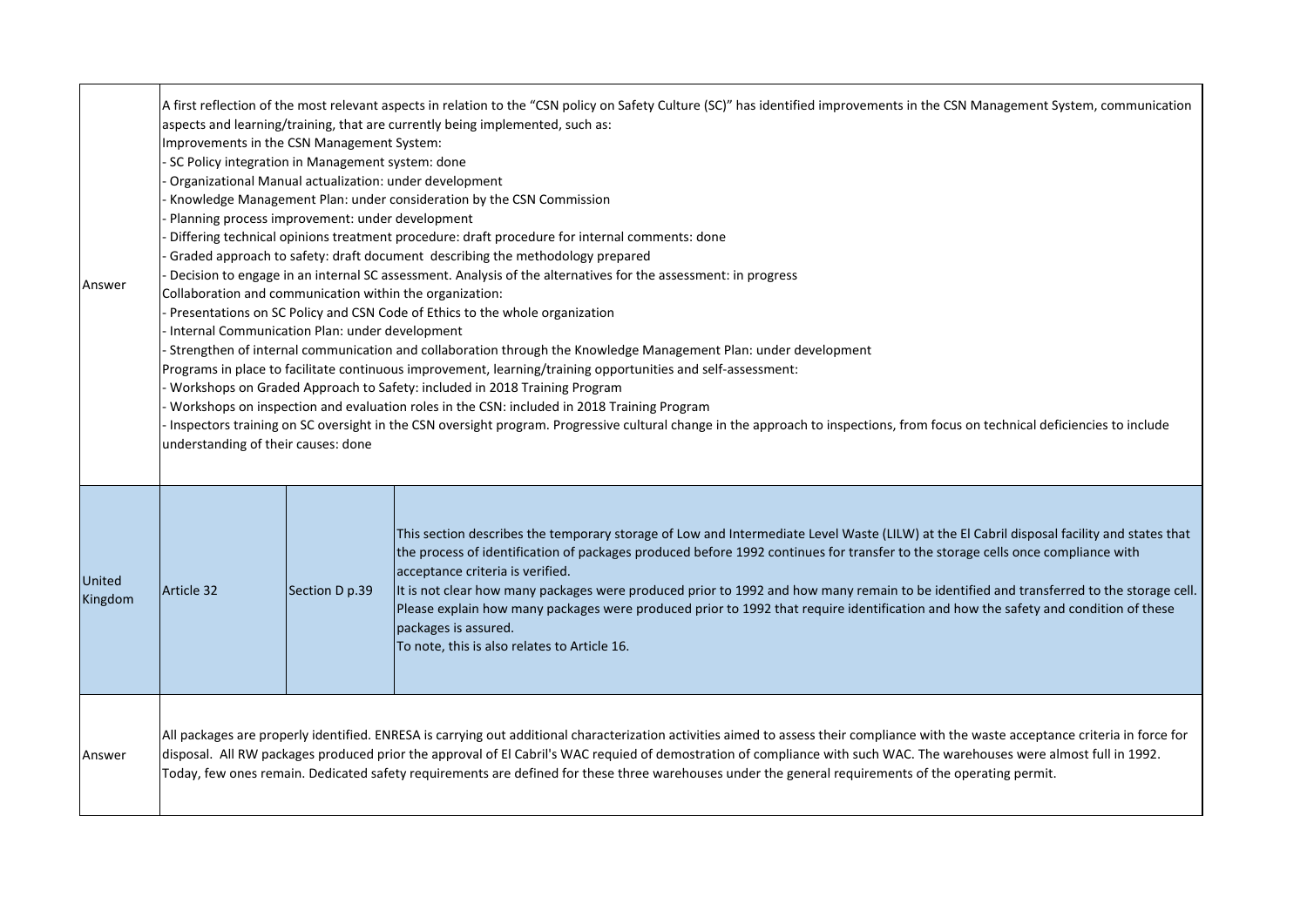| United<br>Kingdom | Article 32.1.1                                                                                                                                                                                                                                                                                                                                                                                                                                                                                                                                                                                                                                                                                                                                                                                                                                                                                                                                                                                  | Section B/32.1<br>p.20 | Three Spanish nuclear power plants have Individualised Temporary Storage facilities (ITSs) on site for the dry storage of spent fuel, as an<br>alternative or as complementary to storage in the plant's pools. The longer term intention is to construct a Centralised Temporary<br>Storage (CTS) dry-vault type storage facility and, once operational it is expected that all spent fuel currently stored in ITSs will be brought<br>there. However, the process for the construction of the CTS has been delayed. Please provide further information on the design life of the<br>ITSs and whether any further delays to the CTS will have any impact on the continued safe storage of fuel within the spent fuel pools or<br>IITSs. |
|-------------------|-------------------------------------------------------------------------------------------------------------------------------------------------------------------------------------------------------------------------------------------------------------------------------------------------------------------------------------------------------------------------------------------------------------------------------------------------------------------------------------------------------------------------------------------------------------------------------------------------------------------------------------------------------------------------------------------------------------------------------------------------------------------------------------------------------------------------------------------------------------------------------------------------------------------------------------------------------------------------------------------------|------------------------|------------------------------------------------------------------------------------------------------------------------------------------------------------------------------------------------------------------------------------------------------------------------------------------------------------------------------------------------------------------------------------------------------------------------------------------------------------------------------------------------------------------------------------------------------------------------------------------------------------------------------------------------------------------------------------------------------------------------------------------|
| Answer            | The delay in the licensing process of the CTS is certainly putting more pressure on the storage facilities of the NPPs. At the date of the drafting of the National Report, three ITSs<br>were operational. Since then two more have been licensed and are at different stages of construction. A third one is under the licensing process and a fourth NPP has decided to<br>re-rack its pool. Obviously, the lack of the CTS is forcing all these new measures. All the existing ITSs are based on modular dry technologies which means that the design life of<br>these installations is not an issue. Additionally, the nuclear safety regulator (CSN) has granted licenses for the casks for a period of 20 years which could be renewed. A quick<br>resolution of the CTS licensing process will not brought much more additional measures than these. Longer decision times will require some other considerations on the storage<br>possibilities of existing storage pads at the NPPs. |                        |                                                                                                                                                                                                                                                                                                                                                                                                                                                                                                                                                                                                                                                                                                                                          |
| United<br>Kingdom | Article 3                                                                                                                                                                                                                                                                                                                                                                                                                                                                                                                                                                                                                                                                                                                                                                                                                                                                                                                                                                                       | Section K3 p.168       | This section describes how the maintenance of human resources is a priority objective for the Nuclear Safety Council (CSN). It reports<br>that a project is in place for the transfer of knowledge and that this will be the base for the consolidation of a broader knowledge<br>management model, but provides little detail. Please provide more information on the resource challenges within CSN and provide<br>examples of how regulatory knowledge has been captured and transferred between staff.                                                                                                                                                                                                                               |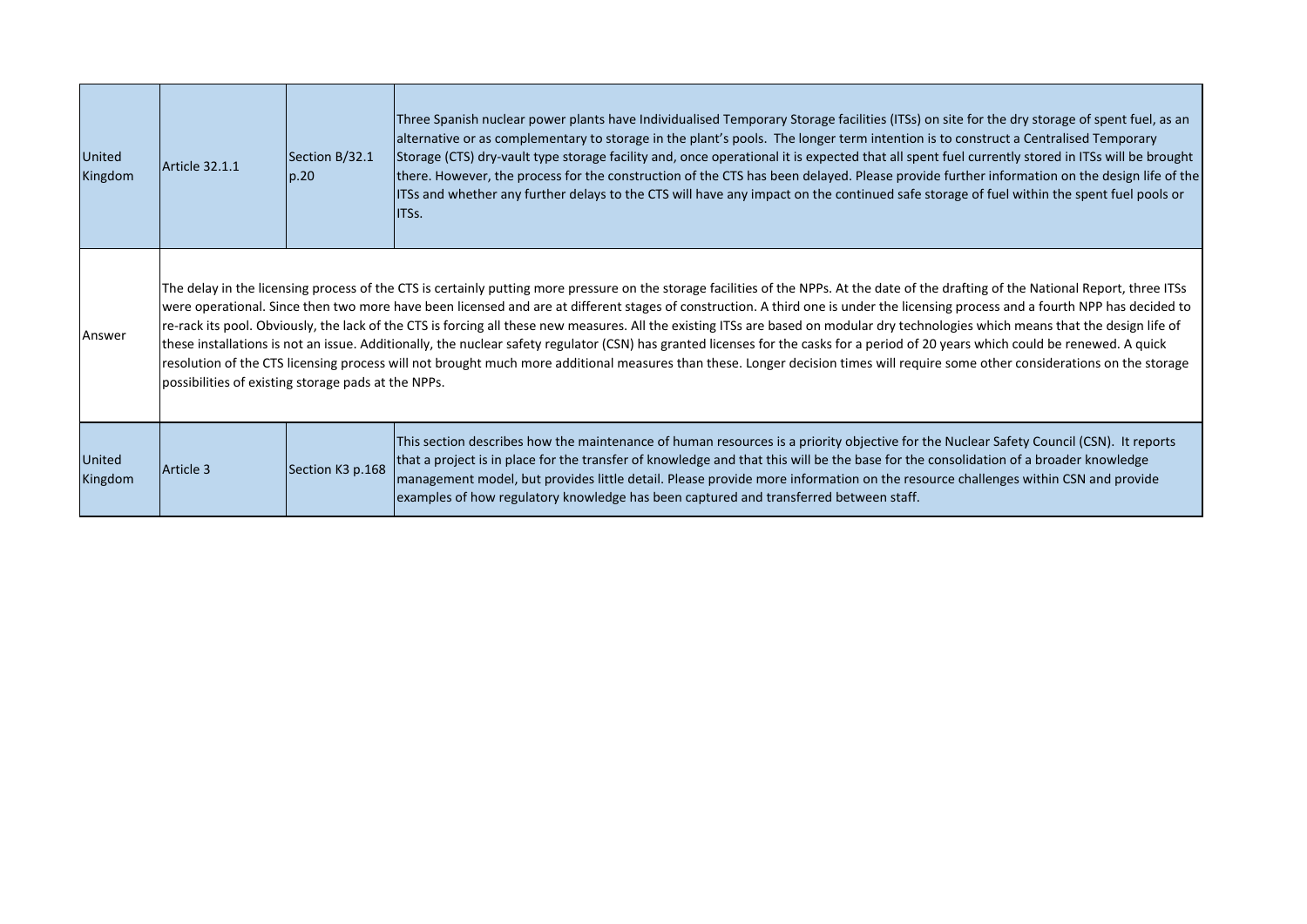| Answer                   | incorporated into its Management System.<br>specifically to 16 technicians.<br>2. Knowledge extraction and systematization phase.<br>Each phase has specific exercises, including: |                                          | According paragraph 20.2.6 (page 66 of the report) in the year 2014, the CSN began consultation activity as a first step towards addressing the issue of knowledge management<br>with a project on "Evaluation of Critical Processes of Technical Knowledge" at the Technical Directorate of Nuclear Safety. This project concluded with some recommendations to<br>be taken into account in the development of knowledge management in the CSN.<br>The final objective is to develop a knowledge management model adapted specifically to the needs of the CSN, based on the recommendations of the IAEA, which is fully<br>During 2016, an action plan focussing on the preservation / recovery of the knowledge and experience of CSN technicians born in and before 1952 was carried out, applied<br>The methodology of the preservation of key knowledge in the CSN was called the RECOR Project and includes the following phases:<br>1. Preparation phase: Identification of holders of critical knowledge.<br>3. Advantage phase: Roll-out of an agenda for taking advantage of systemised knowledge.<br>1. Identification and characterization: Selection of the candidate, creation of an environment for the transfer of knowledge of the expert area of activity.<br>2. Explore in-depth and systemization: Obtaining the key details of knowledge and creation of pieces/products of knowledge.<br>3. Validation: Validation of results and planning of actions to take full advantage of knowledge.<br>Several "Knowledge books" have been produced, each of which includes the position and the job profile, command of knowledge, relationship frame work, documents related to<br>the position (procedures and processes), elicited knowledge experiences (narratives, technical files, audiovisual aids) and knowledge products (series, transfer workshops and<br>mentoring itineraries). Moreover, a procedure has been developed to preserve the key knowledge of the CSN as well as several facilitators' training sessions. |
|--------------------------|------------------------------------------------------------------------------------------------------------------------------------------------------------------------------------|------------------------------------------|----------------------------------------------------------------------------------------------------------------------------------------------------------------------------------------------------------------------------------------------------------------------------------------------------------------------------------------------------------------------------------------------------------------------------------------------------------------------------------------------------------------------------------------------------------------------------------------------------------------------------------------------------------------------------------------------------------------------------------------------------------------------------------------------------------------------------------------------------------------------------------------------------------------------------------------------------------------------------------------------------------------------------------------------------------------------------------------------------------------------------------------------------------------------------------------------------------------------------------------------------------------------------------------------------------------------------------------------------------------------------------------------------------------------------------------------------------------------------------------------------------------------------------------------------------------------------------------------------------------------------------------------------------------------------------------------------------------------------------------------------------------------------------------------------------------------------------------------------------------------------------------------------------------------------------------------------------------------------------------------------------------------------------------------------|
| <b>United</b><br>Kingdom | Article 25                                                                                                                                                                         | Section F p.88<br>(Sub section)<br>25.2) | Sub-section 25.2, under "Level of Internal Responsibility" states that there is an Emergency Support Centre (ESC) which can assist any<br>nuclear power plant in the event of a major accident, providing additional equipment and personnel to tackle such emergency. Please<br>provide more information on the role, capability and staffing of the Emergency Support Centre (ESC) and how this complements<br>individual site response.                                                                                                                                                                                                                                                                                                                                                                                                                                                                                                                                                                                                                                                                                                                                                                                                                                                                                                                                                                                                                                                                                                                                                                                                                                                                                                                                                                                                                                                                                                                                                                                                         |

Г

┱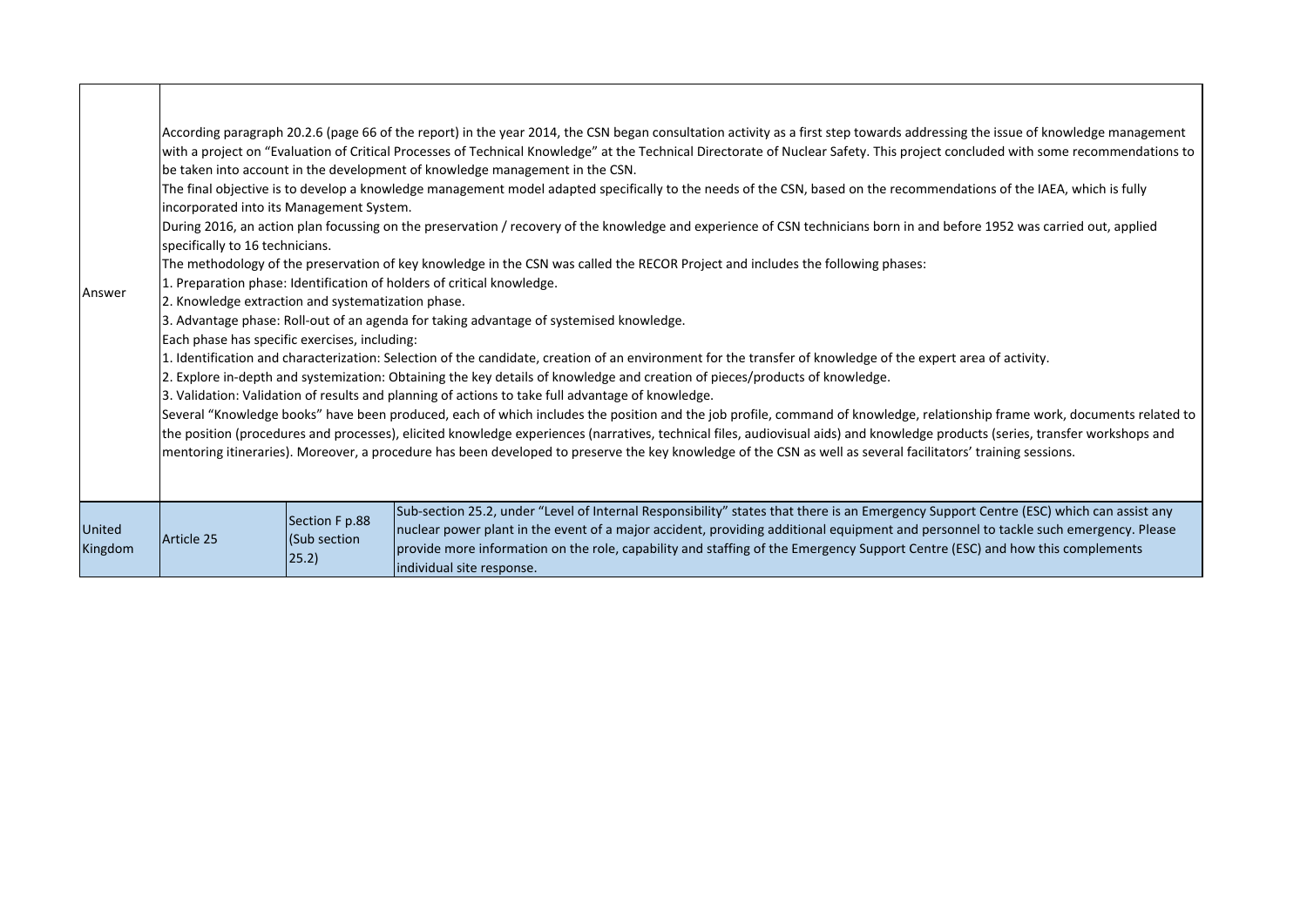| Answer                                | The Emergency Support Center (CAE), common to all power plants and managed by TECNATOM, is able to support a Spanish nuclear power plant in an extreme situation or in the<br>event of a major accident by providing specified equipment, located in a centralized warehouse in Madrid, duly tested and maintained, as well as qualified personnel and trained<br>to install and operate such equipment, and support the operational strategies of the Spanish nuclear power plants within 24 hours of its activation. This center provides the plants<br>diversity, independence and effective complement to the measures available in each plant to respond to an emergency. The main equipment are diesel electric generators and<br>water supply pumps, powered by diesel engines, all of them robust and portables. Their specific technical requirements were defined for each plant, accordingly to the analysis<br>carried out for the required scenarios in each site. Each equipment has the appropriate connections to ensure the capacity of deployment and connection in each one of the sites,<br>and the appropriate size to be transport by different means. The warehouse location close to Madrid allows to keep enough distance to nuclear power plants to ensure<br>reasonably independent from them to avoid common cause failures and to transport the equipment within the established deadlines due to the proximity to two military air<br>bases. The Intervention Unit of the CAE that will be available 365d / 24h for its mobilization in case of activation, displacement to the plant, deployment and commissioning of the<br>equipment, is composed by an intervention technician assigned to each site in operation, a head of the CAE located in the warehouse in Madrid, and a responsible of the CAE. The<br>Intervention Unit has the support of a logistic company for the road transportation. Additionally, it is available agreements with the Military Unit of Emergencies (UME), if were<br>necessary air transportation. |                          |                                                                                                                                                                                                                                                                                                                                                                                                                    |  |
|---------------------------------------|---------------------------------------------------------------------------------------------------------------------------------------------------------------------------------------------------------------------------------------------------------------------------------------------------------------------------------------------------------------------------------------------------------------------------------------------------------------------------------------------------------------------------------------------------------------------------------------------------------------------------------------------------------------------------------------------------------------------------------------------------------------------------------------------------------------------------------------------------------------------------------------------------------------------------------------------------------------------------------------------------------------------------------------------------------------------------------------------------------------------------------------------------------------------------------------------------------------------------------------------------------------------------------------------------------------------------------------------------------------------------------------------------------------------------------------------------------------------------------------------------------------------------------------------------------------------------------------------------------------------------------------------------------------------------------------------------------------------------------------------------------------------------------------------------------------------------------------------------------------------------------------------------------------------------------------------------------------------------------------------------------------------------------------------------------------------|--------------------------|--------------------------------------------------------------------------------------------------------------------------------------------------------------------------------------------------------------------------------------------------------------------------------------------------------------------------------------------------------------------------------------------------------------------|--|
| United<br>Kingdom                     | Article 27                                                                                                                                                                                                                                                                                                                                                                                                                                                                                                                                                                                                                                                                                                                                                                                                                                                                                                                                                                                                                                                                                                                                                                                                                                                                                                                                                                                                                                                                                                                                                                                                                                                                                                                                                                                                                                                                                                                                                                                                                                                          | Section I p.152 -<br>153 | Reference is made to the European Council Directive on the supervision and control of shipments of radioactive waste and spent fuel<br>(Council Directive 2006/117/Euratom). Are any shipments also subject to an agreement under the European Council Directive on the safe<br>management of spent fuel and radioactive waste (Article 4(4) of Council Directive 2011/70/Euratom)? If so, please provide details. |  |
| Answer                                | No, there is no any agreement under the European Council Directive on the safe management of spent fuel and radioactive waste (Article 4(4) of Council Directive<br>2011/70/Euratom.                                                                                                                                                                                                                                                                                                                                                                                                                                                                                                                                                                                                                                                                                                                                                                                                                                                                                                                                                                                                                                                                                                                                                                                                                                                                                                                                                                                                                                                                                                                                                                                                                                                                                                                                                                                                                                                                                |                          |                                                                                                                                                                                                                                                                                                                                                                                                                    |  |
| <b>United</b><br>States of<br>America | Article 13                                                                                                                                                                                                                                                                                                                                                                                                                                                                                                                                                                                                                                                                                                                                                                                                                                                                                                                                                                                                                                                                                                                                                                                                                                                                                                                                                                                                                                                                                                                                                                                                                                                                                                                                                                                                                                                                                                                                                                                                                                                          | Section H pg. 129        | Please describe the types of public interactions undertaken during the licensing process for the new very low-level waste cells and<br>summarize the public positions on this facility. How much time was the public given to comment on this project before it was approved?                                                                                                                                      |  |
| Answer                                | The project was subject to an Environmental Impact Assessment process, where a public information procedure was followed in accordance with the Law. This public information<br>procedure was started the 9th of march 2005 and took 30 working days, where the public had the opportunity to make observations and comments. Only 12 observations were<br>submitted, all coming from a local ecologist non governmental organization, that were analized and answered by ENRESA. A summary of those observations and the answers to<br>them can be found at the Annex II of the Resolution, of the Direction General for Energy Policy and Mines, grantinf ENRESA for the execution and assembly of the Very Low Level<br>Waste vaults at El Cabril, that can be read at https://www.boe.es/boe/dias/2006/03/14/pdfs/A10315-10320.pdf                                                                                                                                                                                                                                                                                                                                                                                                                                                                                                                                                                                                                                                                                                                                                                                                                                                                                                                                                                                                                                                                                                                                                                                                                              |                          |                                                                                                                                                                                                                                                                                                                                                                                                                    |  |
| United<br><b>States of</b><br>America | Article 20                                                                                                                                                                                                                                                                                                                                                                                                                                                                                                                                                                                                                                                                                                                                                                                                                                                                                                                                                                                                                                                                                                                                                                                                                                                                                                                                                                                                                                                                                                                                                                                                                                                                                                                                                                                                                                                                                                                                                                                                                                                          | Section E pg. 66         | The U.S. commends Spain on its efforts to develop and integrate knowledge management practices and principles into its Management<br>System.                                                                                                                                                                                                                                                                       |  |